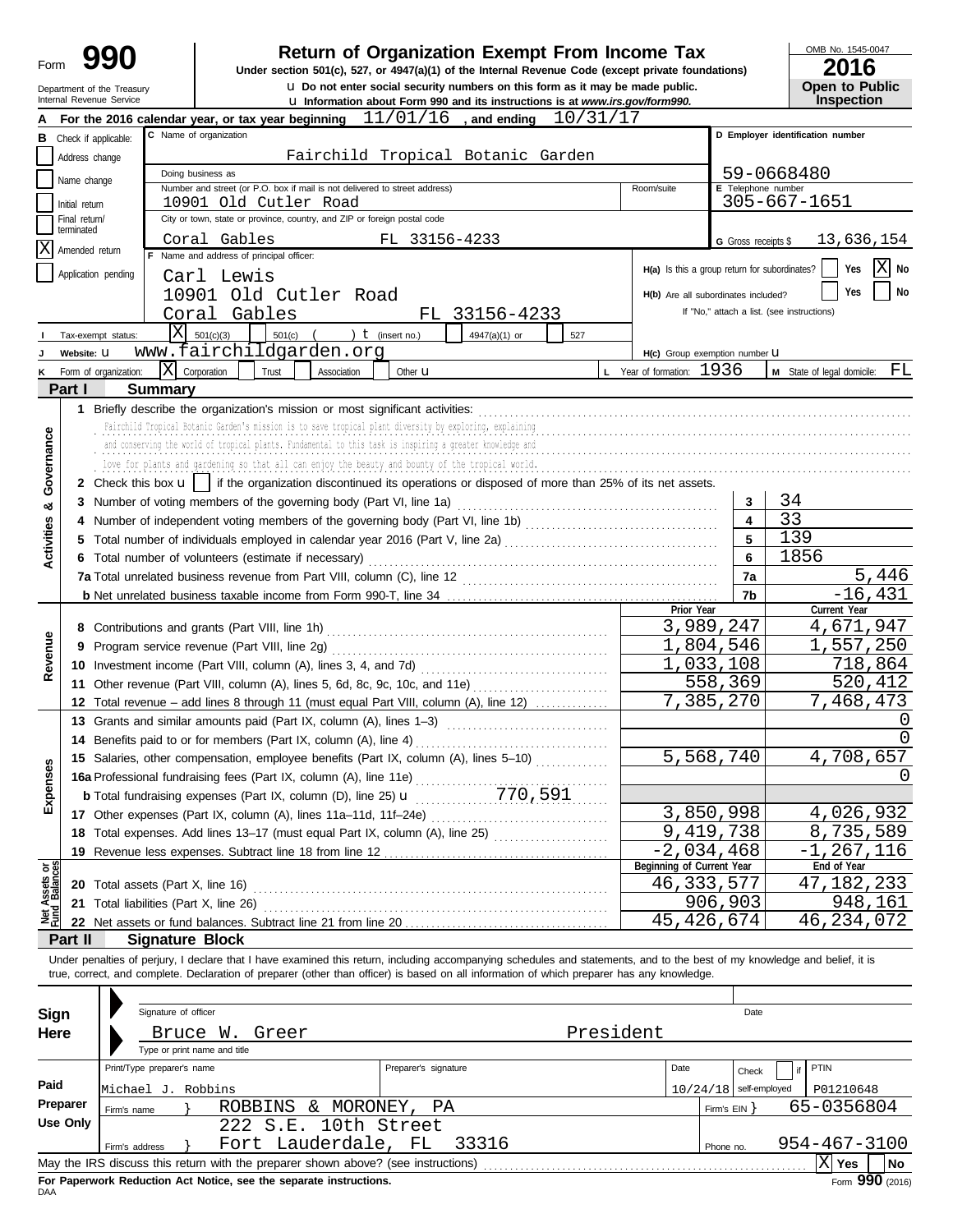|   | Form 990 (2016) Fairchild Tropical Botanic Garden<br>59-0668480                                                                                                                                                                                                                                                     | Page 2                |
|---|---------------------------------------------------------------------------------------------------------------------------------------------------------------------------------------------------------------------------------------------------------------------------------------------------------------------|-----------------------|
|   | <b>Statement of Program Service Accomplishments</b><br>Part III                                                                                                                                                                                                                                                     | $\vert$ X             |
|   | Briefly describe the organization's mission:<br>See Schedule O                                                                                                                                                                                                                                                      |                       |
|   |                                                                                                                                                                                                                                                                                                                     |                       |
| 2 | Did the organization undertake any significant program services during the year which were not listed on the<br>prior Form 990 or 990-EZ?                                                                                                                                                                           | Yes $\overline{X}$ No |
|   | If "Yes." describe these new services on Schedule O.<br>Did the organization cease conducting, or make significant changes in how it conducts, any program<br>services?                                                                                                                                             | Yes $X$ No            |
|   | If "Yes," describe these changes on Schedule O.<br>Describe the organization's program service accomplishments for each of its three largest program services, as measured by<br>expenses. Section $501(c)(3)$ and $501(c)(4)$ organizations are required to report the amount of grants and allocations to others, |                       |

the total expenses, and revenue, if any, for each program service reported.

 $166,051$ ) (Expenses \$ 4a (Code: Horticulture - Acquisition, maintenance, propagation & display of plant collections to be used as a basis for research, conservation, education, & public display. Assembling and maintaining an outstanding botanical collection has been a fundamental part of the institution's existence since 1936. Fairchild is dedicated to collecting, documenting, and studying tropical and subtropical plants from around the world. Major collections include palms, cycads, orchids, and tropical fruit trees. Recent plant acquisitions include new species from Southeast Asia and the Caribbean. Fairchild has over 60,000 accessioned plants representing more than 3,000 4b (Code: ) (Expenses  $\frac{1}{435}$ ,  $\frac{435}{363}$  including grants of  $\frac{1}{3}$  (Revenue  $\frac{2}{3}$ , 094) See Schedule 0 ) (Expenses \$ ....... 3 , 053 , 488 including grants of  $\frac{1}{2}$ ,  $\frac{1}{523}$ ,  $\frac{669}{2}$ 4c (Code: See Schedule O

| $\frac{1}{2}$ can program corridoo $\frac{1}{2}$ coomed in concease city |                     |          |  |  |  |  |
|--------------------------------------------------------------------------|---------------------|----------|--|--|--|--|
| . .<br>(Expenses<br>---                                                  | including grants of | (Revenue |  |  |  |  |
| 4е<br>Total<br>program<br>) service expenses ${\bf u}$                   | . u -               |          |  |  |  |  |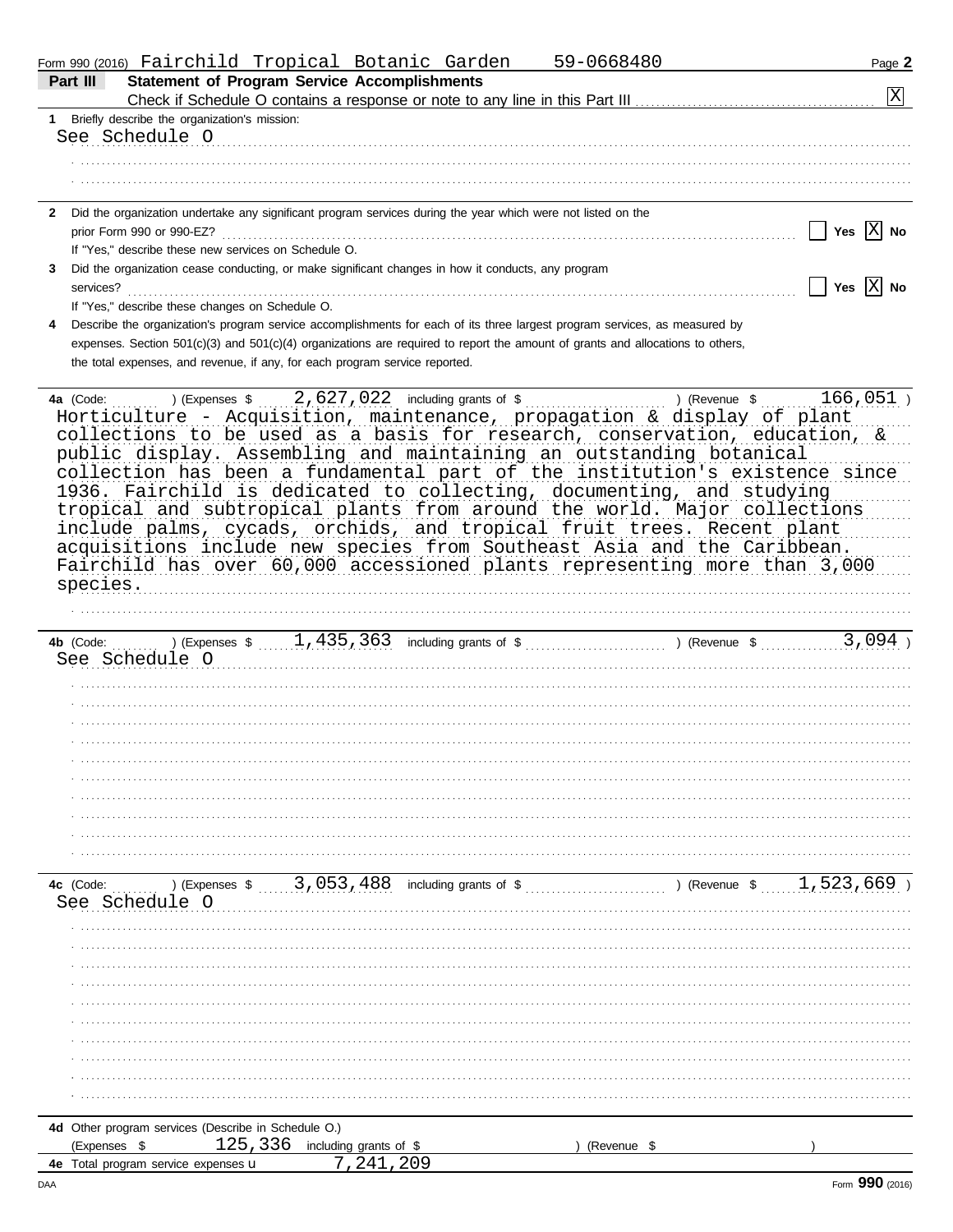**Part IV Checklist of Required Schedules**

|     | shoomot of hoquitou concuum                                                                                                                                                                                                                      |              |     |                  |
|-----|--------------------------------------------------------------------------------------------------------------------------------------------------------------------------------------------------------------------------------------------------|--------------|-----|------------------|
|     |                                                                                                                                                                                                                                                  |              | Yes | No               |
| 1   | Is the organization described in section $501(c)(3)$ or $4947(a)(1)$ (other than a private foundation)? If "Yes,"<br>complete Schedule A                                                                                                         | 1            | Χ   |                  |
| 2   |                                                                                                                                                                                                                                                  | $\mathbf{2}$ | X   |                  |
| 3   | Did the organization engage in direct or indirect political campaign activities on behalf of or in opposition to                                                                                                                                 |              |     |                  |
|     | candidates for public office? If "Yes," complete Schedule C, Part I                                                                                                                                                                              | 3            |     | Χ                |
| 4   | Section 501(c)(3) organizations. Did the organization engage in lobbying activities, or have a section 501(h)                                                                                                                                    |              |     |                  |
|     | election in effect during the tax year? If "Yes," complete Schedule C, Part II                                                                                                                                                                   | 4            |     | Χ                |
| 5   | Is the organization a section $501(c)(4)$ , $501(c)(5)$ , or $501(c)(6)$ organization that receives membership dues,                                                                                                                             |              |     |                  |
|     | assessments, or similar amounts as defined in Revenue Procedure 98-19? If "Yes," complete Schedule C,                                                                                                                                            |              |     |                  |
|     | Part III                                                                                                                                                                                                                                         | 5            |     | Χ                |
| 6   | Did the organization maintain any donor advised funds or any similar funds or accounts for which donors                                                                                                                                          |              |     |                  |
|     | have the right to provide advice on the distribution or investment of amounts in such funds or accounts? If                                                                                                                                      |              |     |                  |
|     | "Yes," complete Schedule D, Part I                                                                                                                                                                                                               | 6            |     | Χ                |
| 7   | Did the organization receive or hold a conservation easement, including easements to preserve open space,                                                                                                                                        |              |     |                  |
|     |                                                                                                                                                                                                                                                  | 7            |     | Χ                |
| 8   | Did the organization maintain collections of works of art, historical treasures, or other similar assets? If "Yes,"                                                                                                                              |              |     |                  |
|     | complete Schedule D, Part III                                                                                                                                                                                                                    | 8            | Χ   |                  |
| 9   | Did the organization report an amount in Part X, line 21, for escrow or custodial account liability, serve as a                                                                                                                                  |              |     |                  |
|     | custodian for amounts not listed in Part X; or provide credit counseling, debt management, credit repair, or                                                                                                                                     |              |     |                  |
|     | debt negotiation services? If "Yes," complete Schedule D, Part IV                                                                                                                                                                                | 9            |     | Χ                |
| 10  | Did the organization, directly or through a related organization, hold assets in temporarily restricted                                                                                                                                          |              |     |                  |
|     | endowments, permanent endowments, or quasi-endowments? If "Yes," complete Schedule D, Part V                                                                                                                                                     | 10           | Χ   |                  |
| 11  | If the organization's answer to any of the following questions is "Yes," then complete Schedule D, Parts VI,                                                                                                                                     |              |     |                  |
|     | VII, VIII, IX, or X as applicable.                                                                                                                                                                                                               |              |     |                  |
| a   | Did the organization report an amount for land, buildings, and equipment in Part X, line 10? If "Yes,"                                                                                                                                           |              |     |                  |
|     | complete Schedule D, Part VI                                                                                                                                                                                                                     | 11a          | Χ   |                  |
| b   | Did the organization report an amount for investments—other securities in Part X, line 12 that is 5% or more                                                                                                                                     |              |     |                  |
|     | of its total assets reported in Part X, line 16? If "Yes," complete Schedule D, Part VII                                                                                                                                                         | 11b          |     | Χ                |
| c   | Did the organization report an amount for investments—program related in Part X, line 13 that is 5% or more                                                                                                                                      |              |     |                  |
|     | of its total assets reported in Part X, line 16? If "Yes," complete Schedule D, Part VIII                                                                                                                                                        | 11c          |     | Χ                |
| d   | Did the organization report an amount for other assets in Part X, line 15 that is 5% or more of its total assets                                                                                                                                 |              |     |                  |
|     | reported in Part X, line 16? If "Yes," complete Schedule D, Part IX                                                                                                                                                                              | 11d          |     | X<br>$\mathbf X$ |
| е   | Did the organization report an amount for other liabilities in Part X, line 25? If "Yes," complete Schedule D, Part X<br>Did the organization's separate or consolidated financial statements for the tax year include a footnote that addresses | 11e          |     |                  |
| f   | the organization's liability for uncertain tax positions under FIN 48 (ASC 740)? If "Yes," complete Schedule D, Part X                                                                                                                           | 11f          |     | Χ                |
| 12a | Did the organization obtain separate, independent audited financial statements for the tax year? If "Yes," complete                                                                                                                              |              |     |                  |
|     |                                                                                                                                                                                                                                                  | 12a          | Χ   |                  |
| b   | Was the organization included in consolidated, independent audited financial statements for the tax year? If                                                                                                                                     |              |     |                  |
|     |                                                                                                                                                                                                                                                  | 12b          |     | Χ                |
| 13  |                                                                                                                                                                                                                                                  | 13           |     | Χ                |
| 14a |                                                                                                                                                                                                                                                  | 14a          |     | Χ                |
| b   | Did the organization have aggregate revenues or expenses of more than \$10,000 from grantmaking,                                                                                                                                                 |              |     |                  |
|     | fundraising, business, investment, and program service activities outside the United States, or aggregate                                                                                                                                        |              |     |                  |
|     | foreign investments valued at \$100,000 or more? If "Yes," complete Schedule F, Parts I and IV [[[[[[[[[[[[[[[                                                                                                                                   | 14b          |     | X                |
| 15  | Did the organization report on Part IX, column (A), line 3, more than \$5,000 of grants or other assistance to or                                                                                                                                |              |     |                  |
|     | for any foreign organization? If "Yes," complete Schedule F, Parts II and IV                                                                                                                                                                     | 15           |     | X                |
| 16  | Did the organization report on Part IX, column (A), line 3, more than \$5,000 of aggregate grants or other                                                                                                                                       |              |     |                  |
|     | assistance to or for foreign individuals? If "Yes," complete Schedule F, Parts III and IV                                                                                                                                                        | 16           |     | X                |
| 17  | Did the organization report a total of more than \$15,000 of expenses for professional fundraising services on                                                                                                                                   |              |     |                  |
|     |                                                                                                                                                                                                                                                  | 17           |     | X                |
| 18  | Did the organization report more than \$15,000 total of fundraising event gross income and contributions on                                                                                                                                      |              |     |                  |
|     | Part VIII, lines 1c and 8a? If "Yes," complete Schedule G, Part II                                                                                                                                                                               | 18           | Χ   |                  |
| 19  | Did the organization report more than \$15,000 of gross income from gaming activities on Part VIII, line 9a?                                                                                                                                     |              |     |                  |
|     |                                                                                                                                                                                                                                                  | 19           |     | Χ                |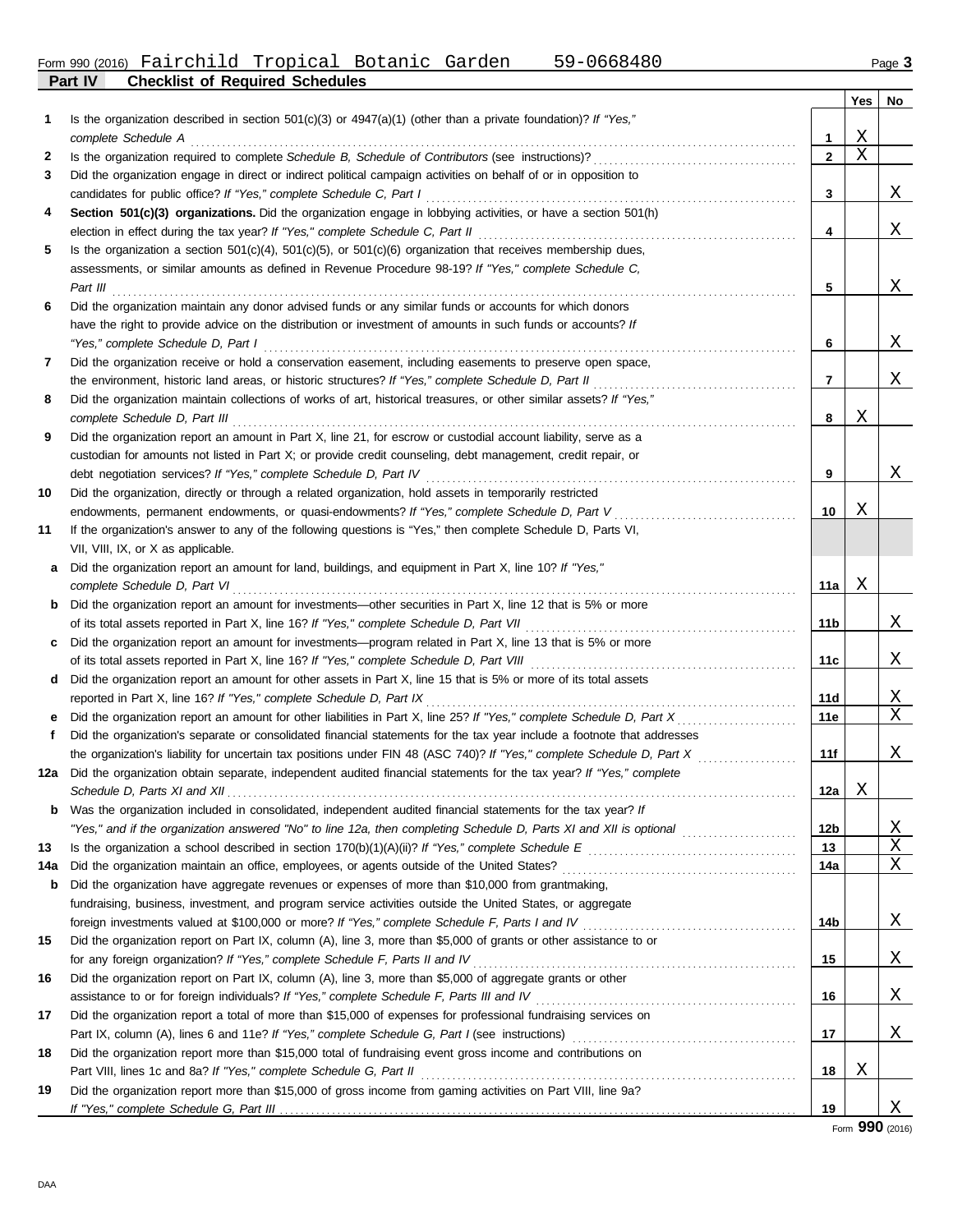Form 990 (2016) Page **4** Fairchild Tropical Botanic Garden 59-0668480

|     | <b>Checklist of Required Schedules (continued)</b><br>Part IV                                                         |     |     |               |
|-----|-----------------------------------------------------------------------------------------------------------------------|-----|-----|---------------|
|     |                                                                                                                       |     | Yes | No            |
| 20a | Did the organization operate one or more hospital facilities? If "Yes," complete Schedule H                           | 20a |     | X             |
| b   | If "Yes" to line 20a, did the organization attach a copy of its audited financial statements to this return?          | 20b |     |               |
| 21  | Did the organization report more than \$5,000 of grants or other assistance to any domestic organization or           |     |     |               |
|     | domestic government on Part IX, column (A), line 1? If "Yes," complete Schedule I, Parts I and II                     | 21  |     | Χ             |
| 22  | Did the organization report more than \$5,000 of grants or other assistance to or for domestic individuals on         |     |     |               |
|     | Part IX, column (A), line 2? If "Yes," complete Schedule I, Parts I and III                                           | 22  |     | Χ             |
| 23  | Did the organization answer "Yes" to Part VII, Section A, line 3, 4, or 5 about compensation of the                   |     |     |               |
|     | organization's current and former officers, directors, trustees, key employees, and highest compensated               |     |     |               |
|     | employees? If "Yes," complete Schedule J                                                                              | 23  |     | Χ             |
| 24a | Did the organization have a tax-exempt bond issue with an outstanding principal amount of more than                   |     |     |               |
|     | \$100,000 as of the last day of the year, that was issued after December 31, 2002? If "Yes," answer lines 24b         |     |     |               |
|     | through 24d and complete Schedule K. If "No," go to line 25a                                                          | 24a |     | Χ             |
| b   | Did the organization invest any proceeds of tax-exempt bonds beyond a temporary period exception?                     | 24b |     |               |
| c   | Did the organization maintain an escrow account other than a refunding escrow at any time during the year             |     |     |               |
|     | to defease any tax-exempt bonds?                                                                                      | 24с |     |               |
| d   |                                                                                                                       | 24d |     |               |
| 25a | Section 501(c)(3), 501(c)(4), and 501(c)(29) organizations. Did the organization engage in an excess benefit          |     |     |               |
|     | transaction with a disqualified person during the year? If "Yes," complete Schedule L, Part I                         | 25a |     | Χ             |
| b   | Is the organization aware that it engaged in an excess benefit transaction with a disqualified person in a prior      |     |     |               |
|     | year, and that the transaction has not been reported on any of the organization's prior Forms 990 or 990-EZ?          |     |     |               |
|     | If "Yes," complete Schedule L, Part I                                                                                 | 25b |     | Χ             |
| 26  | Did the organization report any amount on Part X, line 5, 6, or 22 for receivables from or payables to any            |     |     |               |
|     | current or former officers, directors, trustees, key employees, highest compensated employees, or                     |     |     |               |
|     | disqualified persons? If "Yes," complete Schedule L, Part II                                                          | 26  |     | Χ             |
| 27  | Did the organization provide a grant or other assistance to an officer, director, trustee, key employee,              |     |     |               |
|     | substantial contributor or employee thereof, a grant selection committee member, or to a 35% controlled               |     |     |               |
|     | entity or family member of any of these persons? If "Yes," complete Schedule L, Part III                              | 27  |     | Χ             |
| 28  | Was the organization a party to a business transaction with one of the following parties (see Schedule L,             |     |     |               |
|     | Part IV instructions for applicable filing thresholds, conditions, and exceptions):                                   |     |     |               |
| a   | A current or former officer, director, trustee, or key employee? If "Yes," complete Schedule L, Part IV               | 28a |     | Χ             |
| b   | A family member of a current or former officer, director, trustee, or key employee? If "Yes," complete                |     |     |               |
|     | Schedule L, Part IV                                                                                                   | 28b | X   |               |
| C   | An entity of which a current or former officer, director, trustee, or key employee (or a family member thereof)       |     |     |               |
|     | was an officer, director, trustee, or direct or indirect owner? If "Yes," complete Schedule L, Part IV                | 28c |     | Χ             |
| 29  |                                                                                                                       | 29  | Χ   |               |
| 30  | Did the organization receive contributions of art, historical treasures, or other similar assets, or qualified        |     |     |               |
|     | conservation contributions? If "Yes," complete Schedule M                                                             | 30  |     | <u>X</u>      |
| 31  | Did the organization liquidate, terminate, or dissolve and cease operations? If "Yes," complete Schedule N,           |     |     |               |
|     | Part I                                                                                                                | 31  |     | Χ             |
| 32  | Did the organization sell, exchange, dispose of, or transfer more than 25% of its net assets? If "Yes,"               |     |     |               |
|     | complete Schedule N, Part II                                                                                          | 32  |     | Χ             |
| 33  | Did the organization own 100% of an entity disregarded as separate from the organization under Regulations            |     |     | Χ             |
|     | sections 301.7701-2 and 301.7701-3? If "Yes," complete Schedule R, Part I                                             | 33  |     |               |
| 34  | Was the organization related to any tax-exempt or taxable entity? If "Yes," complete Schedule R, Parts II, III,       |     |     |               |
|     | or IV, and Part V, line 1                                                                                             | 34  |     | <u>X</u><br>X |
| 35a | If "Yes" to line 35a, did the organization receive any payment from or engage in any transaction with a               | 35a |     |               |
| b   |                                                                                                                       |     |     |               |
|     |                                                                                                                       | 35b |     |               |
| 36  | Section 501(c)(3) organizations. Did the organization make any transfers to an exempt non-charitable                  |     |     |               |
|     | related organization? If "Yes," complete Schedule R, Part V, line 2                                                   | 36  |     | Χ             |
| 37  | Did the organization conduct more than 5% of its activities through an entity that is not a related organization      |     |     |               |
|     | and that is treated as a partnership for federal income tax purposes? If "Yes," complete Schedule R,                  |     |     | Χ             |
|     | Part VI<br>Did the organization complete Schedule O and provide explanations in Schedule O for Part VI, lines 11b and | 37  |     |               |
| 38  |                                                                                                                       |     | Χ   |               |
|     | 19? Note. All Form 990 filers are required to complete Schedule O.                                                    | 38  |     |               |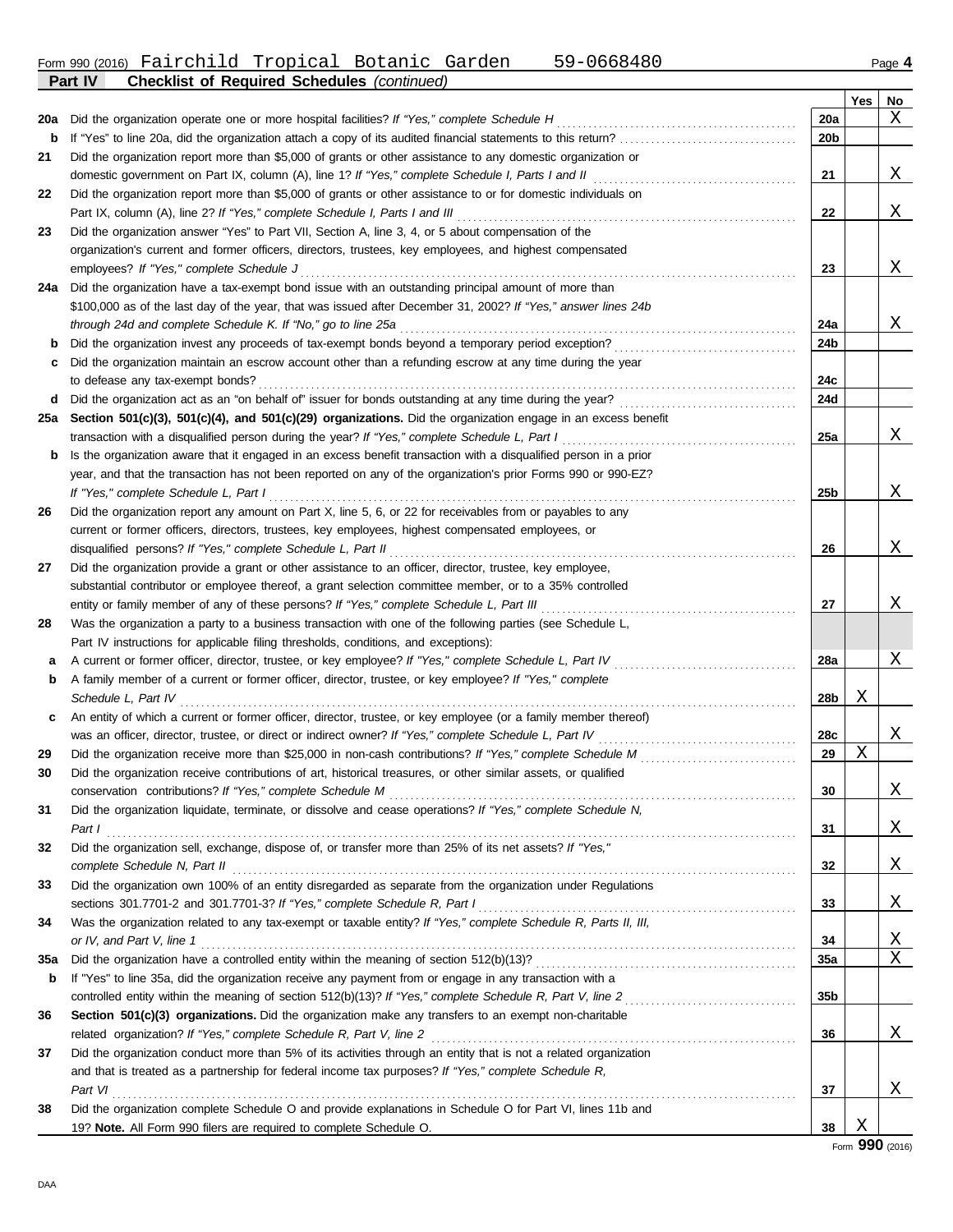| Form 990 (2016) Fairchild 「 | Tropical | ` Botanic | Garden | 0668480-<br>$FQ =$ | Page 5 |
|-----------------------------|----------|-----------|--------|--------------------|--------|
|                             |          |           |        |                    |        |

**Part V Statements Regarding Other IRS Filings and Tax Compliance**

|--|

|         | Check if Schedule O contains a response or note to any line in this Part V                                                                                                                                                |                        |     |          |     |        |
|---------|---------------------------------------------------------------------------------------------------------------------------------------------------------------------------------------------------------------------------|------------------------|-----|----------|-----|--------|
|         |                                                                                                                                                                                                                           |                        |     |          | Yes | No     |
| 1a      | Enter the number reported in Box 3 of Form 1096. Enter -0- if not applicable                                                                                                                                              | 1a                     | 55  |          |     |        |
|         | Enter the number of Forms W-2G included in line 1a. Enter -0- if not applicable                                                                                                                                           | 1 <sub>b</sub>         | 0   |          |     |        |
| с       | Did the organization comply with backup withholding rules for reportable payments to vendors and                                                                                                                          |                        |     |          |     |        |
|         | reportable gaming (gambling) winnings to prize winners?                                                                                                                                                                   |                        |     | 1c       |     |        |
| 2a      | Enter the number of employees reported on Form W-3, Transmittal of Wage and Tax                                                                                                                                           |                        |     |          |     |        |
|         | Statements, filed for the calendar year ending with or within the year covered by this return                                                                                                                             | 2a                     | 139 |          |     |        |
| b       | If at least one is reported on line 2a, did the organization file all required federal employment tax returns?                                                                                                            |                        |     | 2b       | Χ   |        |
|         | Note. If the sum of lines 1a and 2a is greater than 250, you may be required to e-file (see instructions)                                                                                                                 |                        |     |          |     |        |
| За      | Did the organization have unrelated business gross income of \$1,000 or more during the year?                                                                                                                             |                        |     | За       | Χ   |        |
| b       | If "Yes," has it filed a Form 990-T for this year? If "No" to line 3b, provide an explanation in Schedule O                                                                                                               |                        |     | 3b       | Χ   |        |
| 4a      | At any time during the calendar year, did the organization have an interest in, or a signature or other authority                                                                                                         |                        |     |          |     |        |
|         | over, a financial account in a foreign country (such as a bank account, securities account, or other financial                                                                                                            |                        |     |          |     |        |
|         | account)?                                                                                                                                                                                                                 |                        |     | 4a       |     | Χ      |
| b       | If "Yes," enter the name of the foreign country: u                                                                                                                                                                        |                        |     |          |     |        |
|         | See instructions for filing requirements for FinCEN Form 114, Report of Foreign Bank and Financial Accounts                                                                                                               |                        |     |          |     |        |
|         | (FBAR).                                                                                                                                                                                                                   |                        |     |          |     |        |
| 5a      | Was the organization a party to a prohibited tax shelter transaction at any time during the tax year?<br>Did any taxable party notify the organization that it was or is a party to a prohibited tax shelter transaction? |                        |     | 5a<br>5b |     | Χ<br>Χ |
| b       | If "Yes" to line 5a or 5b, did the organization file Form 8886-T?                                                                                                                                                         |                        |     | 5c       |     |        |
| с<br>6а | Does the organization have annual gross receipts that are normally greater than \$100,000, and did the                                                                                                                    |                        |     |          |     |        |
|         | organization solicit any contributions that were not tax deductible as charitable contributions?                                                                                                                          |                        |     | 6a       | Χ   |        |
| b       | If "Yes," did the organization include with every solicitation an express statement that such contributions or                                                                                                            |                        |     |          |     |        |
|         | gifts were not tax deductible?                                                                                                                                                                                            |                        |     | 6b       | Χ   |        |
| 7       | Organizations that may receive deductible contributions under section 170(c).                                                                                                                                             |                        |     |          |     |        |
| а       | Did the organization receive a payment in excess of \$75 made partly as a contribution and partly for goods                                                                                                               |                        |     |          |     |        |
|         | and services provided to the payor?                                                                                                                                                                                       |                        |     | 7a       | Χ   |        |
| b       | If "Yes," did the organization notify the donor of the value of the goods or services provided?                                                                                                                           |                        |     | 7b       | X   |        |
| с       | Did the organization sell, exchange, or otherwise dispose of tangible personal property for which it was                                                                                                                  |                        |     |          |     |        |
|         | required to file Form 8282?                                                                                                                                                                                               |                        |     | 7c       |     | Χ      |
| a       | If "Yes," indicate the number of Forms 8282 filed during the year                                                                                                                                                         | <b>7d</b>              |     |          |     |        |
| е       | Did the organization receive any funds, directly or indirectly, to pay premiums on a personal benefit contract?                                                                                                           |                        |     | 7e       |     | Χ      |
| Ť       | Did the organization, during the year, pay premiums, directly or indirectly, on a personal benefit contract?                                                                                                              |                        |     | 7f       |     | X      |
| g       | If the organization received a contribution of qualified intellectual property, did the organization file Form 8899 as required?                                                                                          |                        |     | 7g       |     |        |
| h       | If the organization received a contribution of cars, boats, airplanes, or other vehicles, did the organization file a Form 1098-C?                                                                                        |                        |     | 7h       |     |        |
| 8       | Sponsoring organizations maintaining donor advised funds. Did a donor advised fund maintained by the                                                                                                                      |                        |     |          |     |        |
|         | sponsoring organization have excess business holdings at any time during the year?                                                                                                                                        |                        |     | 8        |     |        |
| 9       | Sponsoring organizations maintaining donor advised funds.                                                                                                                                                                 |                        |     |          |     |        |
| а       | Did the sponsoring organization make any taxable distributions under section 4966?                                                                                                                                        |                        |     | 9a       |     |        |
| b       |                                                                                                                                                                                                                           |                        |     | 9b       |     |        |
| 10      | Section 501(c)(7) organizations. Enter:                                                                                                                                                                                   |                        |     |          |     |        |
| а       |                                                                                                                                                                                                                           | 10a<br>10 <sub>b</sub> |     |          |     |        |
| b       | Gross receipts, included on Form 990, Part VIII, line 12, for public use of club facilities                                                                                                                               |                        |     |          |     |        |
| 11      | Section 501(c)(12) organizations. Enter:<br>Gross income from members or shareholders                                                                                                                                     | 11a                    |     |          |     |        |
| а<br>b  | Gross income from other sources (Do not net amounts due or paid to other sources                                                                                                                                          |                        |     |          |     |        |
|         | against amounts due or received from them.)                                                                                                                                                                               | 11 <sub>b</sub>        |     |          |     |        |
| 12a     | Section 4947(a)(1) non-exempt charitable trusts. Is the organization filing Form 990 in lieu of Form 1041?                                                                                                                |                        |     | 12a      |     |        |
| b       | If "Yes," enter the amount of tax-exempt interest received or accrued during the year                                                                                                                                     | 12b                    |     |          |     |        |
| 13      | Section 501(c)(29) qualified nonprofit health insurance issuers.                                                                                                                                                          |                        |     |          |     |        |
| а       | Is the organization licensed to issue qualified health plans in more than one state?                                                                                                                                      |                        |     | 13а      |     |        |
|         | Note. See the instructions for additional information the organization must report on Schedule O.                                                                                                                         |                        |     |          |     |        |
| b       | Enter the amount of reserves the organization is required to maintain by the states in which                                                                                                                              |                        |     |          |     |        |
|         | the organization is licensed to issue qualified health plans [11] contains the organization is licensed to issue qualified health plans                                                                                   | 13 <sub>b</sub>        |     |          |     |        |
| c       | Enter the amount of reserves on hand                                                                                                                                                                                      | 13 <sub>c</sub>        |     |          |     |        |
| 14a     | Did the organization receive any payments for indoor tanning services during the tax year?                                                                                                                                |                        |     | 14a      |     | Χ      |
|         |                                                                                                                                                                                                                           |                        |     | 14b      |     |        |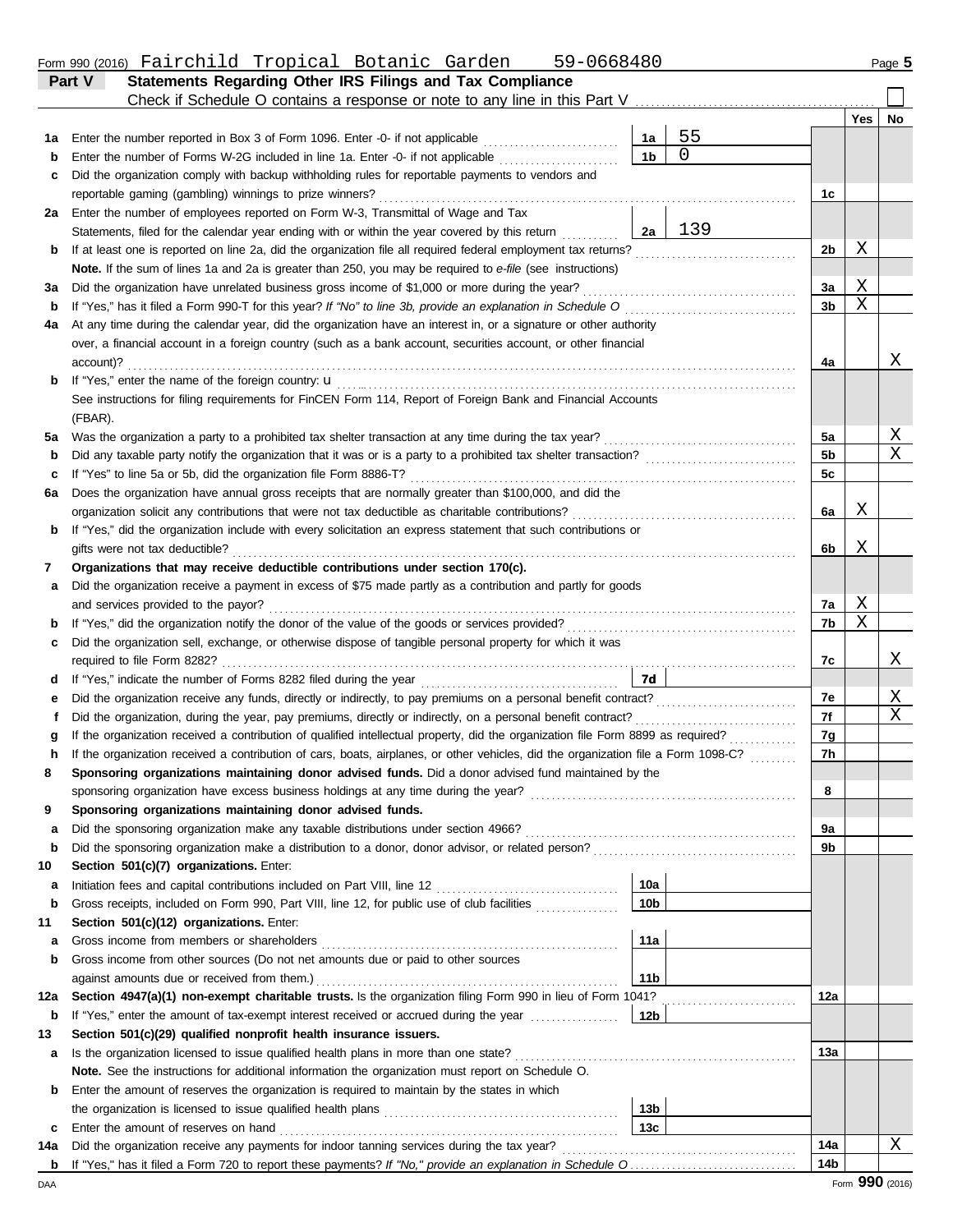## Form 990 (2016) Page **6** Fairchild Tropical Botanic Garden 59-0668480

| Part VI                                                                                                              | <b>Governance, Management, and Disclosure</b> For each "Yes" response to lines 2 through 7b below, and for a "No"         |  |  |  |  |  |  |
|----------------------------------------------------------------------------------------------------------------------|---------------------------------------------------------------------------------------------------------------------------|--|--|--|--|--|--|
|                                                                                                                      | response to line 8a, 8b, or 10b below, describe the circumstances, processes, or changes in Schedule O. See instructions. |  |  |  |  |  |  |
| Check if Schedule O contains a response or note to any line in this Part VI <i>contained the Schedule O contains</i> |                                                                                                                           |  |  |  |  |  |  |
| Section A. Governing Body and Management                                                                             |                                                                                                                           |  |  |  |  |  |  |

|     |                                                                                                                                                                                                                                |    |    |                 | Yes    | No |
|-----|--------------------------------------------------------------------------------------------------------------------------------------------------------------------------------------------------------------------------------|----|----|-----------------|--------|----|
| 1а  | Enter the number of voting members of the governing body at the end of the tax year                                                                                                                                            | 1a | 34 |                 |        |    |
|     | If there are material differences in voting rights among members of the governing body, or                                                                                                                                     |    |    |                 |        |    |
|     | if the governing body delegated broad authority to an executive committee or similar                                                                                                                                           |    |    |                 |        |    |
|     | committee, explain in Schedule O.                                                                                                                                                                                              |    |    |                 |        |    |
| b   | Enter the number of voting members included in line 1a, above, who are independent                                                                                                                                             | 1b | 33 |                 |        |    |
| 2   | Did any officer, director, trustee, or key employee have a family relationship or a business relationship with                                                                                                                 |    |    |                 |        |    |
|     | any other officer, director, trustee, or key employee?                                                                                                                                                                         |    |    | $\mathbf{2}$    | Χ      |    |
| 3   | Did the organization delegate control over management duties customarily performed by or under the direct                                                                                                                      |    |    |                 |        |    |
|     |                                                                                                                                                                                                                                |    |    | 3               |        | Χ  |
| 4   |                                                                                                                                                                                                                                |    |    | 4               |        | X  |
| 5   |                                                                                                                                                                                                                                |    |    | $5\phantom{.0}$ |        | Χ  |
| 6   |                                                                                                                                                                                                                                |    |    | 6               | Χ      |    |
| 7a  | Did the organization have members, stockholders, or other persons who had the power to elect or appoint                                                                                                                        |    |    |                 |        |    |
|     |                                                                                                                                                                                                                                |    |    | 7a              | Χ      |    |
| b   | Are any governance decisions of the organization reserved to (or subject to approval by) members,                                                                                                                              |    |    |                 |        |    |
|     |                                                                                                                                                                                                                                |    |    | 7b              |        | Χ  |
| 8   | Did the organization contemporaneously document the meetings held or written actions undertaken during the year by the following:                                                                                              |    |    |                 |        |    |
| a   | The governing body?                                                                                                                                                                                                            |    |    | 8а              | Χ      |    |
| b   | Each committee with authority to act on behalf of the governing body?                                                                                                                                                          |    |    | 8b              | X      |    |
| 9   | Is there any officer, director, trustee, or key employee listed in Part VII, Section A, who cannot be reached at                                                                                                               |    |    |                 |        |    |
|     |                                                                                                                                                                                                                                |    |    | 9               |        | Χ  |
|     | Section B. Policies (This Section B requests information about policies not required by the Internal Revenue Code.)                                                                                                            |    |    |                 |        |    |
|     |                                                                                                                                                                                                                                |    |    |                 | Yes    | No |
| 10a | Did the organization have local chapters, branches, or affiliates?                                                                                                                                                             |    |    | 10a             |        | X  |
| b   | If "Yes," did the organization have written policies and procedures governing the activities of such chapters,                                                                                                                 |    |    |                 |        |    |
|     | affiliates, and branches to ensure their operations are consistent with the organization's exempt purposes?                                                                                                                    |    |    | 10b             |        |    |
| 11a | Has the organization provided a complete copy of this Form 990 to all members of its governing body before filing the form?                                                                                                    |    |    | 11a             | Χ      |    |
| b   | Describe in Schedule O the process, if any, used by the organization to review this Form 990.                                                                                                                                  |    |    |                 |        |    |
| 12a |                                                                                                                                                                                                                                |    |    | 12a             | Χ      |    |
| b   | Were officers, directors, or trustees, and key employees required to disclose annually interests that could give rise to conflicts?                                                                                            |    |    | 12 <sub>b</sub> | Χ      |    |
| c   | Did the organization regularly and consistently monitor and enforce compliance with the policy? If "Yes,"                                                                                                                      |    |    |                 |        |    |
|     | describe in Schedule O how this was done                                                                                                                                                                                       |    |    | 12c             | Χ<br>Χ |    |
| 13  |                                                                                                                                                                                                                                |    |    | 13              | X      |    |
| 14  |                                                                                                                                                                                                                                |    |    | 14              |        |    |
| 15  | Did the process for determining compensation of the following persons include a review and approval by                                                                                                                         |    |    |                 |        |    |
|     | independent persons, comparability data, and contemporaneous substantiation of the deliberation and decision?                                                                                                                  |    |    |                 |        |    |
| a   | The organization's CEO, Executive Director, or top management official [2011] [2012] [2012] [2012] [2012] [2013] [2013] [2013] [2014] [2014] [2014] [2014] [2014] [2014] [2014] [2014] [2014] [2014] [2014] [2014] [2014] [201 |    |    | 15a             | Χ<br>Χ |    |
| b   | Other officers or key employees of the organization<br>If "Yes" to line 15a or 15b, describe the process in Schedule O (see instructions).                                                                                     |    |    | 15b             |        |    |
|     | Did the organization invest in, contribute assets to, or participate in a joint venture or similar arrangement                                                                                                                 |    |    |                 |        |    |
| 16a | with a taxable entity during the year?                                                                                                                                                                                         |    |    | 16a             |        | Χ  |
| b   | If "Yes," did the organization follow a written policy or procedure requiring the organization to evaluate its                                                                                                                 |    |    |                 |        |    |
|     | participation in joint venture arrangements under applicable federal tax law, and take steps to safeguard the                                                                                                                  |    |    |                 |        |    |
|     |                                                                                                                                                                                                                                |    |    | 16b             |        |    |
|     | <b>Section C. Disclosure</b>                                                                                                                                                                                                   |    |    |                 |        |    |
| 17  | List the states with which a copy of this Form 990 is required to be filed $\mathbf u$                                                                                                                                         |    |    |                 |        |    |
|     |                                                                                                                                                                                                                                |    |    |                 |        |    |

available for public inspection. Indicate how you made these available. Check all that apply.

 $\overline{\mathrm{X}}$  Own website  $\overline{\mathrm{X}}$  Another's website  $\overline{\mathrm{X}}$  Upon request  $\overline{\phantom{X}}$  Other *(explain in Schedule O)* 

| Describe in Schedule O whether (and if so, how) the organization made its governing documents, conflict of interest policy, and |
|---------------------------------------------------------------------------------------------------------------------------------|
| financial statements available to the public during the tax year.                                                               |

20 State the name, address, and telephone number of the person who possesses the organization's books and records: u

Marina Guzman 10901 Old Cutler Road

Coral Gables FL 33156-4233 305-667-1651

 $\overline{\mathrm{x}}$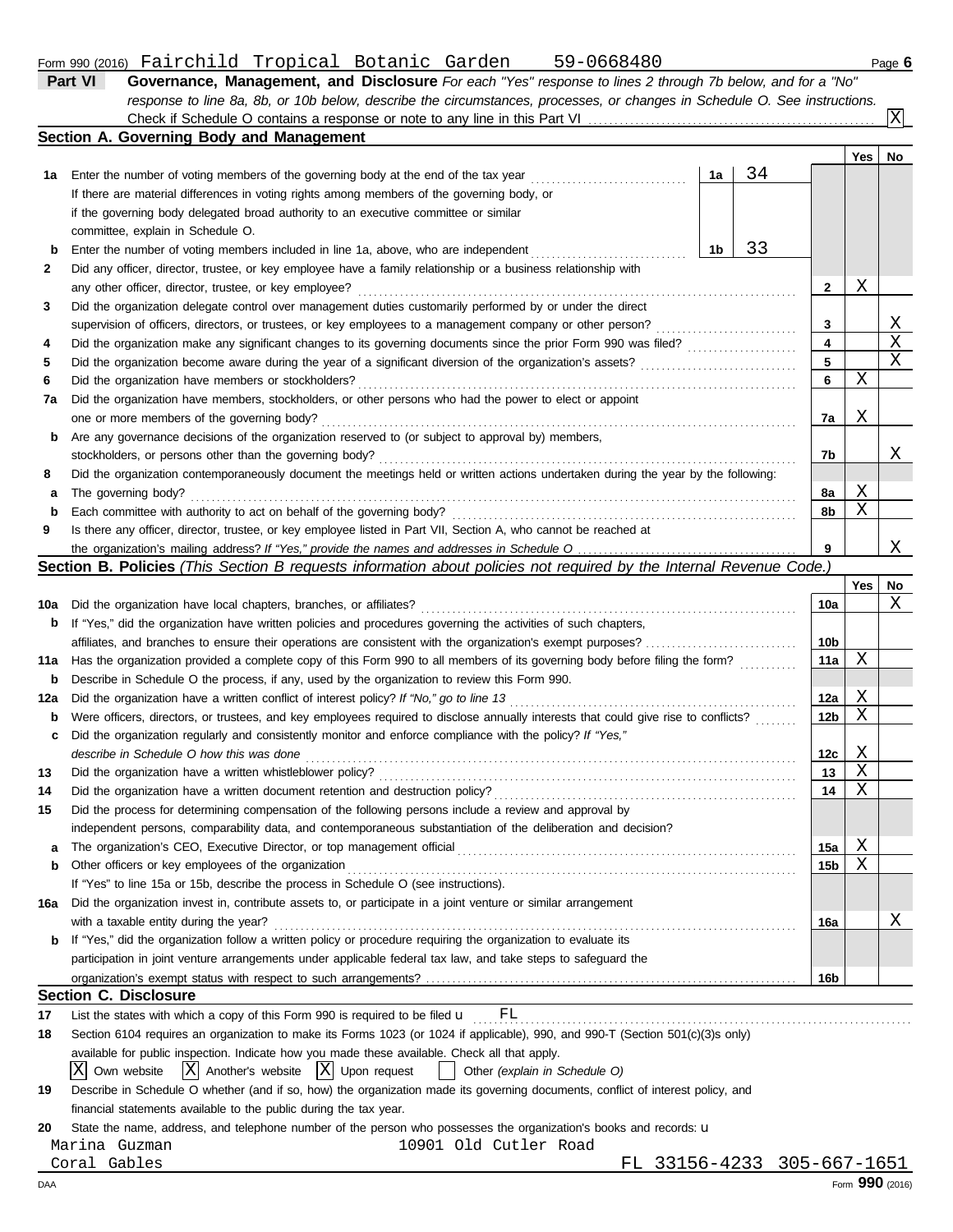| <b>Part VII</b>          | Compensation of Officers, Directors, Trustees, Key Employees, Highest Compensated Employees, and                                       |
|--------------------------|----------------------------------------------------------------------------------------------------------------------------------------|
|                          | Independent Contractors                                                                                                                |
|                          | Check if Schedule O contains a response or note to any line in this Part VII                                                           |
| Section A.               | Officers, Directors, Trustees, Key Employees, and Highest Compensated Employees                                                        |
| organization's tax year. | 1a Complete this table for all persons required to be listed. Report compensation for the calendar year ending with or within the      |
|                          | • List all of the organization's current officers, directors, trustees (whether individuals or organizations), regardless of amount of |

List all of the organization's **current** officers, directors, trustees (whether ind compensation. Enter -0- in columns (D), (E), and (F) if no compensation was paid.

● List all of the organization's **current** key employees, if any. See instructions for definition of "key employee."

who received reportable compensation (Box 5 of Form W-2 and/or Box 7 of Form 1099-MISC) of more than \$100,000 from the organization and any related organizations. ■ List the organization's five **current** highest compensated employees (other than an officer, director, trustee, or key employee)<br> **•** Pregiund reportable compensation (Box 5 of Ferm W 2 and/or Box 7 of Ferm 1000 MISC) o

■ List all of the organization's **former** officers, key employees, and highest compensated employees who received more than<br> **•** 00.000 of reportable compensation from the examization and any related erganizations \$100,000 of reportable compensation from the organization and any related organizations.

■ List all of the organization's **former directors or trustees** that received, in the capacity as a former director or trustee of the practization more than \$10,000 of reportable compensation from the organization and any organization, more than \$10,000 of reportable compensation from the organization and any related organizations. List persons in the following order: individual trustees or directors; institutional trustees; officers; key employees; highest compensated employees; and former such persons.

Check this box if neither the organization nor any related organization compensated any current officer, director, or trustee.

| (A)<br>Name and Title                           | (B)<br>Average<br>hours per<br>week<br>(list any               |                                      |                          | Position    | (C)          | (do not check more than one<br>box, unless person is both an<br>officer and a director/trustee) |        | (D)<br>Reportable<br>compensation<br>from<br>the | (E)<br>Reportable<br>compensation from<br>related<br>organizations | (F)<br>Estimated<br>amount of<br>other<br>compensation   |
|-------------------------------------------------|----------------------------------------------------------------|--------------------------------------|--------------------------|-------------|--------------|-------------------------------------------------------------------------------------------------|--------|--------------------------------------------------|--------------------------------------------------------------------|----------------------------------------------------------|
|                                                 | hours for<br>related<br>organizations<br>below dotted<br>line) | Individual<br>or director<br>trustee | Institutional<br>trustee | Officer     | Key employee | Highest compensated<br>employee                                                                 | Former | organization<br>(W-2/1099-MISC)                  | (W-2/1099-MISC)                                                    | from the<br>organization<br>and related<br>organizations |
| $(1)$ Bruce $\overline{W}$ . Greer<br>President | 24.62<br>0.00                                                  | $\mathbf X$                          |                          | $\mathbf X$ |              |                                                                                                 |        | 0                                                | 0                                                                  | 0                                                        |
| (2) Louis J. Risi, Jr.                          | 8.85<br>0.00                                                   | X                                    |                          | $\mathbf X$ |              |                                                                                                 |        |                                                  |                                                                    |                                                          |
| Sr VP/Treasurer<br>(3) Charles P. Sacher,       | Esq.<br>6.12                                                   |                                      |                          |             |              |                                                                                                 |        | 0                                                | 0                                                                  | 0                                                        |
| Vice President<br>(4) Suzanne Steinberg         | 0.00<br>1.73                                                   | $\mathbf X$                          |                          | $\mathbf X$ |              |                                                                                                 |        | 0                                                | 0                                                                  | 0                                                        |
| Vice President<br>(5) Jennifer Stearns          | 0.00<br>Buttrick                                               | X                                    |                          | X           |              |                                                                                                 |        | 0                                                | 0                                                                  | 0                                                        |
| Vice President<br>$(6)$ L. Jeanne Aragon        | 1.15<br>0.00                                                   | X                                    |                          | X           |              |                                                                                                 |        | 0                                                | 0                                                                  | 0                                                        |
| VP/Asst Secretary                               | 3.69<br>0.00                                                   | Χ                                    |                          | Χ           |              |                                                                                                 |        | 0                                                | 0                                                                  | 0                                                        |
| (7) Joyce J. Burns<br>Secretary                 | 2.83<br>0.00                                                   | X                                    |                          | $\mathbf X$ |              |                                                                                                 |        | 0                                                | 0                                                                  | 0                                                        |
| $(8)$ Leonard L. Abess,                         | Jr.<br>0.75<br>0.00                                            |                                      |                          |             |              |                                                                                                 |        | 0                                                | 0                                                                  | $\Omega$                                                 |
| Trustee<br>(9) Alejandro J. Aguirre             | 1.54                                                           | X                                    |                          |             |              |                                                                                                 |        |                                                  |                                                                    |                                                          |
| Trustee<br>(10) Anne Baddour                    | 0.00<br>3.46                                                   | Χ                                    |                          |             |              |                                                                                                 |        | 0                                                | 0                                                                  | 0                                                        |
| Trustee<br>(11) Nancy Batchelor                 | 0.00                                                           | Χ                                    |                          |             |              |                                                                                                 |        | 0                                                | 0                                                                  | 0                                                        |
| Trustee<br>DAA                                  | 2.31<br>0.00                                                   | X                                    |                          |             |              |                                                                                                 |        | 0                                                | 0                                                                  | Form 990 (2016)                                          |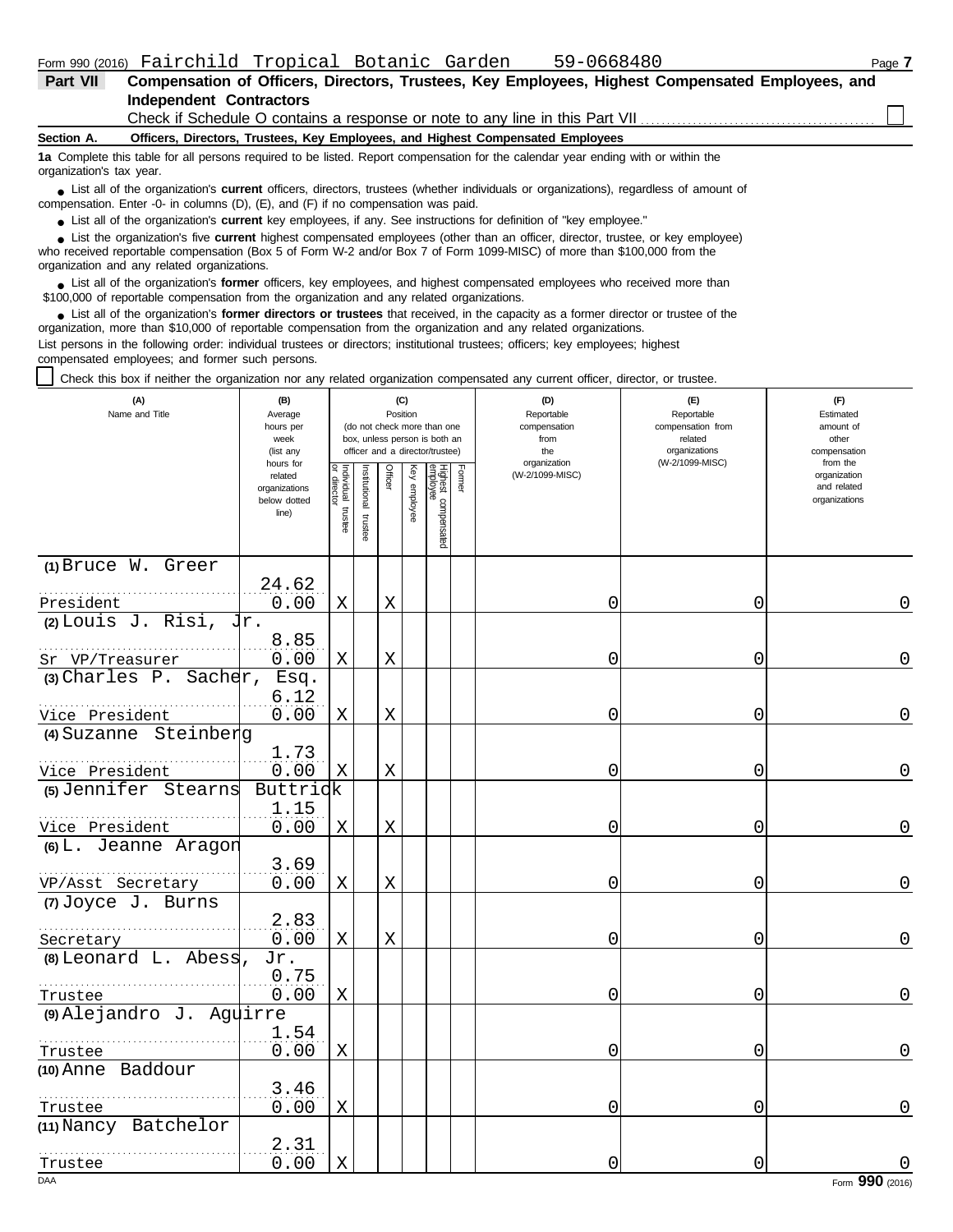| Form 990 (2016) Fairchild Tropical Botanic Garden                                                                                                                                     |                                                                |                                   |                          |                 |              |                                                                                                 | 59-0668480                                                                                             |                                                                                       | Page 8                                                   |
|---------------------------------------------------------------------------------------------------------------------------------------------------------------------------------------|----------------------------------------------------------------|-----------------------------------|--------------------------|-----------------|--------------|-------------------------------------------------------------------------------------------------|--------------------------------------------------------------------------------------------------------|---------------------------------------------------------------------------------------|----------------------------------------------------------|
| Part VII                                                                                                                                                                              |                                                                |                                   |                          |                 |              |                                                                                                 | Section A. Officers, Directors, Trustees, Key Employees, and Highest Compensated Employees (continued) |                                                                                       |                                                          |
| (A)<br>Name and title                                                                                                                                                                 | (B)<br>Average<br>hours per<br>week<br>(list any               |                                   |                          | (C)<br>Position |              | (do not check more than one<br>box, unless person is both an<br>officer and a director/trustee) | (D)<br>Reportable<br>compensation<br>from<br>the                                                       | (E)<br>Reportable<br>compensation from<br>related<br>organizations<br>(W-2/1099-MISC) | (F)<br>Estimated<br>amount of<br>other<br>compensation   |
|                                                                                                                                                                                       | hours for<br>related<br>organizations<br>below dotted<br>line) | Individual trustee<br>or director | Institutional<br>trustee | Officer         | Key employee | Highest compensated<br>employee                                                                 | organization<br>(W-2/1099-MISC)                                                                        |                                                                                       | from the<br>organization<br>and related<br>organizations |
| Norman J. Benford<br>(12)                                                                                                                                                             |                                                                |                                   |                          |                 |              |                                                                                                 |                                                                                                        |                                                                                       |                                                          |
|                                                                                                                                                                                       | 1.04                                                           |                                   |                          |                 |              |                                                                                                 |                                                                                                        |                                                                                       |                                                          |
| Trustee<br>Faith F. Bishock<br>(13)                                                                                                                                                   | 0.00                                                           | Χ                                 |                          |                 |              |                                                                                                 | 0                                                                                                      | 0                                                                                     | 0                                                        |
|                                                                                                                                                                                       | 1.35                                                           |                                   |                          |                 |              |                                                                                                 |                                                                                                        |                                                                                       |                                                          |
| Trustee                                                                                                                                                                               | 0.00                                                           | X                                 |                          |                 |              |                                                                                                 | 0                                                                                                      | 0                                                                                     | 0                                                        |
| Bruce E. Clinton<br>(14)                                                                                                                                                              |                                                                |                                   |                          |                 |              |                                                                                                 |                                                                                                        |                                                                                       |                                                          |
| Trustee                                                                                                                                                                               | 2.75<br>0.00                                                   | Χ                                 |                          |                 |              |                                                                                                 | 0                                                                                                      | 0                                                                                     | 0                                                        |
| Martha O. Clinton<br>(15)                                                                                                                                                             |                                                                |                                   |                          |                 |              |                                                                                                 |                                                                                                        |                                                                                       |                                                          |
|                                                                                                                                                                                       | 2.62                                                           |                                   |                          |                 |              |                                                                                                 |                                                                                                        |                                                                                       |                                                          |
| Trustee<br>Swanee DiMare<br>(16)                                                                                                                                                      | 0.00                                                           | Χ                                 |                          |                 |              |                                                                                                 | 0                                                                                                      | 0                                                                                     | 0                                                        |
|                                                                                                                                                                                       | 4.23                                                           |                                   |                          |                 |              |                                                                                                 |                                                                                                        |                                                                                       |                                                          |
| Trustee                                                                                                                                                                               | 0.00                                                           | X                                 |                          |                 |              |                                                                                                 | 0                                                                                                      | 0                                                                                     | 0                                                        |
| Jose R. Garrigo<br>(17)                                                                                                                                                               |                                                                |                                   |                          |                 |              |                                                                                                 |                                                                                                        |                                                                                       |                                                          |
| Trustee                                                                                                                                                                               | 11.90<br>0.00                                                  | Χ                                 |                          |                 |              |                                                                                                 | 0                                                                                                      | 0                                                                                     | 0                                                        |
| Kenneth R. Graves<br>(18)                                                                                                                                                             |                                                                |                                   |                          |                 |              |                                                                                                 |                                                                                                        |                                                                                       |                                                          |
|                                                                                                                                                                                       | 3.54                                                           |                                   |                          |                 |              |                                                                                                 |                                                                                                        |                                                                                       |                                                          |
| Trustee<br>Willis D. Harding<br>(19)                                                                                                                                                  | 0.00                                                           | Χ                                 |                          |                 |              |                                                                                                 | 0                                                                                                      | 0                                                                                     | 0                                                        |
|                                                                                                                                                                                       | 0.81                                                           |                                   |                          |                 |              |                                                                                                 |                                                                                                        |                                                                                       |                                                          |
| Trustee                                                                                                                                                                               | 0.00                                                           | $\mathbf X$                       |                          |                 |              |                                                                                                 | 0                                                                                                      | 0                                                                                     | 0                                                        |
|                                                                                                                                                                                       |                                                                |                                   |                          |                 |              | . <b>u</b>                                                                                      |                                                                                                        |                                                                                       |                                                          |
| c Total from continuation sheets to Part VII, Section A  u                                                                                                                            |                                                                |                                   |                          |                 |              |                                                                                                 | 317,905<br>317,905                                                                                     |                                                                                       | 53,561<br>53,561                                         |
| Total number of individuals (including but not limited to those listed above) who received more than \$100,000 of<br>$\mathbf{2}$                                                     |                                                                |                                   |                          |                 |              |                                                                                                 |                                                                                                        |                                                                                       |                                                          |
| reportable compensation from the organization $\mathbf{u}$ 2                                                                                                                          |                                                                |                                   |                          |                 |              |                                                                                                 |                                                                                                        |                                                                                       | No<br>Yes                                                |
| Did the organization list any <b>former</b> officer, director, or trustee, key employee, or highest compensated<br>3                                                                  |                                                                |                                   |                          |                 |              |                                                                                                 |                                                                                                        |                                                                                       |                                                          |
| For any individual listed on line 1a, is the sum of reportable compensation and other compensation from the<br>4                                                                      |                                                                |                                   |                          |                 |              |                                                                                                 |                                                                                                        |                                                                                       | Χ<br>3                                                   |
| organization and related organizations greater than \$150,000? If "Yes," complete Schedule J for such                                                                                 |                                                                |                                   |                          |                 |              |                                                                                                 |                                                                                                        |                                                                                       |                                                          |
| Did any person listed on line 1a receive or accrue compensation from any unrelated organization or individual<br>5                                                                    |                                                                |                                   |                          |                 |              |                                                                                                 |                                                                                                        |                                                                                       | Χ<br>4                                                   |
|                                                                                                                                                                                       |                                                                |                                   |                          |                 |              |                                                                                                 |                                                                                                        |                                                                                       | Χ<br>5                                                   |
| <b>Section B. Independent Contractors</b><br>Complete this table for your five highest compensated independent contractors that received more than \$100,000 of                       |                                                                |                                   |                          |                 |              |                                                                                                 |                                                                                                        |                                                                                       |                                                          |
| 1<br>compensation from the organization. Report compensation for the calendar year ending with or within the organization's tax year.                                                 |                                                                |                                   |                          |                 |              |                                                                                                 |                                                                                                        |                                                                                       |                                                          |
|                                                                                                                                                                                       | (A)<br>Name and business address                               |                                   |                          |                 |              |                                                                                                 |                                                                                                        | (B)<br>Description of services                                                        | (C)<br>Compensation                                      |
| Le Basque Productions                                                                                                                                                                 |                                                                |                                   |                          |                 |              |                                                                                                 | 4652 SW 74th Avenue                                                                                    |                                                                                       |                                                          |
| Miami<br>Advanced Computer Solutions Inc.                                                                                                                                             | FL 33155                                                       |                                   |                          |                 |              | 13900                                                                                           | Catering Svcs<br>County Road 455, Suite 107-324                                                        |                                                                                       | 238,741                                                  |
| Clermont                                                                                                                                                                              |                                                                |                                   |                          |                 |              | FL 34711-5911                                                                                   | Computer Svcs                                                                                          |                                                                                       | 123,635                                                  |
|                                                                                                                                                                                       |                                                                |                                   |                          |                 |              |                                                                                                 |                                                                                                        |                                                                                       |                                                          |
|                                                                                                                                                                                       |                                                                |                                   |                          |                 |              |                                                                                                 |                                                                                                        |                                                                                       |                                                          |
|                                                                                                                                                                                       |                                                                |                                   |                          |                 |              |                                                                                                 |                                                                                                        |                                                                                       |                                                          |
|                                                                                                                                                                                       |                                                                |                                   |                          |                 |              |                                                                                                 |                                                                                                        |                                                                                       |                                                          |
|                                                                                                                                                                                       |                                                                |                                   |                          |                 |              |                                                                                                 |                                                                                                        |                                                                                       |                                                          |
| Total number of independent contractors (including but not limited to those listed above) who<br>$\mathbf{2}$<br>received more than \$100,000 of compensation from the organization u |                                                                |                                   |                          |                 |              |                                                                                                 |                                                                                                        | 2                                                                                     |                                                          |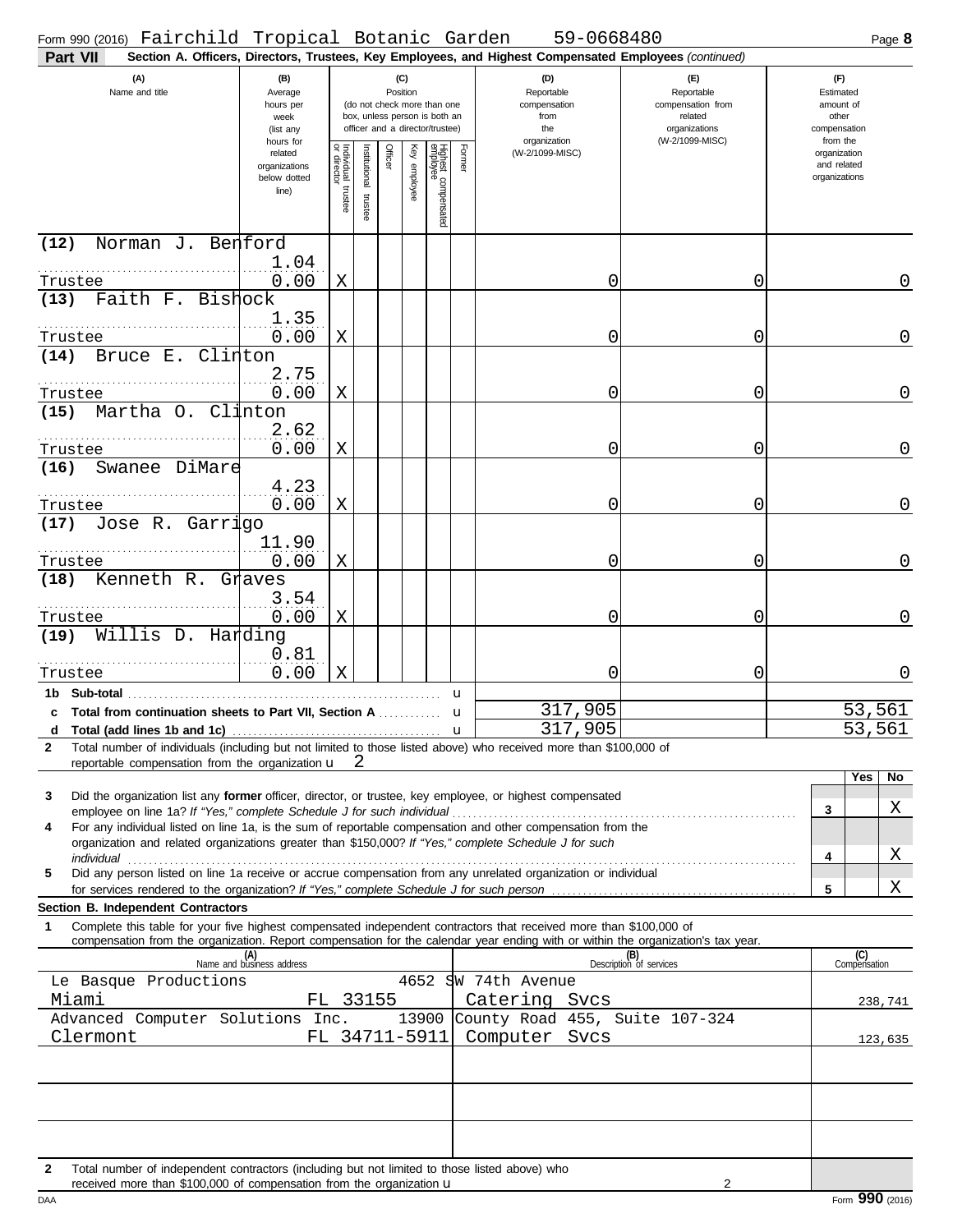## **Part VIII Statement of Revenue**

Check if Schedule O contains a response or note to any line in this Part VIII . . . . . . . . . . . . . . . . . . . . . . . . . . . . . . . . . . . . . . . . . . . .

|                                              |    |                                                            |                |              |                   | (A)<br>Total revenue | (B)<br>Related or<br>exempt | (C)<br>Unrelated<br>business | (D)<br>Revenue<br>excluded from tax |
|----------------------------------------------|----|------------------------------------------------------------|----------------|--------------|-------------------|----------------------|-----------------------------|------------------------------|-------------------------------------|
|                                              |    |                                                            |                |              |                   |                      | function<br>revenue         | revenue                      | under sections<br>512-514           |
|                                              |    | 1a Federated campaigns                                     | 1a             |              |                   |                      |                             |                              |                                     |
|                                              |    | <b>b</b> Membership dues<br>de de decem                    | 1 <sub>b</sub> |              | 1,071,931         |                      |                             |                              |                                     |
|                                              |    | c Fundraising events                                       | 1 <sub>c</sub> |              | 453,238           |                      |                             |                              |                                     |
|                                              |    | d Related organizations<br>alaran.                         | 1 <sub>d</sub> |              |                   |                      |                             |                              |                                     |
|                                              |    | e Government grants (contributions)                        | 1e             |              | 1,206,076         |                      |                             |                              |                                     |
|                                              |    | f All other contributions, gifts, grants,                  |                |              |                   |                      |                             |                              |                                     |
|                                              |    | and similar amounts not included above                     | 1f             |              | 1,940,702         |                      |                             |                              |                                     |
|                                              |    | g Noncash contributions included in lines 1a-1f:           |                | $\mathsf{S}$ | 506,153           |                      |                             |                              |                                     |
| Service Revenue Contributions, Gifts, Grants |    |                                                            |                |              | $\mathbf u$       | 4,671,947            |                             |                              |                                     |
|                                              |    |                                                            |                |              | Busn. Code        |                      |                             |                              |                                     |
|                                              | 2a | Admissions                                                 |                |              | 611710            | 732,161              | 732,161                     |                              |                                     |
|                                              | b  | Memberships<br>.                                           |                |              | 611710            | 451,600              | 451,600                     |                              |                                     |
|                                              | c  | Educational Programs                                       |                |              | 611710            | 202,374              | 202,374                     |                              |                                     |
|                                              | d  | Consulting Fees                                            |                |              | 611710            | 154,696              | 154,696                     |                              |                                     |
|                                              | е  | Miscellaneous                                              |                |              | 611710            | 16,419               | 16,419                      |                              |                                     |
| Program                                      |    | f All other program service revenue $\ldots$               |                |              |                   |                      |                             |                              |                                     |
|                                              |    |                                                            |                |              |                   | 1,557,250            |                             |                              |                                     |
|                                              | 3  | Investment income (including dividends, interest,          |                |              |                   |                      |                             |                              |                                     |
|                                              |    | and other similar amounts)                                 |                | .            | u                 | 449,547              |                             |                              | 449,547                             |
|                                              | 4  | Income from investment of tax-exempt bond proceeds         |                |              | u                 |                      |                             |                              |                                     |
|                                              | 5  |                                                            |                |              | u                 |                      |                             |                              |                                     |
|                                              |    | (i) Real                                                   |                |              | (ii) Personal     |                      |                             |                              |                                     |
|                                              | 6а | 292,233<br>Gross rents                                     |                |              |                   |                      |                             |                              |                                     |
|                                              | b  | Less: rental exps.                                         | 66,042         |              |                   |                      |                             |                              |                                     |
|                                              | с  | 226,191<br>Rental inc. or (loss)                           |                |              |                   |                      |                             |                              |                                     |
|                                              | d  | Net rental income or (loss)<br><b>7a</b> Gross amount from |                |              | u                 | 226,191              |                             |                              | 226,191                             |
|                                              |    | (i) Securities<br>sales of assets                          |                |              | (ii) Other        |                      |                             |                              |                                     |
|                                              |    | 5,445,450<br>other than inventory                          |                |              |                   |                      |                             |                              |                                     |
|                                              |    | <b>b</b> Less: cost or other                               |                |              |                   |                      |                             |                              |                                     |
|                                              |    | 5,176,133<br>basis & sales exps.<br>269,317                |                |              |                   |                      |                             |                              |                                     |
|                                              |    | c Gain or (loss)                                           |                |              |                   | 269,317              |                             |                              | 269,317                             |
|                                              | d  | 8a Gross income from fundraising events                    |                |              | $\mathbf u$       |                      |                             |                              |                                     |
|                                              |    | 453,238<br>(not including \$                               |                |              |                   |                      |                             |                              |                                     |
| venue                                        |    | of contributions reported on line 1c).                     |                |              |                   |                      |                             |                              |                                     |
| œ                                            |    | See Part IV, line 18                                       | a              |              | 632,563           |                      |                             |                              |                                     |
| Other                                        |    | .<br><b>b</b> Less: direct expenses                        | b              |              | 554,124           |                      |                             |                              |                                     |
|                                              |    | c Net income or (loss) from fundraising events  u          |                |              |                   | 78,439               |                             | $-3,379$                     |                                     |
|                                              |    | 9a Gross income from gaming activities.                    |                |              |                   |                      |                             |                              |                                     |
|                                              |    | See Part IV, line 19                                       | a              |              |                   |                      |                             |                              |                                     |
|                                              |    | <b>b</b> Less: direct expenses                             | b              |              |                   |                      |                             |                              |                                     |
|                                              |    | c Net income or (loss) from gaming activities  u           |                |              |                   |                      |                             |                              |                                     |
|                                              |    | 10a Gross sales of inventory, less                         |                |              |                   |                      |                             |                              |                                     |
|                                              |    | returns and allowances<br>.                                | a              |              | 578,339           |                      |                             |                              |                                     |
|                                              |    | <b>b</b> Less: cost of goods sold                          | $\mathbf b$    |              | 371,382           |                      |                             |                              |                                     |
|                                              |    | c Net income or (loss) from sales of inventory  u          |                |              |                   | 206,957              | 206,957                     |                              |                                     |
|                                              |    | Miscellaneous Revenue                                      |                |              | <b>Busn. Code</b> |                      |                             |                              |                                     |
|                                              |    | 11a FTBG Magazine                                          |                |              | 541800            | 8,825                |                             | 8,825                        |                                     |
|                                              | b  |                                                            |                |              |                   |                      |                             |                              |                                     |
|                                              | c  |                                                            |                |              |                   |                      |                             |                              |                                     |
|                                              |    | d All other revenue                                        |                |              |                   |                      |                             |                              |                                     |
|                                              |    | e Total. Add lines 11a-11d                                 |                |              | $\mathbf{u}$      | 8,825                |                             |                              |                                     |
|                                              | 12 | Total revenue. See instructions.                           |                |              | $\mathbf{u}$      | 7,468,473            | 1,764,207                   | 5,446                        | 945,055                             |
|                                              |    |                                                            |                |              |                   |                      |                             |                              | Form 990 (2016)                     |

٦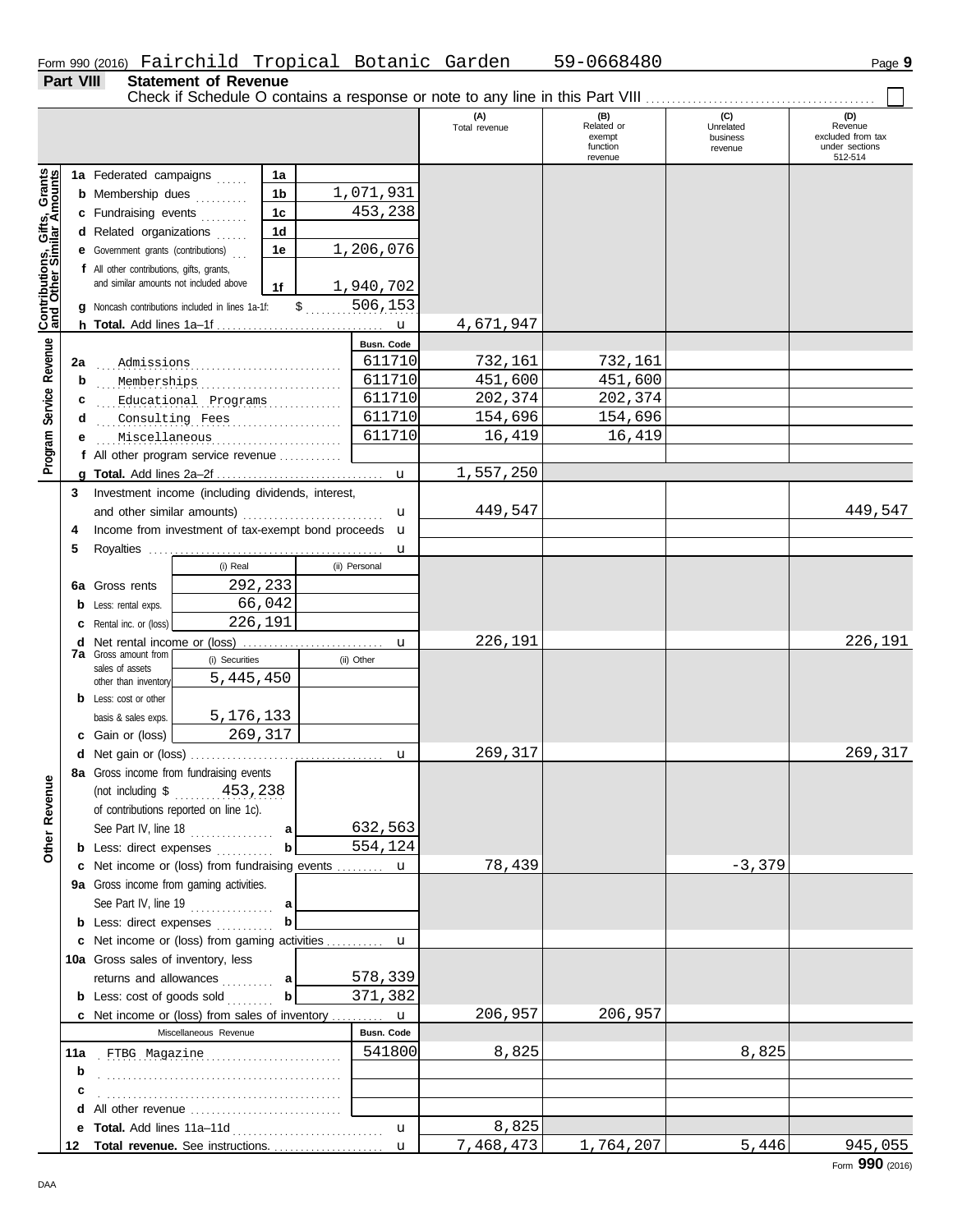|              | Section 501(c)(3) and 501(c)(4) organizations must complete all columns. All other organizations must complete column (A).<br>Check if Schedule O contains a response or note to any line in this Part IX                                                                                                                                                                                                                                                                                                                   |                |                             |                                    |                         |
|--------------|-----------------------------------------------------------------------------------------------------------------------------------------------------------------------------------------------------------------------------------------------------------------------------------------------------------------------------------------------------------------------------------------------------------------------------------------------------------------------------------------------------------------------------|----------------|-----------------------------|------------------------------------|-------------------------|
|              | Do not include amounts reported on lines 6b,                                                                                                                                                                                                                                                                                                                                                                                                                                                                                | (A)            | (B)                         | (C)                                | (D)                     |
|              | 7b, 8b, 9b, and 10b of Part VIII.                                                                                                                                                                                                                                                                                                                                                                                                                                                                                           | Total expenses | Program service<br>expenses | Management and<br>general expenses | Fundraising<br>expenses |
| 1            | Grants and other assistance to domestic organizations                                                                                                                                                                                                                                                                                                                                                                                                                                                                       |                |                             |                                    |                         |
|              | and domestic governments. See Part IV, line 21                                                                                                                                                                                                                                                                                                                                                                                                                                                                              |                |                             |                                    |                         |
| $\mathbf{2}$ | Grants and other assistance to domestic                                                                                                                                                                                                                                                                                                                                                                                                                                                                                     |                |                             |                                    |                         |
|              | individuals. See Part IV, line 22                                                                                                                                                                                                                                                                                                                                                                                                                                                                                           |                |                             |                                    |                         |
| 3            | Grants and other assistance to foreign                                                                                                                                                                                                                                                                                                                                                                                                                                                                                      |                |                             |                                    |                         |
|              | organizations, foreign governments, and foreign                                                                                                                                                                                                                                                                                                                                                                                                                                                                             |                |                             |                                    |                         |
|              | individuals. See Part IV, lines 15 and 16                                                                                                                                                                                                                                                                                                                                                                                                                                                                                   |                |                             |                                    |                         |
| 4            | Benefits paid to or for members                                                                                                                                                                                                                                                                                                                                                                                                                                                                                             |                |                             |                                    |                         |
| 5            | Compensation of current officers, directors,                                                                                                                                                                                                                                                                                                                                                                                                                                                                                |                |                             |                                    |                         |
|              | trustees, and key employees<br>.                                                                                                                                                                                                                                                                                                                                                                                                                                                                                            | 380,102        | 168,865                     | 127,905                            | 83,332                  |
| 6            | Compensation not included above, to disqualified                                                                                                                                                                                                                                                                                                                                                                                                                                                                            |                |                             |                                    |                         |
|              | persons (as defined under section 4958(f)(1)) and                                                                                                                                                                                                                                                                                                                                                                                                                                                                           |                |                             |                                    |                         |
|              | persons described in section 4958(c)(3)(B)                                                                                                                                                                                                                                                                                                                                                                                                                                                                                  |                |                             |                                    |                         |
| 7            | Other salaries and wages                                                                                                                                                                                                                                                                                                                                                                                                                                                                                                    | 3,401,647      | 2,900,877                   | 223,933                            | 276,837                 |
| 8            | Pension plan accruals and contributions (include                                                                                                                                                                                                                                                                                                                                                                                                                                                                            |                |                             |                                    |                         |
|              | section 401(k) and 403(b) employer contributions)                                                                                                                                                                                                                                                                                                                                                                                                                                                                           | 90,278         | 74,267                      | 9,706                              | 6,305                   |
| 9            | Other employee benefits                                                                                                                                                                                                                                                                                                                                                                                                                                                                                                     | 481,956        | 414,733                     | 29,557                             | 37,666                  |
| 10           |                                                                                                                                                                                                                                                                                                                                                                                                                                                                                                                             | 354,674        | 297,715                     | 28,126                             | 28,833                  |
| 11           | Fees for services (non-employees):                                                                                                                                                                                                                                                                                                                                                                                                                                                                                          |                |                             |                                    |                         |
| а            |                                                                                                                                                                                                                                                                                                                                                                                                                                                                                                                             | 1,800          |                             | 1,800                              |                         |
| b            |                                                                                                                                                                                                                                                                                                                                                                                                                                                                                                                             | 61,160         |                             | 61,160                             |                         |
| d            |                                                                                                                                                                                                                                                                                                                                                                                                                                                                                                                             |                |                             |                                    |                         |
| е            | Professional fundraising services. See Part IV, line 17                                                                                                                                                                                                                                                                                                                                                                                                                                                                     |                |                             |                                    |                         |
| f            | Investment management fees                                                                                                                                                                                                                                                                                                                                                                                                                                                                                                  |                |                             |                                    |                         |
| g            | Other. (If line 11g amount exceeds 10% of line 25, column                                                                                                                                                                                                                                                                                                                                                                                                                                                                   |                |                             |                                    |                         |
|              | (A) amount, list line 11g expenses on Schedule O.)                                                                                                                                                                                                                                                                                                                                                                                                                                                                          | 239,921        | 201,548                     | 30,575                             | 7,798                   |
| 12           | Advertising and promotion                                                                                                                                                                                                                                                                                                                                                                                                                                                                                                   |                |                             |                                    |                         |
| 13           |                                                                                                                                                                                                                                                                                                                                                                                                                                                                                                                             |                |                             |                                    |                         |
| 14           | Information technology                                                                                                                                                                                                                                                                                                                                                                                                                                                                                                      |                |                             |                                    |                         |
| 15           |                                                                                                                                                                                                                                                                                                                                                                                                                                                                                                                             |                |                             |                                    |                         |
| 16           |                                                                                                                                                                                                                                                                                                                                                                                                                                                                                                                             | 717,113        | 677,108                     | 14,400                             | 25,605                  |
| 17           | $\begin{minipage}[c]{0.9\linewidth} \begin{tabular}{l} \textbf{Travel} \end{tabular} \end{minipage} \end{minipage} \begin{minipage}[c]{0.9\linewidth} \begin{tabular}{l} \textbf{True} \end{tabular} \end{minipage} \end{minipage} \begin{minipage}[c]{0.9\linewidth} \begin{tabular}{l} \textbf{True} \end{tabular} \end{minipage} \end{minipage} \begin{minipage}[c]{0.9\linewidth} \begin{tabular}{l} \textbf{True} \end{tabular} \end{minipage} \end{minipage} \begin{minipage}[c]{0.9\linewidth} \begin{tabular}{l} \$ | 47,961         | 46,937                      | 931                                | 93                      |
| 18           | Payments of travel or entertainment expenses                                                                                                                                                                                                                                                                                                                                                                                                                                                                                |                |                             |                                    |                         |
|              | for any federal, state, or local public officials                                                                                                                                                                                                                                                                                                                                                                                                                                                                           |                |                             |                                    |                         |
| 19           | Conferences, conventions, and meetings                                                                                                                                                                                                                                                                                                                                                                                                                                                                                      | 68,724         | 52,976                      | 6,249                              | 9,499                   |
| 20           | $\textbf{Interest} \hspace{0.05in} \underbrace{\hspace{0.05in}}$                                                                                                                                                                                                                                                                                                                                                                                                                                                            |                |                             |                                    |                         |
| 21           |                                                                                                                                                                                                                                                                                                                                                                                                                                                                                                                             |                |                             |                                    |                         |
| 22           | Depreciation, depletion, and amortization                                                                                                                                                                                                                                                                                                                                                                                                                                                                                   | 1,137,375      | 1,035,076                   | 36,509                             | 65,790                  |
| 23           | Insurance with the continuum of the continuum of the continuum of the continuum of the continuum of the continuum of the continuum of the continuum of the continuum of the continuum of the continuum of the continuum of the                                                                                                                                                                                                                                                                                              | 460,916        | 319,941                     | 108,412                            | 32,563                  |
| 24           | Other expenses. Itemize expenses not covered                                                                                                                                                                                                                                                                                                                                                                                                                                                                                |                |                             |                                    |                         |
|              | above (List miscellaneous expenses in line 24e. If<br>line 24e amount exceeds 10% of line 25, column                                                                                                                                                                                                                                                                                                                                                                                                                        |                |                             |                                    |                         |
|              | (A) amount, list line 24e expenses on Schedule O.)                                                                                                                                                                                                                                                                                                                                                                                                                                                                          |                |                             |                                    |                         |
| а            | Supplies                                                                                                                                                                                                                                                                                                                                                                                                                                                                                                                    | 464,499        | 426,706                     | 13,268                             | 24,525                  |
| b            | Equip Rental and Maint                                                                                                                                                                                                                                                                                                                                                                                                                                                                                                      | 373,986        | 307,266                     | 20,471                             | 46,249                  |
| c            | Printing and Publications                                                                                                                                                                                                                                                                                                                                                                                                                                                                                                   | 157,312        | 102,060                     | 2                                  | 55,250                  |
| d            | Postage and Freight                                                                                                                                                                                                                                                                                                                                                                                                                                                                                                         | 82,863         | 43,364                      | 1,281                              | 38,218                  |
| е            | All other expenses                                                                                                                                                                                                                                                                                                                                                                                                                                                                                                          | 213,302        | 171,770                     | 9,504                              | 32,028                  |
| 25           | Total functional expenses. Add lines 1 through 24e                                                                                                                                                                                                                                                                                                                                                                                                                                                                          | 8,735,589      | 7,241,209                   | 723,789                            | 770,591                 |
| 26           | Joint costs. Complete this line only if the                                                                                                                                                                                                                                                                                                                                                                                                                                                                                 |                |                             |                                    |                         |
|              | organization reported in column (B) joint costs                                                                                                                                                                                                                                                                                                                                                                                                                                                                             |                |                             |                                    |                         |
|              | from a combined educational campaign and<br>fundraising solicitation. Check here u<br>l if                                                                                                                                                                                                                                                                                                                                                                                                                                  |                |                             |                                    |                         |
|              | following SOP 98-2 (ASC 958-720)                                                                                                                                                                                                                                                                                                                                                                                                                                                                                            |                |                             |                                    |                         |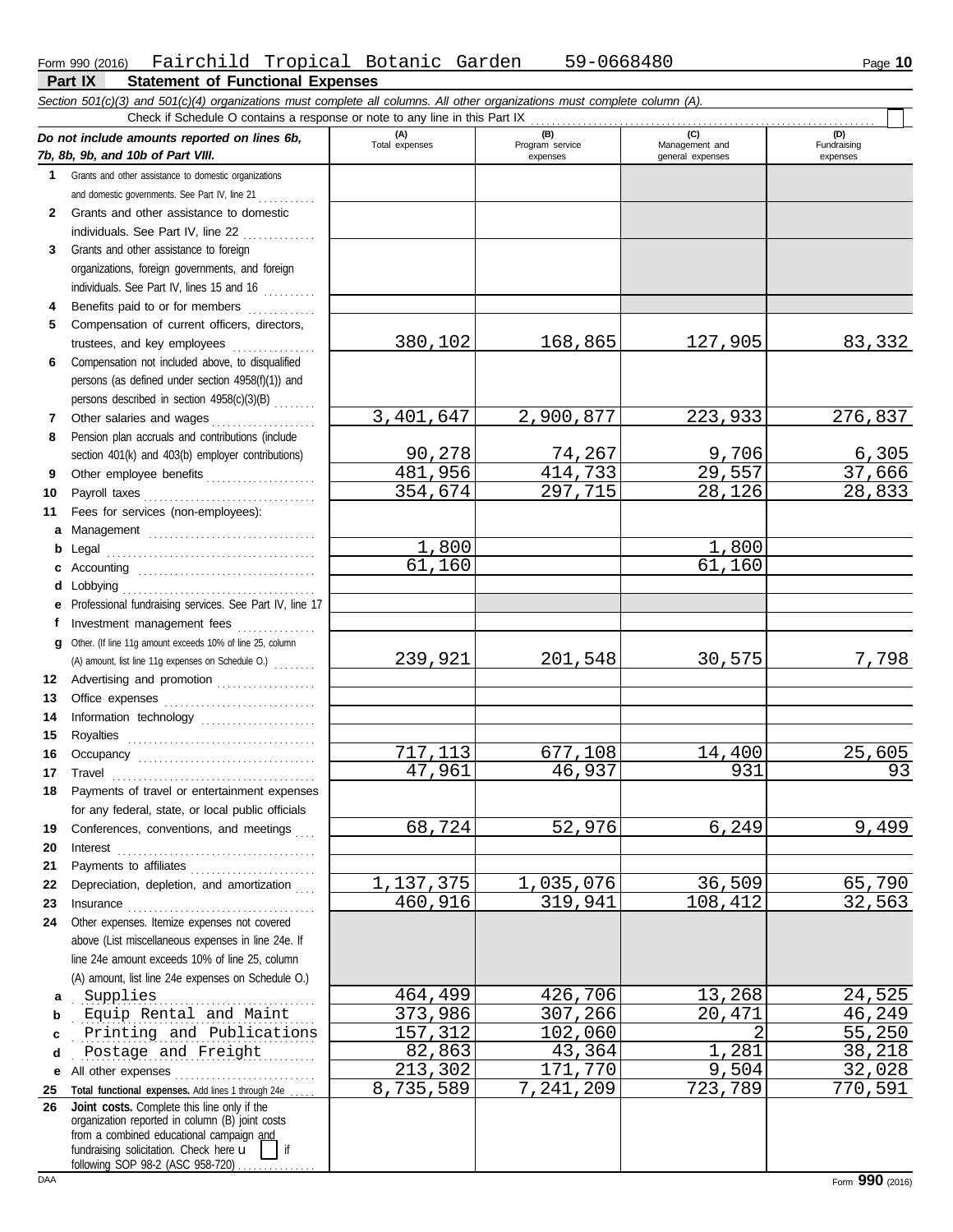**Part X Balance Sheet**

|                 |    |                                                                                                                                                                                                                                |                              |              | (A)<br>Beginning of year |                | (B)<br>End of year  |  |  |  |  |  |  |
|-----------------|----|--------------------------------------------------------------------------------------------------------------------------------------------------------------------------------------------------------------------------------|------------------------------|--------------|--------------------------|----------------|---------------------|--|--|--|--|--|--|
|                 | 1  |                                                                                                                                                                                                                                |                              |              | 37,421                   | $\mathbf{1}$   | 33,854              |  |  |  |  |  |  |
|                 | 2  |                                                                                                                                                                                                                                |                              |              | 245,017                  | $\mathbf{2}$   | 541,934             |  |  |  |  |  |  |
|                 | 3  |                                                                                                                                                                                                                                |                              |              |                          |                |                     |  |  |  |  |  |  |
|                 | 4  |                                                                                                                                                                                                                                |                              |              | 5,694,550<br>12,422      | 3<br>4         | 4,980,502<br>10,169 |  |  |  |  |  |  |
|                 | 5  | Loans and other receivables from current and former officers, directors,                                                                                                                                                       |                              |              |                          |                |                     |  |  |  |  |  |  |
|                 |    | trustees, key employees, and highest compensated employees.                                                                                                                                                                    |                              |              |                          |                |                     |  |  |  |  |  |  |
|                 |    | Complete Part II of Schedule L                                                                                                                                                                                                 |                              |              |                          | 5              |                     |  |  |  |  |  |  |
|                 | 6  | Loans and other receivables from other disqualified persons (as defined under section                                                                                                                                          |                              |              |                          |                |                     |  |  |  |  |  |  |
|                 |    | $4958(f)(1)$ , persons described in section $4958(c)(3)(B)$ , and contributing employers and                                                                                                                                   |                              |              |                          |                |                     |  |  |  |  |  |  |
|                 |    | sponsoring organizations of section 501(c)(9) voluntary employees' beneficiary                                                                                                                                                 |                              |              |                          |                |                     |  |  |  |  |  |  |
|                 |    | organizations (see instructions). Complete Part II of Schedule L                                                                                                                                                               |                              |              |                          | 6              |                     |  |  |  |  |  |  |
| Assets          | 7  |                                                                                                                                                                                                                                |                              |              |                          | $\overline{7}$ |                     |  |  |  |  |  |  |
|                 | 8  | Inventories for sale or use                                                                                                                                                                                                    |                              |              | 279,743                  | 8              | 286,000             |  |  |  |  |  |  |
|                 | 9  |                                                                                                                                                                                                                                |                              |              | 560,014                  | 9              | 322,577             |  |  |  |  |  |  |
|                 |    | 10a Land, buildings, and equipment: cost or                                                                                                                                                                                    |                              |              |                          |                |                     |  |  |  |  |  |  |
|                 |    |                                                                                                                                                                                                                                |                              | 35,757,682   |                          |                |                     |  |  |  |  |  |  |
|                 | b  | Less: accumulated depreciation                                                                                                                                                                                                 | 10 <sub>b</sub>              | 16, 511, 743 | 20, 242, 610             | 10c            | 19, 245, 939        |  |  |  |  |  |  |
|                 | 11 |                                                                                                                                                                                                                                |                              |              | 19,261,800               | 11             | 21,761,258          |  |  |  |  |  |  |
|                 | 12 |                                                                                                                                                                                                                                |                              |              |                          | 12             |                     |  |  |  |  |  |  |
|                 | 13 |                                                                                                                                                                                                                                |                              |              |                          | 13             |                     |  |  |  |  |  |  |
|                 | 14 | Intangible assets                                                                                                                                                                                                              |                              |              |                          | 14             |                     |  |  |  |  |  |  |
|                 | 15 | Other assets. See Part IV, line 11                                                                                                                                                                                             |                              | 15           |                          |                |                     |  |  |  |  |  |  |
|                 | 16 |                                                                                                                                                                                                                                |                              |              | 46, 333, 577             | 16             | 47, 182, 233        |  |  |  |  |  |  |
|                 | 17 |                                                                                                                                                                                                                                |                              | 665,824      | 17                       | 729,534        |                     |  |  |  |  |  |  |
|                 | 18 | Grants payable communications are all the contract of the contract of the contract of the contract of the contract of the contract of the contract of the contract of the contract of the contract of the contract of the cont |                              | 18           |                          |                |                     |  |  |  |  |  |  |
|                 | 19 | Deferred revenue                                                                                                                                                                                                               |                              |              | 241,079                  | 19             | 218,627             |  |  |  |  |  |  |
|                 | 20 |                                                                                                                                                                                                                                |                              |              |                          | 20             |                     |  |  |  |  |  |  |
|                 | 21 |                                                                                                                                                                                                                                |                              |              |                          | 21             |                     |  |  |  |  |  |  |
|                 | 22 | Loans and other payables to current and former officers, directors,                                                                                                                                                            |                              |              |                          |                |                     |  |  |  |  |  |  |
| Liabilities     |    | trustees, key employees, highest compensated employees, and                                                                                                                                                                    |                              |              |                          |                |                     |  |  |  |  |  |  |
|                 |    | disqualified persons. Complete Part II of Schedule L                                                                                                                                                                           |                              |              |                          | 22             |                     |  |  |  |  |  |  |
|                 | 23 |                                                                                                                                                                                                                                |                              |              |                          | 23             |                     |  |  |  |  |  |  |
|                 | 24 | Unsecured notes and loans payable to unrelated third parties                                                                                                                                                                   |                              |              |                          | 24             |                     |  |  |  |  |  |  |
|                 | 25 | Other liabilities (including federal income tax, payables to related third                                                                                                                                                     |                              |              |                          |                |                     |  |  |  |  |  |  |
|                 |    | parties, and other liabilities not included on lines 17-24). Complete Part X                                                                                                                                                   |                              |              |                          |                |                     |  |  |  |  |  |  |
|                 |    | of Schedule D                                                                                                                                                                                                                  |                              |              |                          | 25             |                     |  |  |  |  |  |  |
|                 | 26 |                                                                                                                                                                                                                                |                              |              | 906,903                  | 26             | 948,161             |  |  |  |  |  |  |
|                 |    | Organizations that follow SFAS 117 (ASC 958), check here u                                                                                                                                                                     | $\overline{\text{X}}$<br>and |              |                          |                |                     |  |  |  |  |  |  |
|                 |    | complete lines 27 through 29, and lines 33 and 34.                                                                                                                                                                             |                              |              |                          |                |                     |  |  |  |  |  |  |
|                 | 27 |                                                                                                                                                                                                                                |                              |              | 21,290,186               | 27             | 22, 240, 801        |  |  |  |  |  |  |
| <b>Balances</b> | 28 |                                                                                                                                                                                                                                |                              |              | 11, 133, 872             | 28             | 10,990,655          |  |  |  |  |  |  |
|                 | 29 | Permanently restricted net assets                                                                                                                                                                                              |                              |              | 13,002,616               | 29             | 13,002,616          |  |  |  |  |  |  |
| Fund            |    | Organizations that do not follow SFAS 117 (ASC 958), check here u                                                                                                                                                              |                              | and          |                          |                |                     |  |  |  |  |  |  |
| ð               |    | complete lines 30 through 34.                                                                                                                                                                                                  |                              |              |                          |                |                     |  |  |  |  |  |  |
| Assets          | 30 | Capital stock or trust principal, or current funds                                                                                                                                                                             |                              |              |                          | 30             |                     |  |  |  |  |  |  |
|                 | 31 |                                                                                                                                                                                                                                |                              |              |                          | 31             |                     |  |  |  |  |  |  |
| ğ               | 32 | Retained earnings, endowment, accumulated income, or other funds                                                                                                                                                               |                              |              |                          | 32             |                     |  |  |  |  |  |  |
|                 | 33 | Total net assets or fund balances                                                                                                                                                                                              |                              |              | 45, 426, 674             | 33             | 46,234,072          |  |  |  |  |  |  |
|                 | 34 |                                                                                                                                                                                                                                |                              |              | 46, 333, 577             | 34             | 47, 182, 233        |  |  |  |  |  |  |

Form **990** (2016)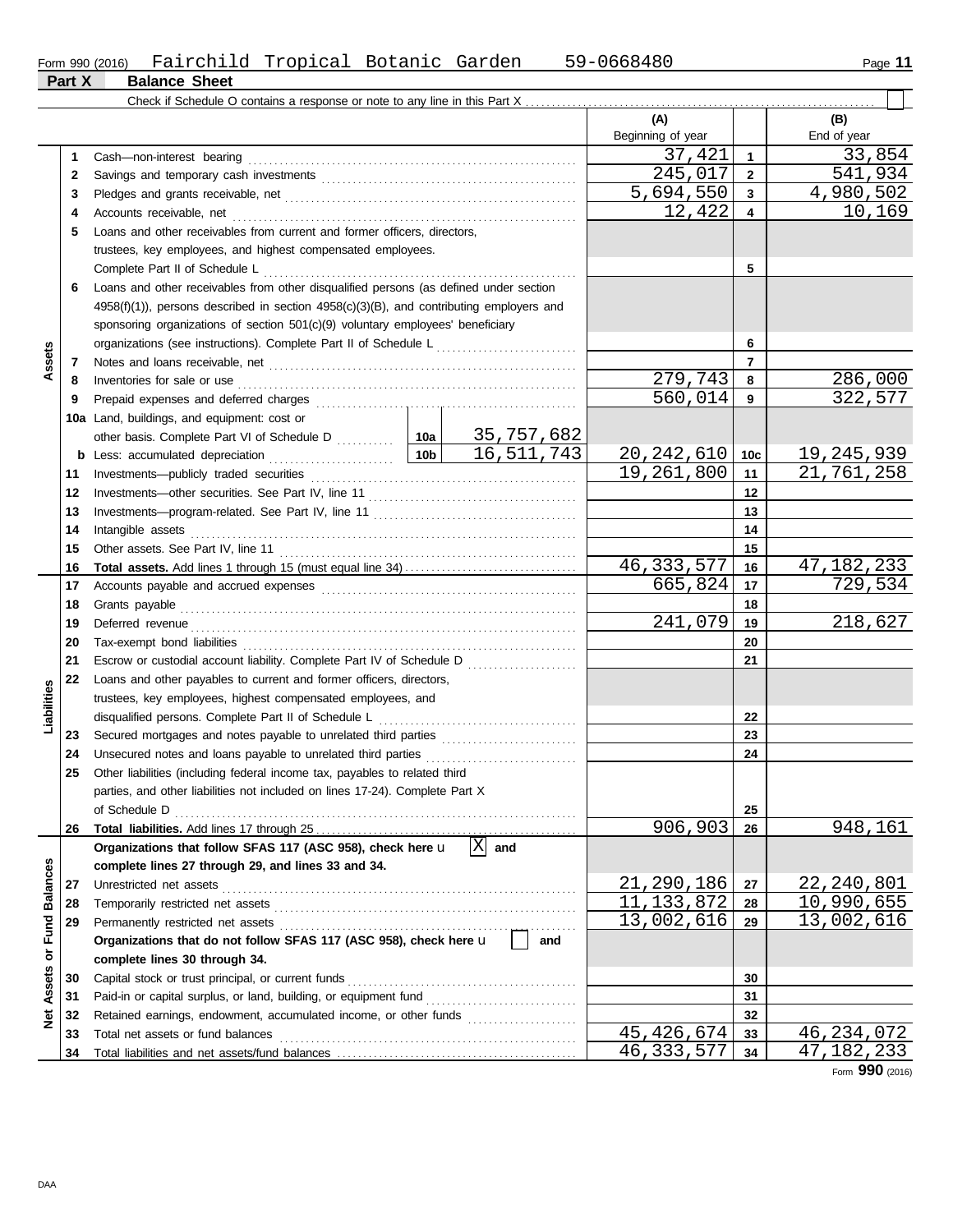|    | 59-0668480<br>Form 990 (2016) Fairchild Tropical Botanic Garden                                                       |                      |                |            | Page 12 |  |  |  |  |  |  |
|----|-----------------------------------------------------------------------------------------------------------------------|----------------------|----------------|------------|---------|--|--|--|--|--|--|
|    | Part XI<br><b>Reconciliation of Net Assets</b>                                                                        |                      |                |            |         |  |  |  |  |  |  |
|    |                                                                                                                       |                      |                |            |         |  |  |  |  |  |  |
| 1  |                                                                                                                       | $\blacktriangleleft$ | 7,468,473      |            |         |  |  |  |  |  |  |
| 2  |                                                                                                                       | $\overline{2}$       | 8,735,589      |            |         |  |  |  |  |  |  |
| 3  |                                                                                                                       | $\mathbf{3}$         | $-1, 267, 116$ |            |         |  |  |  |  |  |  |
| 4  | 45, 426, 674<br>$\overline{\mathbf{4}}$                                                                               |                      |                |            |         |  |  |  |  |  |  |
| 5  |                                                                                                                       | 5                    | 2,074,514      |            |         |  |  |  |  |  |  |
| 6  | Donated services and use of facilities <b>constants and interview of the service of facilities</b>                    | 6                    |                |            |         |  |  |  |  |  |  |
| 7  | Investment expenses                                                                                                   | $\overline{7}$       |                |            |         |  |  |  |  |  |  |
| 8  | Prior period adjustments                                                                                              | 8                    |                |            |         |  |  |  |  |  |  |
| 9  | Other changes in net assets or fund balances (explain in Schedule O)                                                  | 9                    |                |            |         |  |  |  |  |  |  |
| 10 | Net assets or fund balances at end of year. Combine lines 3 through 9 (must equal Part X, line                        |                      |                |            |         |  |  |  |  |  |  |
|    | 33, column (B))                                                                                                       | 10                   | 46, 234, 072   |            |         |  |  |  |  |  |  |
|    | <b>Financial Statements and Reporting</b><br>Part XII                                                                 |                      |                |            |         |  |  |  |  |  |  |
|    |                                                                                                                       |                      |                |            |         |  |  |  |  |  |  |
|    |                                                                                                                       |                      |                | <b>Yes</b> | No      |  |  |  |  |  |  |
| 1  | lΧ<br>Accounting method used to prepare the Form 990:<br>Cash<br>Accrual<br>Other                                     |                      |                |            |         |  |  |  |  |  |  |
|    | If the organization changed its method of accounting from a prior year or checked "Other," explain in                 |                      |                |            |         |  |  |  |  |  |  |
|    | Schedule O.                                                                                                           |                      |                |            |         |  |  |  |  |  |  |
|    | 2a Were the organization's financial statements compiled or reviewed by an independent accountant?                    |                      | 2a             |            | Χ       |  |  |  |  |  |  |
|    | If "Yes," check a box below to indicate whether the financial statements for the year were compiled or                |                      |                |            |         |  |  |  |  |  |  |
|    | reviewed on a separate basis, consolidated basis, or both:                                                            |                      |                |            |         |  |  |  |  |  |  |
|    | Separate basis<br>Consolidated basis<br>Both consolidated and separate basis                                          |                      |                |            |         |  |  |  |  |  |  |
|    | Were the organization's financial statements audited by an independent accountant?                                    |                      | 2 <sub>b</sub> | Χ          |         |  |  |  |  |  |  |
|    | If "Yes," check a box below to indicate whether the financial statements for the year were audited on a               |                      |                |            |         |  |  |  |  |  |  |
|    | separate basis, consolidated basis, or both:                                                                          |                      |                |            |         |  |  |  |  |  |  |
|    | ΙX<br>Separate basis<br>Consolidated basis<br>Both consolidated and separate basis                                    |                      |                |            |         |  |  |  |  |  |  |
|    | c If "Yes" to line 2a or 2b, does the organization have a committee that assumes responsibility for oversight         |                      |                |            |         |  |  |  |  |  |  |
|    | of the audit, review, or compilation of its financial statements and selection of an independent accountant?          |                      | 2с             | Χ          |         |  |  |  |  |  |  |
|    | If the organization changed either its oversight process or selection process during the tax year, explain in         |                      |                |            |         |  |  |  |  |  |  |
|    | Schedule O.                                                                                                           |                      |                |            |         |  |  |  |  |  |  |
|    | 3a As a result of a federal award, was the organization required to undergo an audit or audits as set forth in        |                      |                |            |         |  |  |  |  |  |  |
|    | the Single Audit Act and OMB Circular A-133?                                                                          |                      | За             |            | Χ       |  |  |  |  |  |  |
|    | <b>b</b> If "Yes," did the organization undergo the required audit or audits? If the organization did not undergo the |                      |                |            |         |  |  |  |  |  |  |
|    | required audit or audits, explain why in Schedule O and describe any steps taken to undergo such audits.              |                      | 3 <sub>b</sub> |            |         |  |  |  |  |  |  |

Form **990** (2016)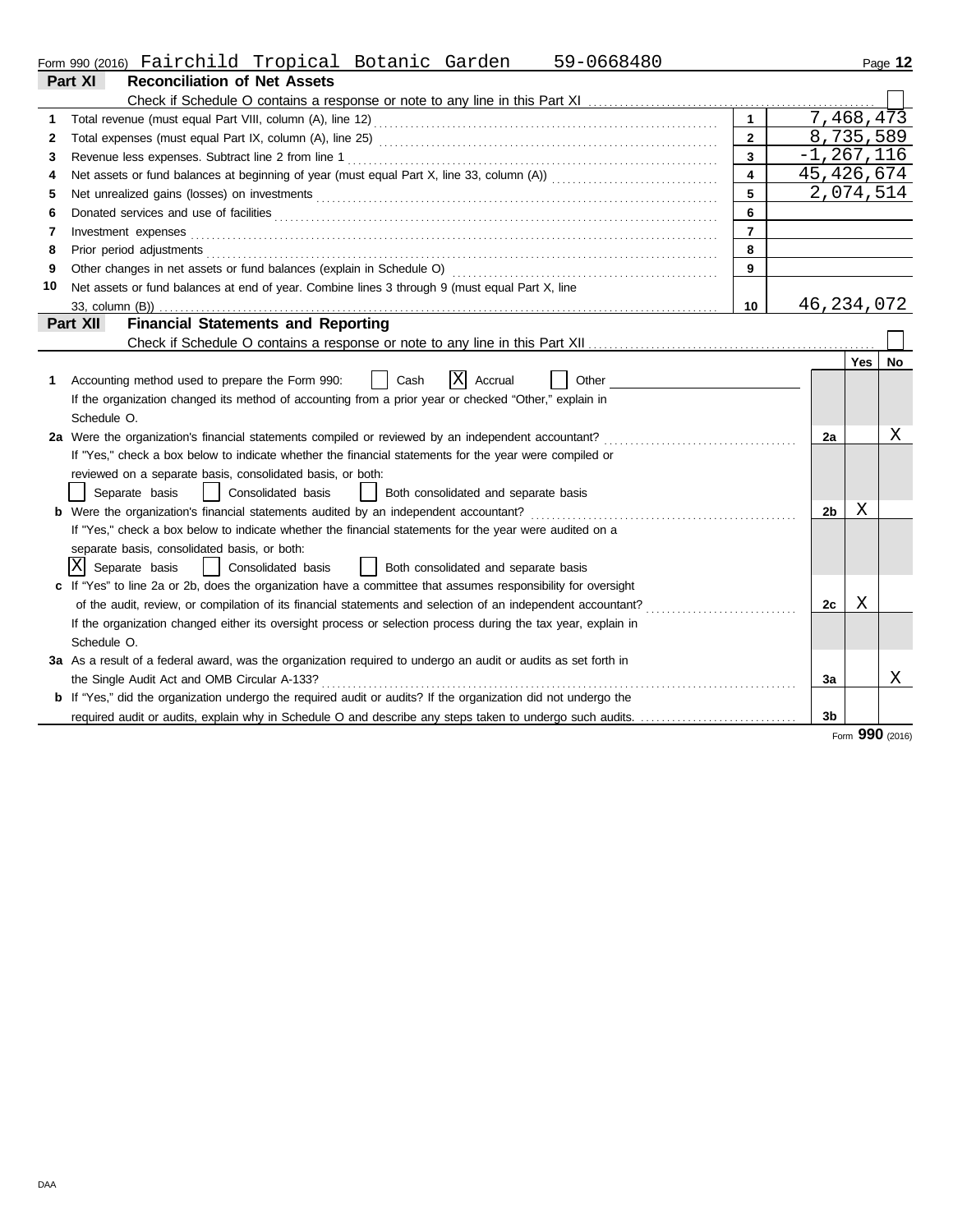| Form 990 (2016) Fairchild Tropical Botanic Garden                                                                                                                                                                                                           |                                                                                                                                                                        |                                   |                         |         |              |                                 |        | 59-0668480                                                                                             |                                                                                       | Page 8                                                             |
|-------------------------------------------------------------------------------------------------------------------------------------------------------------------------------------------------------------------------------------------------------------|------------------------------------------------------------------------------------------------------------------------------------------------------------------------|-----------------------------------|-------------------------|---------|--------------|---------------------------------|--------|--------------------------------------------------------------------------------------------------------|---------------------------------------------------------------------------------------|--------------------------------------------------------------------|
| Part VII                                                                                                                                                                                                                                                    |                                                                                                                                                                        |                                   |                         |         |              |                                 |        | Section A. Officers, Directors, Trustees, Key Employees, and Highest Compensated Employees (continued) |                                                                                       |                                                                    |
| (A)<br>Name and title                                                                                                                                                                                                                                       | (B)<br>(C)<br>Position<br>Average<br>(do not check more than one<br>hours per<br>box, unless person is both an<br>week<br>officer and a director/trustee)<br>(list any |                                   |                         |         |              |                                 |        | (D)<br>Reportable<br>compensation<br>from<br>the<br>organization                                       | (F)<br>Reportable<br>compensation from<br>related<br>organizations<br>(W-2/1099-MISC) | (F)<br>Estimated<br>amount of<br>other<br>compensation<br>from the |
|                                                                                                                                                                                                                                                             | hours for<br>related<br>organizations<br>below dotted<br>line)                                                                                                         | Individual trustee<br>or director | nstitutional<br>trustee | Officer | Key employee | Highest compensated<br>employee | Former | (W-2/1099-MISC)                                                                                        |                                                                                       | organization<br>and related<br>organizations                       |
| Patricia M. Herbert<br>(20)                                                                                                                                                                                                                                 |                                                                                                                                                                        |                                   |                         |         |              |                                 |        |                                                                                                        |                                                                                       |                                                                    |
| Trustee                                                                                                                                                                                                                                                     | 1.42<br>0.00                                                                                                                                                           | X                                 |                         |         |              |                                 |        | 0                                                                                                      | 0                                                                                     | 0                                                                  |
| Robert M. Kramer, Esd.<br>(21)                                                                                                                                                                                                                              |                                                                                                                                                                        |                                   |                         |         |              |                                 |        |                                                                                                        |                                                                                       |                                                                    |
|                                                                                                                                                                                                                                                             | 1.88                                                                                                                                                                   |                                   |                         |         |              |                                 |        |                                                                                                        |                                                                                       |                                                                    |
| Trustee<br>James A. Kushlan, Ph.D.<br>(22)                                                                                                                                                                                                                  | 0.00                                                                                                                                                                   | X                                 |                         |         |              |                                 |        | 0                                                                                                      | 0                                                                                     | 0                                                                  |
|                                                                                                                                                                                                                                                             | 0.71                                                                                                                                                                   |                                   |                         |         |              |                                 |        | 0                                                                                                      |                                                                                       | 0                                                                  |
| Trustee<br>Lin L. Loughded, Ph.D.<br>(23)                                                                                                                                                                                                                   | 0.00                                                                                                                                                                   | Χ                                 |                         |         |              |                                 |        |                                                                                                        | 0                                                                                     |                                                                    |
|                                                                                                                                                                                                                                                             | 3.08<br>0.00                                                                                                                                                           |                                   |                         |         |              |                                 |        | 0                                                                                                      |                                                                                       | 0                                                                  |
| Trustee<br>Tanya Acosta Masi<br>(24)                                                                                                                                                                                                                        |                                                                                                                                                                        | Χ                                 |                         |         |              |                                 |        |                                                                                                        | 0                                                                                     |                                                                    |
| Trustee                                                                                                                                                                                                                                                     | 2.90<br>0.00                                                                                                                                                           | X                                 |                         |         |              |                                 |        | 0                                                                                                      | 0                                                                                     | 0                                                                  |
| Bruce C. Matheson<br>(25)                                                                                                                                                                                                                                   |                                                                                                                                                                        |                                   |                         |         |              |                                 |        |                                                                                                        |                                                                                       |                                                                    |
| Trustee                                                                                                                                                                                                                                                     | 2.12<br>0.00                                                                                                                                                           | X                                 |                         |         |              |                                 |        | 0                                                                                                      | 0                                                                                     | 0                                                                  |
| Peter R. McQuillan<br>(26)                                                                                                                                                                                                                                  |                                                                                                                                                                        |                                   |                         |         |              |                                 |        |                                                                                                        |                                                                                       |                                                                    |
| Trustee                                                                                                                                                                                                                                                     | 1.15<br>0.00                                                                                                                                                           | Χ                                 |                         |         |              |                                 |        | 0                                                                                                      | 0                                                                                     | 0                                                                  |
| Fernando Mejia<br>(27)                                                                                                                                                                                                                                      |                                                                                                                                                                        |                                   |                         |         |              |                                 |        |                                                                                                        |                                                                                       |                                                                    |
| Trustee                                                                                                                                                                                                                                                     | 3.10<br>0.00                                                                                                                                                           | $\mathbf X$                       |                         |         |              |                                 |        | 0                                                                                                      | 0                                                                                     | 0                                                                  |
| 1b Sub-total                                                                                                                                                                                                                                                |                                                                                                                                                                        |                                   |                         |         |              | . <b>u</b>                      |        |                                                                                                        |                                                                                       |                                                                    |
| c Total from continuation sheets to Part VII, Section A  u                                                                                                                                                                                                  |                                                                                                                                                                        |                                   |                         |         |              |                                 |        |                                                                                                        |                                                                                       |                                                                    |
| Total number of individuals (including but not limited to those listed above) who received more than \$100,000 of<br>$\mathbf{2}$<br>reportable compensation from the organization u                                                                        |                                                                                                                                                                        |                                   |                         |         |              |                                 |        |                                                                                                        |                                                                                       |                                                                    |
|                                                                                                                                                                                                                                                             |                                                                                                                                                                        |                                   |                         |         |              |                                 |        |                                                                                                        |                                                                                       | Yes<br>No                                                          |
| Did the organization list any <b>former</b> officer, director, or trustee, key employee, or highest compensated<br>3                                                                                                                                        |                                                                                                                                                                        |                                   |                         |         |              |                                 |        |                                                                                                        |                                                                                       | 3                                                                  |
| For any individual listed on line 1a, is the sum of reportable compensation and other compensation from the<br>4<br>organization and related organizations greater than \$150,000? If "Yes," complete Schedule J for such                                   |                                                                                                                                                                        |                                   |                         |         |              |                                 |        |                                                                                                        |                                                                                       |                                                                    |
| Did any person listed on line 1a receive or accrue compensation from any unrelated organization or individual<br>5                                                                                                                                          |                                                                                                                                                                        |                                   |                         |         |              |                                 |        |                                                                                                        |                                                                                       | 4                                                                  |
| Section B. Independent Contractors                                                                                                                                                                                                                          |                                                                                                                                                                        |                                   |                         |         |              |                                 |        |                                                                                                        |                                                                                       | 5                                                                  |
| Complete this table for your five highest compensated independent contractors that received more than \$100,000 of<br>1<br>compensation from the organization. Report compensation for the calendar year ending with or within the organization's tax year. |                                                                                                                                                                        |                                   |                         |         |              |                                 |        |                                                                                                        |                                                                                       |                                                                    |
|                                                                                                                                                                                                                                                             | (A)<br>Name and business address                                                                                                                                       |                                   |                         |         |              |                                 |        |                                                                                                        | (B)<br>Description of services                                                        | (C)<br>Compensation                                                |
|                                                                                                                                                                                                                                                             |                                                                                                                                                                        |                                   |                         |         |              |                                 |        |                                                                                                        |                                                                                       |                                                                    |
|                                                                                                                                                                                                                                                             |                                                                                                                                                                        |                                   |                         |         |              |                                 |        |                                                                                                        |                                                                                       |                                                                    |
|                                                                                                                                                                                                                                                             |                                                                                                                                                                        |                                   |                         |         |              |                                 |        |                                                                                                        |                                                                                       |                                                                    |
|                                                                                                                                                                                                                                                             |                                                                                                                                                                        |                                   |                         |         |              |                                 |        |                                                                                                        |                                                                                       |                                                                    |
|                                                                                                                                                                                                                                                             |                                                                                                                                                                        |                                   |                         |         |              |                                 |        |                                                                                                        |                                                                                       |                                                                    |
| Total number of independent contractors (including but not limited to those listed above) who<br>2                                                                                                                                                          |                                                                                                                                                                        |                                   |                         |         |              |                                 |        |                                                                                                        |                                                                                       |                                                                    |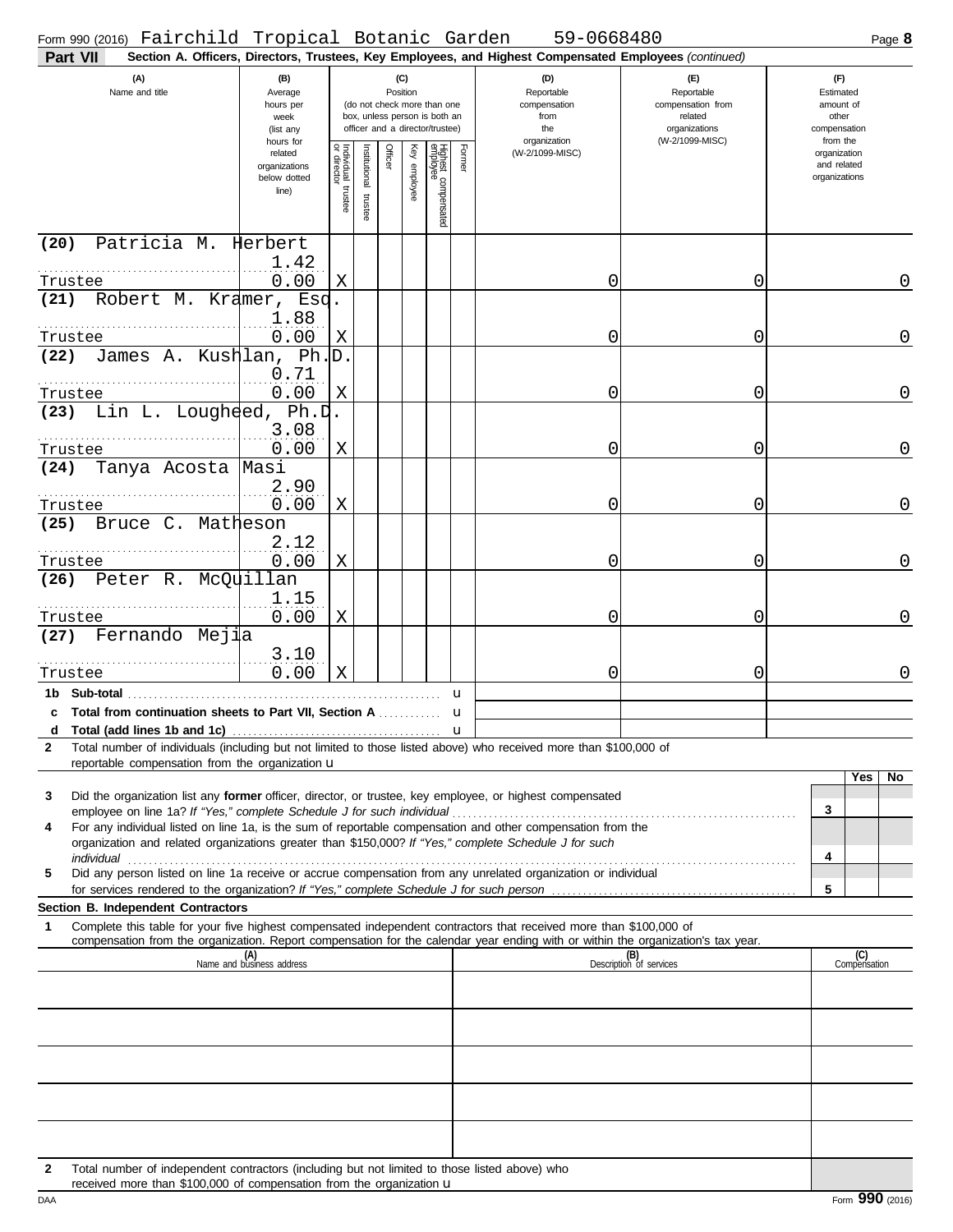| Form 990 (2016) Fairchild Tropical Botanic Garden                                                                                                                                                                         |                                                                                                                                                                        |                                   |                         |         |              |                                 |        | 59-0668480                                                                                             |                                                                    | Page 8                                                   |
|---------------------------------------------------------------------------------------------------------------------------------------------------------------------------------------------------------------------------|------------------------------------------------------------------------------------------------------------------------------------------------------------------------|-----------------------------------|-------------------------|---------|--------------|---------------------------------|--------|--------------------------------------------------------------------------------------------------------|--------------------------------------------------------------------|----------------------------------------------------------|
| Part VII                                                                                                                                                                                                                  |                                                                                                                                                                        |                                   |                         |         |              |                                 |        | Section A. Officers, Directors, Trustees, Key Employees, and Highest Compensated Employees (continued) |                                                                    |                                                          |
| (A)<br>Name and title                                                                                                                                                                                                     | (B)<br>(C)<br>Position<br>Average<br>(do not check more than one<br>hours per<br>box, unless person is both an<br>week<br>officer and a director/trustee)<br>(list any |                                   |                         |         |              |                                 |        | (D)<br>Reportable<br>compensation<br>from<br>the                                                       | (F)<br>Reportable<br>compensation from<br>related<br>organizations | (F)<br>Estimated<br>amount of<br>other<br>compensation   |
|                                                                                                                                                                                                                           | hours for<br>related<br>organizations<br>below dotted<br>line)                                                                                                         | Individual trustee<br>or director | nstitutional<br>trustee | Officer | Key employee | Highest compensated<br>employee | Former | organization<br>(W-2/1099-MISC)                                                                        | (W-2/1099-MISC)                                                    | from the<br>organization<br>and related<br>organizations |
| W. David Moore<br>(28)                                                                                                                                                                                                    |                                                                                                                                                                        |                                   |                         |         |              |                                 |        |                                                                                                        |                                                                    |                                                          |
| .<br>Trustee                                                                                                                                                                                                              | 3.85<br>0.00                                                                                                                                                           | Χ                                 |                         |         |              |                                 |        | 0                                                                                                      | 0                                                                  | 0                                                        |
| Jana Sigars-Malina,<br>(29)                                                                                                                                                                                               |                                                                                                                                                                        | Esg.                              |                         |         |              |                                 |        |                                                                                                        |                                                                    |                                                          |
|                                                                                                                                                                                                                           | 2.31                                                                                                                                                                   |                                   |                         |         |              |                                 |        |                                                                                                        |                                                                    |                                                          |
| Trustee<br>John Shubin,<br>(30)                                                                                                                                                                                           | 0.00<br>Esq.                                                                                                                                                           | X                                 |                         |         |              |                                 |        | 0                                                                                                      | 0                                                                  | 0                                                        |
| Trustee                                                                                                                                                                                                                   | 4.62<br>0.00                                                                                                                                                           | X                                 |                         |         |              |                                 |        | 0                                                                                                      | 0                                                                  | 0                                                        |
| James G. Stewart, Jr.<br>(31)                                                                                                                                                                                             |                                                                                                                                                                        |                                   | M.D.                    |         |              |                                 |        |                                                                                                        |                                                                    |                                                          |
| Trustee                                                                                                                                                                                                                   | 1.83<br>0.00                                                                                                                                                           | X                                 |                         |         |              |                                 |        | 0                                                                                                      | 0                                                                  | 0                                                        |
| Vincent A. Tria,<br>(32)                                                                                                                                                                                                  | Jr.                                                                                                                                                                    |                                   |                         |         |              |                                 |        |                                                                                                        |                                                                    |                                                          |
| Trustee                                                                                                                                                                                                                   | 3.08<br>0.00                                                                                                                                                           | X                                 |                         |         |              |                                 |        | 0                                                                                                      | 0                                                                  | 0                                                        |
| (33) Angela W. Whitman                                                                                                                                                                                                    |                                                                                                                                                                        |                                   |                         |         |              |                                 |        |                                                                                                        |                                                                    |                                                          |
| Trustee                                                                                                                                                                                                                   | 2.40<br>0.00                                                                                                                                                           | Χ                                 |                         |         |              |                                 |        | 0                                                                                                      | 0                                                                  | $\Omega$                                                 |
| Ann Ziff<br>(34)                                                                                                                                                                                                          |                                                                                                                                                                        |                                   |                         |         |              |                                 |        |                                                                                                        |                                                                    |                                                          |
|                                                                                                                                                                                                                           | 1.06                                                                                                                                                                   |                                   |                         |         |              |                                 |        | 0                                                                                                      |                                                                    |                                                          |
| Trustee<br>Josefina Yespica<br>(35)                                                                                                                                                                                       | 0.00                                                                                                                                                                   | X                                 |                         |         |              |                                 |        |                                                                                                        | 0                                                                  | 0                                                        |
| <b>CFO</b>                                                                                                                                                                                                                | 40.00<br>0.00                                                                                                                                                          |                                   |                         | X       |              |                                 |        | 120,446                                                                                                | 0                                                                  | <u>20,983</u>                                            |
| 1b Sub-total                                                                                                                                                                                                              |                                                                                                                                                                        |                                   |                         |         |              |                                 | u      | 120,446                                                                                                |                                                                    | 20,983                                                   |
| c Total from continuation sheets to Part VII, Section A                                                                                                                                                                   |                                                                                                                                                                        |                                   |                         |         |              |                                 | u      |                                                                                                        |                                                                    |                                                          |
| Total number of individuals (including but not limited to those listed above) who received more than \$100,000 of<br>$\mathbf{2}$                                                                                         |                                                                                                                                                                        |                                   |                         |         |              |                                 |        |                                                                                                        |                                                                    |                                                          |
| reportable compensation from the organization u                                                                                                                                                                           |                                                                                                                                                                        |                                   |                         |         |              |                                 |        |                                                                                                        |                                                                    | Yes<br>No                                                |
| Did the organization list any <b>former</b> officer, director, or trustee, key employee, or highest compensated<br>3                                                                                                      |                                                                                                                                                                        |                                   |                         |         |              |                                 |        |                                                                                                        |                                                                    |                                                          |
| For any individual listed on line 1a, is the sum of reportable compensation and other compensation from the<br>4<br>organization and related organizations greater than \$150,000? If "Yes," complete Schedule J for such |                                                                                                                                                                        |                                   |                         |         |              |                                 |        |                                                                                                        |                                                                    | 3<br>4                                                   |
| Did any person listed on line 1a receive or accrue compensation from any unrelated organization or individual<br>5                                                                                                        |                                                                                                                                                                        |                                   |                         |         |              |                                 |        |                                                                                                        |                                                                    |                                                          |
| Section B. Independent Contractors                                                                                                                                                                                        |                                                                                                                                                                        |                                   |                         |         |              |                                 |        |                                                                                                        |                                                                    | 5                                                        |
| Complete this table for your five highest compensated independent contractors that received more than \$100,000 of<br>1                                                                                                   |                                                                                                                                                                        |                                   |                         |         |              |                                 |        |                                                                                                        |                                                                    |                                                          |
| compensation from the organization. Report compensation for the calendar year ending with or within the organization's tax year.                                                                                          | (A)<br>Name and business address                                                                                                                                       |                                   |                         |         |              |                                 |        |                                                                                                        | (B)<br>Description of services                                     | (C)                                                      |
|                                                                                                                                                                                                                           |                                                                                                                                                                        |                                   |                         |         |              |                                 |        |                                                                                                        |                                                                    | Compensation                                             |
|                                                                                                                                                                                                                           |                                                                                                                                                                        |                                   |                         |         |              |                                 |        |                                                                                                        |                                                                    |                                                          |
|                                                                                                                                                                                                                           |                                                                                                                                                                        |                                   |                         |         |              |                                 |        |                                                                                                        |                                                                    |                                                          |
|                                                                                                                                                                                                                           |                                                                                                                                                                        |                                   |                         |         |              |                                 |        |                                                                                                        |                                                                    |                                                          |
|                                                                                                                                                                                                                           |                                                                                                                                                                        |                                   |                         |         |              |                                 |        |                                                                                                        |                                                                    |                                                          |
|                                                                                                                                                                                                                           |                                                                                                                                                                        |                                   |                         |         |              |                                 |        |                                                                                                        |                                                                    |                                                          |
| Total number of independent contractors (including but not limited to those listed above) who<br>$\mathbf{2}$                                                                                                             |                                                                                                                                                                        |                                   |                         |         |              |                                 |        |                                                                                                        |                                                                    |                                                          |

received more than \$100,000 of compensation from the organization u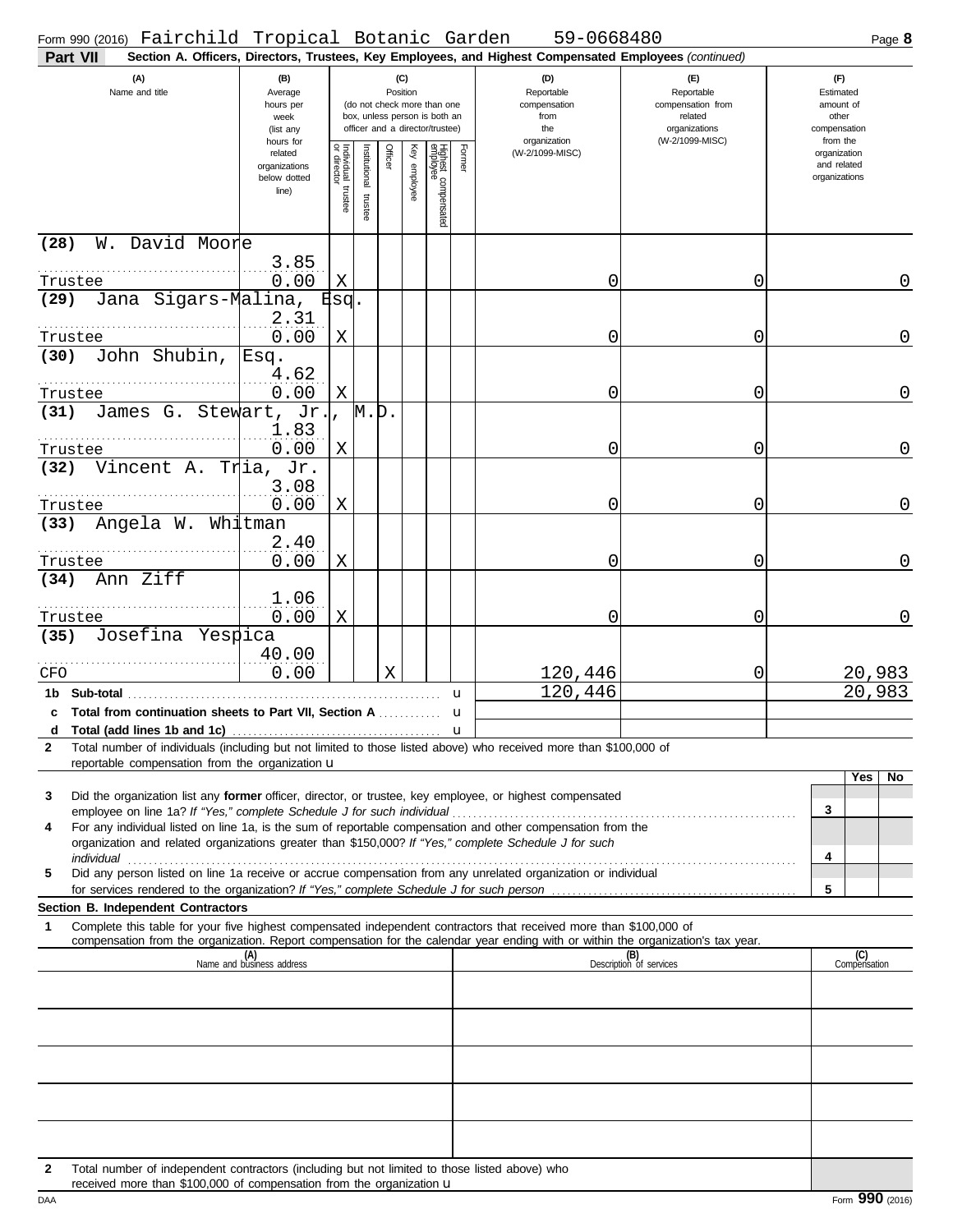|                                                                                                                                                                                                       |          | Form 990 (2016) Fairchild Tropical Botanic Garden                                             |                                                   |                                   |                      |         |              |                                 |                                                                  | 59-0668480                                                                                                                                                                                                                                             |                                                                    | Page 8                                       |
|-------------------------------------------------------------------------------------------------------------------------------------------------------------------------------------------------------|----------|-----------------------------------------------------------------------------------------------|---------------------------------------------------|-----------------------------------|----------------------|---------|--------------|---------------------------------|------------------------------------------------------------------|--------------------------------------------------------------------------------------------------------------------------------------------------------------------------------------------------------------------------------------------------------|--------------------------------------------------------------------|----------------------------------------------|
|                                                                                                                                                                                                       | Part VII |                                                                                               |                                                   |                                   |                      |         |              |                                 |                                                                  | Section A. Officers, Directors, Trustees, Key Employees, and Highest Compensated Employees (continued)                                                                                                                                                 |                                                                    |                                              |
| (A)<br>(B)<br>Name and title<br>Position<br>Average<br>hours per<br>(do not check more than one<br>box, unless person is both an<br>week<br>officer and a director/trustee)<br>(list any<br>hours for |          |                                                                                               |                                                   |                                   |                      | (C)     |              |                                 | (D)<br>Reportable<br>compensation<br>from<br>the<br>organization | (F)<br>Reportable<br>compensation from<br>related<br>organizations<br>(W-2/1099-MISC)                                                                                                                                                                  | (F)<br>Estimated<br>amount of<br>other<br>compensation<br>from the |                                              |
|                                                                                                                                                                                                       |          |                                                                                               | related<br>organizations<br>below dotted<br>line) | Individual trustee<br>or director | nstitutional trustee | Officer | Key employee | Highest compensated<br>employee | Former                                                           | (W-2/1099-MISC)                                                                                                                                                                                                                                        |                                                                    | organization<br>and related<br>organizations |
| (36)                                                                                                                                                                                                  |          | Carl Lewis                                                                                    |                                                   |                                   |                      |         |              |                                 |                                                                  |                                                                                                                                                                                                                                                        |                                                                    |                                              |
|                                                                                                                                                                                                       | Director |                                                                                               | 40.00<br>0.00                                     |                                   |                      | Χ       |              |                                 |                                                                  | 110,328                                                                                                                                                                                                                                                | 0                                                                  | 19,824                                       |
| (37)                                                                                                                                                                                                  |          | Nannette Zapata                                                                               |                                                   |                                   |                      |         |              |                                 |                                                                  |                                                                                                                                                                                                                                                        |                                                                    |                                              |
| COO                                                                                                                                                                                                   |          |                                                                                               | 40.00<br>0.00                                     |                                   |                      | X       |              |                                 |                                                                  | 87,131                                                                                                                                                                                                                                                 | 0                                                                  | 12,754                                       |
|                                                                                                                                                                                                       |          |                                                                                               |                                                   |                                   |                      |         |              |                                 |                                                                  |                                                                                                                                                                                                                                                        |                                                                    |                                              |
|                                                                                                                                                                                                       |          |                                                                                               |                                                   |                                   |                      |         |              |                                 |                                                                  |                                                                                                                                                                                                                                                        |                                                                    |                                              |
|                                                                                                                                                                                                       |          |                                                                                               |                                                   |                                   |                      |         |              |                                 |                                                                  |                                                                                                                                                                                                                                                        |                                                                    |                                              |
|                                                                                                                                                                                                       |          |                                                                                               |                                                   |                                   |                      |         |              |                                 |                                                                  |                                                                                                                                                                                                                                                        |                                                                    |                                              |
|                                                                                                                                                                                                       |          |                                                                                               |                                                   |                                   |                      |         |              |                                 |                                                                  |                                                                                                                                                                                                                                                        |                                                                    |                                              |
|                                                                                                                                                                                                       |          |                                                                                               |                                                   |                                   |                      |         |              |                                 |                                                                  |                                                                                                                                                                                                                                                        |                                                                    |                                              |
|                                                                                                                                                                                                       |          |                                                                                               |                                                   |                                   |                      |         |              |                                 |                                                                  |                                                                                                                                                                                                                                                        |                                                                    |                                              |
| c                                                                                                                                                                                                     |          | <b>Total from continuation sheets to Part VII, Section A</b> <i>Community</i>                 |                                                   |                                   |                      |         |              |                                 | u<br>u                                                           | 197,459                                                                                                                                                                                                                                                |                                                                    | 32,578                                       |
|                                                                                                                                                                                                       |          |                                                                                               |                                                   |                                   |                      |         |              |                                 |                                                                  |                                                                                                                                                                                                                                                        |                                                                    |                                              |
| $\mathbf{2}$                                                                                                                                                                                          |          |                                                                                               |                                                   |                                   |                      |         |              |                                 |                                                                  | Total number of individuals (including but not limited to those listed above) who received more than \$100,000 of                                                                                                                                      |                                                                    |                                              |
|                                                                                                                                                                                                       |          | reportable compensation from the organization u                                               |                                                   |                                   |                      |         |              |                                 |                                                                  |                                                                                                                                                                                                                                                        |                                                                    | Yes<br>No                                    |
| 3                                                                                                                                                                                                     |          |                                                                                               |                                                   |                                   |                      |         |              |                                 |                                                                  | Did the organization list any <b>former</b> officer, director, or trustee, key employee, or highest compensated                                                                                                                                        |                                                                    | 3                                            |
| 4                                                                                                                                                                                                     |          |                                                                                               |                                                   |                                   |                      |         |              |                                 |                                                                  | For any individual listed on line 1a, is the sum of reportable compensation and other compensation from the<br>organization and related organizations greater than \$150,000? If "Yes," complete Schedule J for such                                   |                                                                    | 4                                            |
| 5                                                                                                                                                                                                     |          |                                                                                               |                                                   |                                   |                      |         |              |                                 |                                                                  | Did any person listed on line 1a receive or accrue compensation from any unrelated organization or individual                                                                                                                                          |                                                                    | 5                                            |
|                                                                                                                                                                                                       |          | Section B. Independent Contractors                                                            |                                                   |                                   |                      |         |              |                                 |                                                                  |                                                                                                                                                                                                                                                        |                                                                    |                                              |
| 1                                                                                                                                                                                                     |          |                                                                                               |                                                   |                                   |                      |         |              |                                 |                                                                  | Complete this table for your five highest compensated independent contractors that received more than \$100,000 of<br>compensation from the organization. Report compensation for the calendar year ending with or within the organization's tax year. |                                                                    |                                              |
|                                                                                                                                                                                                       |          |                                                                                               | (A)<br>Name and business address                  |                                   |                      |         |              |                                 |                                                                  |                                                                                                                                                                                                                                                        | (B)<br>Description of services                                     | (C)<br>Compensation                          |
|                                                                                                                                                                                                       |          |                                                                                               |                                                   |                                   |                      |         |              |                                 |                                                                  |                                                                                                                                                                                                                                                        |                                                                    |                                              |
|                                                                                                                                                                                                       |          |                                                                                               |                                                   |                                   |                      |         |              |                                 |                                                                  |                                                                                                                                                                                                                                                        |                                                                    |                                              |
|                                                                                                                                                                                                       |          |                                                                                               |                                                   |                                   |                      |         |              |                                 |                                                                  |                                                                                                                                                                                                                                                        |                                                                    |                                              |
|                                                                                                                                                                                                       |          |                                                                                               |                                                   |                                   |                      |         |              |                                 |                                                                  |                                                                                                                                                                                                                                                        |                                                                    |                                              |
| $\mathbf{2}$                                                                                                                                                                                          |          | Total number of independent contractors (including but not limited to those listed above) who |                                                   |                                   |                      |         |              |                                 |                                                                  |                                                                                                                                                                                                                                                        |                                                                    |                                              |

received more than \$100,000 of compensation from the organization u

 $\mathbf{L}$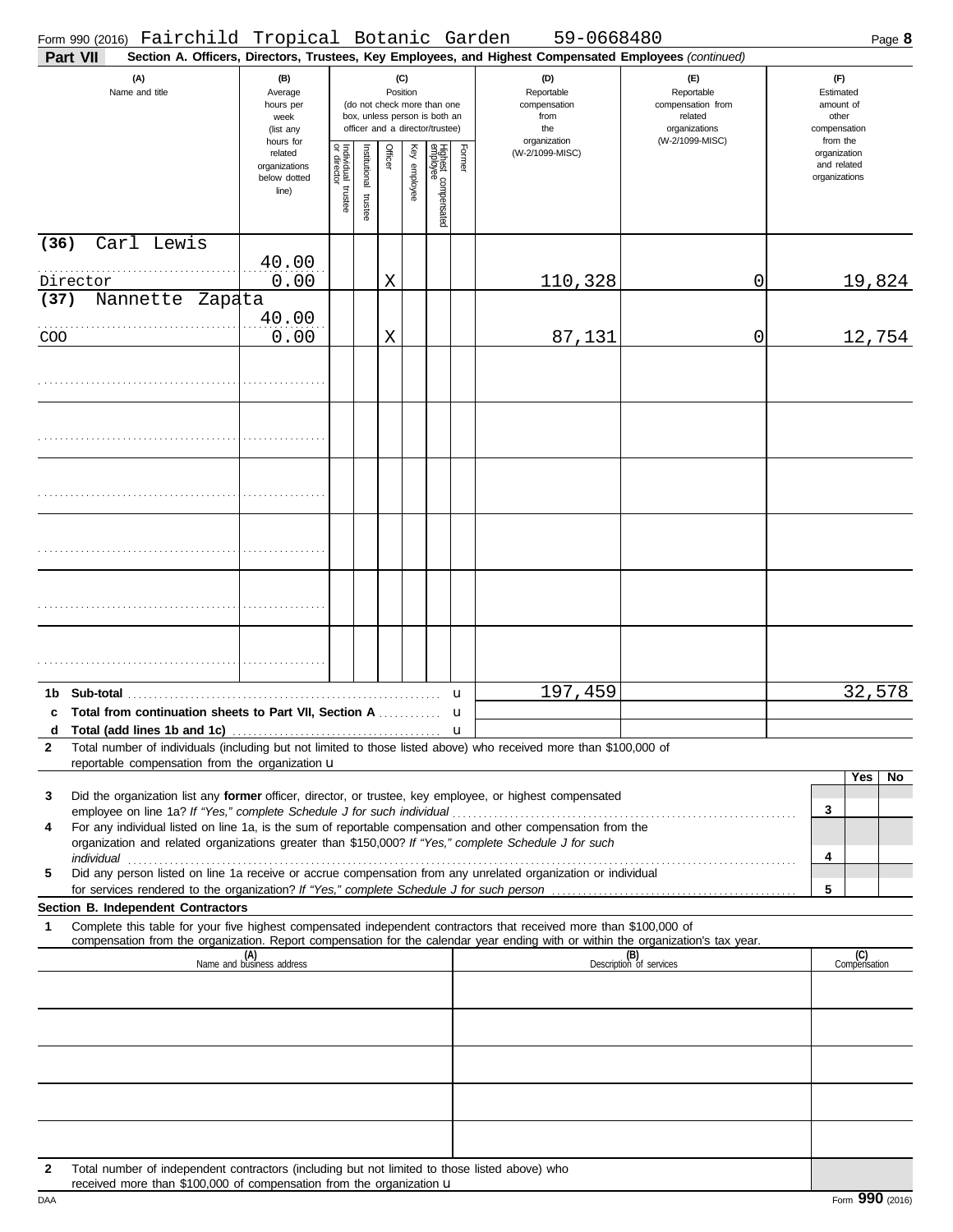| <b>SCHEDULE A</b>                     |                                                                                                    | <b>Public Charity Status and Public Support</b>                                                                                                                                                                                                                                                                                                                                 |                                                      |                                        | OMB No. 1545-0047                    |  |  |
|---------------------------------------|----------------------------------------------------------------------------------------------------|---------------------------------------------------------------------------------------------------------------------------------------------------------------------------------------------------------------------------------------------------------------------------------------------------------------------------------------------------------------------------------|------------------------------------------------------|----------------------------------------|--------------------------------------|--|--|
| (Form 990 or 990-EZ)                  |                                                                                                    | Complete if the organization is a section 501(c)(3) organization or a section $4947(a)(1)$ nonexempt charitable trust.                                                                                                                                                                                                                                                          |                                                      |                                        | 6                                    |  |  |
| Department of the Treasury            |                                                                                                    | La Attach to Form 990 or Form 990-EZ.                                                                                                                                                                                                                                                                                                                                           | Open to Public                                       |                                        |                                      |  |  |
| Internal Revenue Service              |                                                                                                    | <b>u</b> Information about Schedule A (Form 990 or 990-EZ) and its instructions is at www.irs.gov/form990.                                                                                                                                                                                                                                                                      |                                                      |                                        | Inspection                           |  |  |
| Name of the organization              | Employer identification number<br>Fairchild Tropical Botanic Garden<br>59-0668480                  |                                                                                                                                                                                                                                                                                                                                                                                 |                                                      |                                        |                                      |  |  |
| Part I                                |                                                                                                    | Reason for Public Charity Status (All organizations must complete this part.) See instructions.                                                                                                                                                                                                                                                                                 |                                                      |                                        |                                      |  |  |
|                                       |                                                                                                    | The organization is not a private foundation because it is: (For lines 1 through 12, check only one box.)                                                                                                                                                                                                                                                                       |                                                      |                                        |                                      |  |  |
| 1                                     | A church, convention of churches, or association of churches described in section 170(b)(1)(A)(i). |                                                                                                                                                                                                                                                                                                                                                                                 |                                                      |                                        |                                      |  |  |
| 2                                     |                                                                                                    | A school described in <b>section 170(b)(1)(A)(ii).</b> (Attach Schedule E (Form 990 or 990-EZ).)                                                                                                                                                                                                                                                                                |                                                      |                                        |                                      |  |  |
| 3                                     |                                                                                                    | A hospital or a cooperative hospital service organization described in section 170(b)(1)(A)(iii).                                                                                                                                                                                                                                                                               |                                                      |                                        |                                      |  |  |
| 4                                     |                                                                                                    | A medical research organization operated in conjunction with a hospital described in section 170(b)(1)(A)(iii). Enter the hospital's name,                                                                                                                                                                                                                                      |                                                      |                                        |                                      |  |  |
|                                       |                                                                                                    |                                                                                                                                                                                                                                                                                                                                                                                 |                                                      |                                        |                                      |  |  |
| 5                                     |                                                                                                    | An organization operated for the benefit of a college or university owned or operated by a governmental unit described in                                                                                                                                                                                                                                                       |                                                      |                                        |                                      |  |  |
|                                       | section 170(b)(1)(A)(iv). (Complete Part II.)                                                      |                                                                                                                                                                                                                                                                                                                                                                                 |                                                      |                                        |                                      |  |  |
| 6<br>7                                | described in section 170(b)(1)(A)(vi). (Complete Part II.)                                         | A federal, state, or local government or governmental unit described in section 170(b)(1)(A)(v).<br>An organization that normally receives a substantial part of its support from a governmental unit or from the general public                                                                                                                                                |                                                      |                                        |                                      |  |  |
| 8                                     |                                                                                                    | A community trust described in section 170(b)(1)(A)(vi). (Complete Part II.)                                                                                                                                                                                                                                                                                                    |                                                      |                                        |                                      |  |  |
| 9                                     |                                                                                                    | An agricultural research organization described in section 170(b)(1)(A)(ix) operated in conjunction with a land-grant college<br>or university or a non-land grant college of agriculture (see instructions). Enter the name, city, and state of the college or                                                                                                                 |                                                      |                                        |                                      |  |  |
| university:<br> X<br>10               |                                                                                                    | An organization that normally receives: (1) more than 33 1/3% of its support from contributions, membership fees, and gross<br>receipts from activities related to its exempt functions—subject to certain exceptions, and (2) no more than 33 1/3% of its<br>support from gross investment income and unrelated business taxable income (less section 511 tax) from businesses |                                                      |                                        |                                      |  |  |
|                                       |                                                                                                    | acquired by the organization after June 30, 1975. See section 509(a)(2). (Complete Part III.)                                                                                                                                                                                                                                                                                   |                                                      |                                        |                                      |  |  |
| 11                                    |                                                                                                    | An organization organized and operated exclusively to test for public safety. See section 509(a)(4).                                                                                                                                                                                                                                                                            |                                                      |                                        |                                      |  |  |
| 12                                    |                                                                                                    | An organization organized and operated exclusively for the benefit of, to perform the functions of, or to carry out the purposes<br>of one or more publicly supported organizations described in section $509(a)(1)$ or section $509(a)(2)$ . See section $509(a)(3)$ .                                                                                                         |                                                      |                                        |                                      |  |  |
|                                       |                                                                                                    | Check the box in lines 12a through 12d that describes the type of supporting organization and complete lines 12e, 12f, and 12g.                                                                                                                                                                                                                                                 |                                                      |                                        |                                      |  |  |
| а                                     |                                                                                                    | Type I. A supporting organization operated, supervised, or controlled by its supported organization(s), typically by giving                                                                                                                                                                                                                                                     |                                                      |                                        |                                      |  |  |
|                                       |                                                                                                    | the supported organization(s) the power to regularly appoint or elect a majority of the directors or trustees of the                                                                                                                                                                                                                                                            |                                                      |                                        |                                      |  |  |
|                                       |                                                                                                    | supporting organization. You must complete Part IV, Sections A and B.                                                                                                                                                                                                                                                                                                           |                                                      |                                        |                                      |  |  |
| b                                     |                                                                                                    | Type II. A supporting organization supervised or controlled in connection with its supported organization(s), by having<br>control or management of the supporting organization vested in the same persons that control or manage the supported                                                                                                                                 |                                                      |                                        |                                      |  |  |
| c                                     |                                                                                                    | organization(s). You must complete Part IV, Sections A and C.<br>Type III functionally integrated. A supporting organization operated in connection with, and functionally integrated with,                                                                                                                                                                                     |                                                      |                                        |                                      |  |  |
|                                       |                                                                                                    | its supported organization(s) (see instructions). You must complete Part IV, Sections A, D, and E.                                                                                                                                                                                                                                                                              |                                                      |                                        |                                      |  |  |
| d                                     |                                                                                                    | Type III non-functionally integrated. A supporting organization operated in connection with its supported organization(s)                                                                                                                                                                                                                                                       |                                                      |                                        |                                      |  |  |
|                                       |                                                                                                    | that is not functionally integrated. The organization generally must satisfy a distribution requirement and an attentiveness<br>requirement (see instructions). You must complete Part IV, Sections A and D, and Part V.                                                                                                                                                        |                                                      |                                        |                                      |  |  |
| е                                     |                                                                                                    | Check this box if the organization received a written determination from the IRS that it is a Type I, Type II, Type III                                                                                                                                                                                                                                                         |                                                      |                                        |                                      |  |  |
|                                       |                                                                                                    | functionally integrated, or Type III non-functionally integrated supporting organization.                                                                                                                                                                                                                                                                                       |                                                      |                                        |                                      |  |  |
| f                                     | Enter the number of supported organizations                                                        |                                                                                                                                                                                                                                                                                                                                                                                 |                                                      |                                        |                                      |  |  |
| g                                     |                                                                                                    | Provide the following information about the supported organization(s).                                                                                                                                                                                                                                                                                                          |                                                      |                                        |                                      |  |  |
| (i) Name of supported<br>organization | $(ii)$ EIN                                                                                         | (iii) Type of organization<br>(described on lines 1-10                                                                                                                                                                                                                                                                                                                          | (iv) Is the organization<br>listed in your governing | (v) Amount of monetary<br>support (see | (vi) Amount of<br>other support (see |  |  |
|                                       |                                                                                                    | above (see instructions))                                                                                                                                                                                                                                                                                                                                                       | document?                                            | instructions)                          | instructions)                        |  |  |
|                                       |                                                                                                    |                                                                                                                                                                                                                                                                                                                                                                                 | Yes<br>No                                            |                                        |                                      |  |  |
| (A)                                   |                                                                                                    |                                                                                                                                                                                                                                                                                                                                                                                 |                                                      |                                        |                                      |  |  |
| (B)                                   |                                                                                                    |                                                                                                                                                                                                                                                                                                                                                                                 |                                                      |                                        |                                      |  |  |
| (C)                                   |                                                                                                    |                                                                                                                                                                                                                                                                                                                                                                                 |                                                      |                                        |                                      |  |  |
|                                       |                                                                                                    |                                                                                                                                                                                                                                                                                                                                                                                 |                                                      |                                        |                                      |  |  |
| (D)                                   |                                                                                                    |                                                                                                                                                                                                                                                                                                                                                                                 |                                                      |                                        |                                      |  |  |
| (E)                                   |                                                                                                    |                                                                                                                                                                                                                                                                                                                                                                                 |                                                      |                                        |                                      |  |  |
|                                       |                                                                                                    |                                                                                                                                                                                                                                                                                                                                                                                 |                                                      |                                        |                                      |  |  |
| Total                                 |                                                                                                    | puerk Peduction, Act Notice, can the Instructions for Ferm 000 or 000 F7                                                                                                                                                                                                                                                                                                        |                                                      |                                        | Schodule A (Form 000 or 000 EZ) 2016 |  |  |

**For Paperwork Reduction Act Notice, see the Instructions for Form 990 or 990-EZ.**

**Schedule A (Form 990 or 990-EZ) 2016**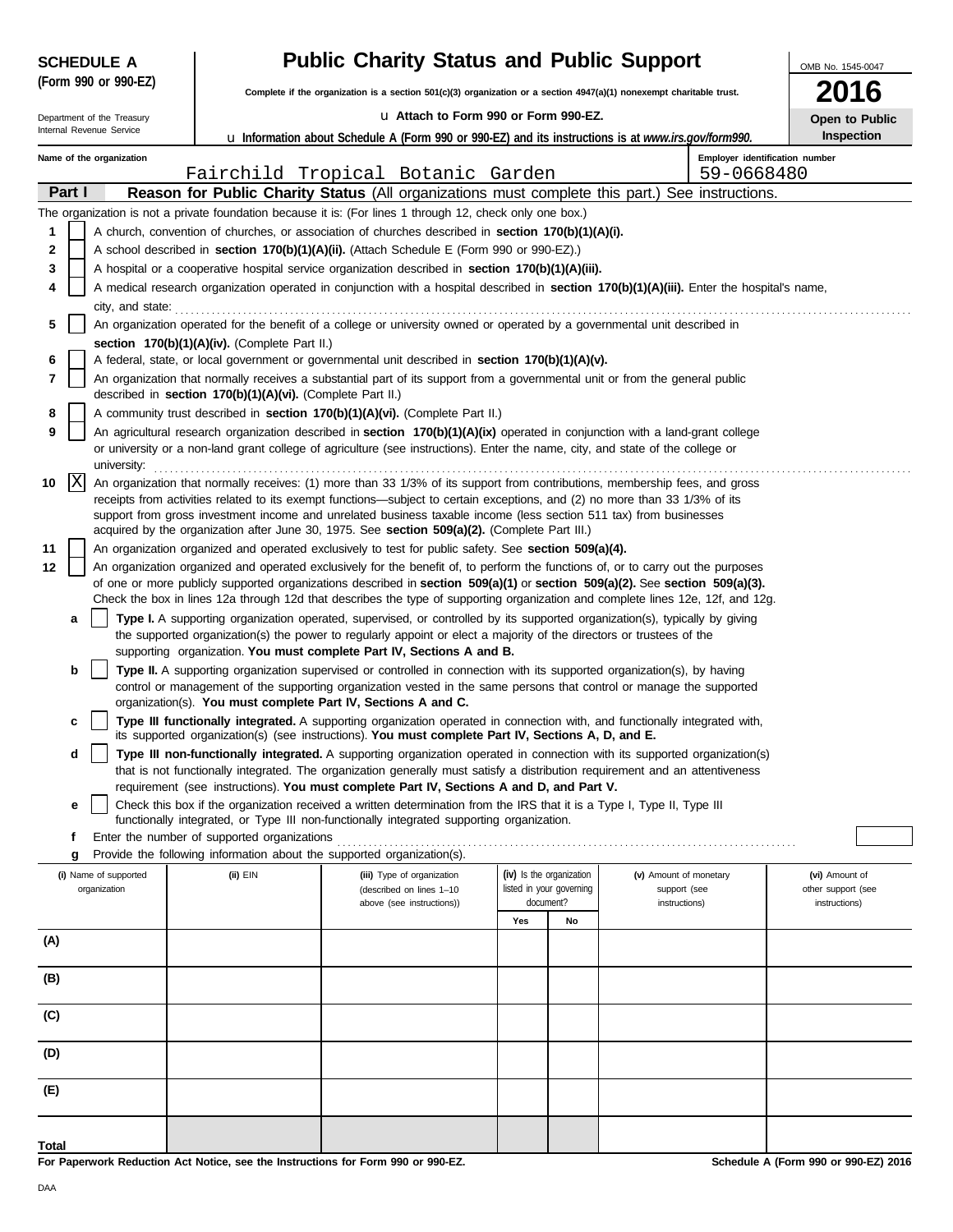(Complete only if you checked the box on line 5, 7, or 8 of Part I or if the organization failed to qualify under **Part II** Support Schedule for Organizations Described in Sections 170(b)(1)(A)(iv) and 170(b)(1)(A)(vi) Part III. If the organization fails to qualify under the tests listed below, please complete Part III.)

|              | Section A. Public Support                                                                                                                                                                                                                                                                                                                                                 |          |          |            |            |            |           |
|--------------|---------------------------------------------------------------------------------------------------------------------------------------------------------------------------------------------------------------------------------------------------------------------------------------------------------------------------------------------------------------------------|----------|----------|------------|------------|------------|-----------|
|              | Calendar year (or fiscal year beginning in)<br>u                                                                                                                                                                                                                                                                                                                          | (a) 2012 | (b) 2013 | $(c)$ 2014 | $(d)$ 2015 | $(e)$ 2016 | (f) Total |
| 1.           | Gifts, grants, contributions, and<br>membership fees received. (Do not<br>include any "unusual grants.")                                                                                                                                                                                                                                                                  |          |          |            |            |            |           |
| $\mathbf{2}$ | Tax revenues levied for the<br>organization's benefit and either paid<br>to or expended on its behalf                                                                                                                                                                                                                                                                     |          |          |            |            |            |           |
| 3            | The value of services or facilities<br>furnished by a governmental unit to the<br>organization without charge                                                                                                                                                                                                                                                             |          |          |            |            |            |           |
| 4            | Total. Add lines 1 through 3                                                                                                                                                                                                                                                                                                                                              |          |          |            |            |            |           |
| 5            | The portion of total contributions by<br>each person (other than a<br>governmental unit or publicly<br>supported organization) included on<br>line 1 that exceeds 2% of the amount<br>shown on line 11, column (f)<br>.                                                                                                                                                   |          |          |            |            |            |           |
| 6            | Public support. Subtract line 5 from line 4.                                                                                                                                                                                                                                                                                                                              |          |          |            |            |            |           |
|              | Section B. Total Support                                                                                                                                                                                                                                                                                                                                                  |          |          |            |            |            |           |
|              | Calendar year (or fiscal year beginning in)<br>$\mathbf u$                                                                                                                                                                                                                                                                                                                | (a) 2012 | (b) 2013 | $(c)$ 2014 | $(d)$ 2015 | (e) $2016$ | (f) Total |
| 7            | Amounts from line 4                                                                                                                                                                                                                                                                                                                                                       |          |          |            |            |            |           |
| 8            | Gross income from interest, dividends.<br>payments received on securities loans,<br>rents, royalties and income from similar                                                                                                                                                                                                                                              |          |          |            |            |            |           |
| 9            | Net income from unrelated business<br>activities, whether or not the business<br>is regularly carried on                                                                                                                                                                                                                                                                  |          |          |            |            |            |           |
| 10           | Other income. Do not include gain or<br>loss from the sale of capital assets<br>(Explain in Part VI.)                                                                                                                                                                                                                                                                     |          |          |            |            |            |           |
| 11           | Total support. Add lines 7 through 10                                                                                                                                                                                                                                                                                                                                     |          |          |            |            |            |           |
| 12           |                                                                                                                                                                                                                                                                                                                                                                           |          |          |            |            | 12         |           |
| 13           | First five years. If the Form 990 is for the organization's first, second, third, fourth, or fifth tax year as a section 501(c)(3)                                                                                                                                                                                                                                        |          |          |            |            |            |           |
|              | organization, check this box and stop here                                                                                                                                                                                                                                                                                                                                |          |          |            |            |            |           |
|              | Section C. Computation of Public Support Percentage                                                                                                                                                                                                                                                                                                                       |          |          |            |            |            |           |
| 14           |                                                                                                                                                                                                                                                                                                                                                                           |          |          |            |            | 14         | %         |
| 15           |                                                                                                                                                                                                                                                                                                                                                                           |          |          |            |            | 15         | $\%$      |
| 16а          | 33 1/3% support test-2016. If the organization did not check the box on line 13, and line 14 is 33 1/3% or more, check this                                                                                                                                                                                                                                               |          |          |            |            |            |           |
|              | box and stop here. The organization qualifies as a publicly supported organization                                                                                                                                                                                                                                                                                        |          |          |            |            |            |           |
| b            | 33 1/3% support test-2015. If the organization did not check a box on line 13 or 16a, and line 15 is 33 1/3% or more, check                                                                                                                                                                                                                                               |          |          |            |            |            |           |
|              | this box and <b>stop here.</b> The organization qualifies as a publicly supported organization                                                                                                                                                                                                                                                                            |          |          |            |            |            |           |
| 17a          | 10%-facts-and-circumstances test-2016. If the organization did not check a box on line 13, 16a, or 16b, and line 14 is                                                                                                                                                                                                                                                    |          |          |            |            |            |           |
|              | 10% or more, and if the organization meets the "facts-and-circumstances" test, check this box and stop here. Explain in                                                                                                                                                                                                                                                   |          |          |            |            |            |           |
|              | Part VI how the organization meets the "facts-and-circumstances" test. The organization qualifies as a publicly supported                                                                                                                                                                                                                                                 |          |          |            |            |            |           |
|              | organization                                                                                                                                                                                                                                                                                                                                                              |          |          |            |            |            |           |
| b            | 10%-facts-and-circumstances test-2015. If the organization did not check a box on line 13, 16a, 16b, or 17a, and line<br>15 is 10% or more, and if the organization meets the "facts-and-circumstances" test, check this box and stop here.<br>Explain in Part VI how the organization meets the "facts-and-circumstances" test. The organization qualifies as a publicly |          |          |            |            |            |           |
|              | supported organization                                                                                                                                                                                                                                                                                                                                                    |          |          |            |            |            |           |
| 18           | Private foundation. If the organization did not check a box on line 13, 16a, 16b, 17a, or 17b, check this box and see                                                                                                                                                                                                                                                     |          |          |            |            |            |           |
|              | instructions                                                                                                                                                                                                                                                                                                                                                              |          |          |            |            |            |           |
|              |                                                                                                                                                                                                                                                                                                                                                                           |          |          |            |            |            |           |

**Schedule A (Form 990 or 990-EZ) 2016**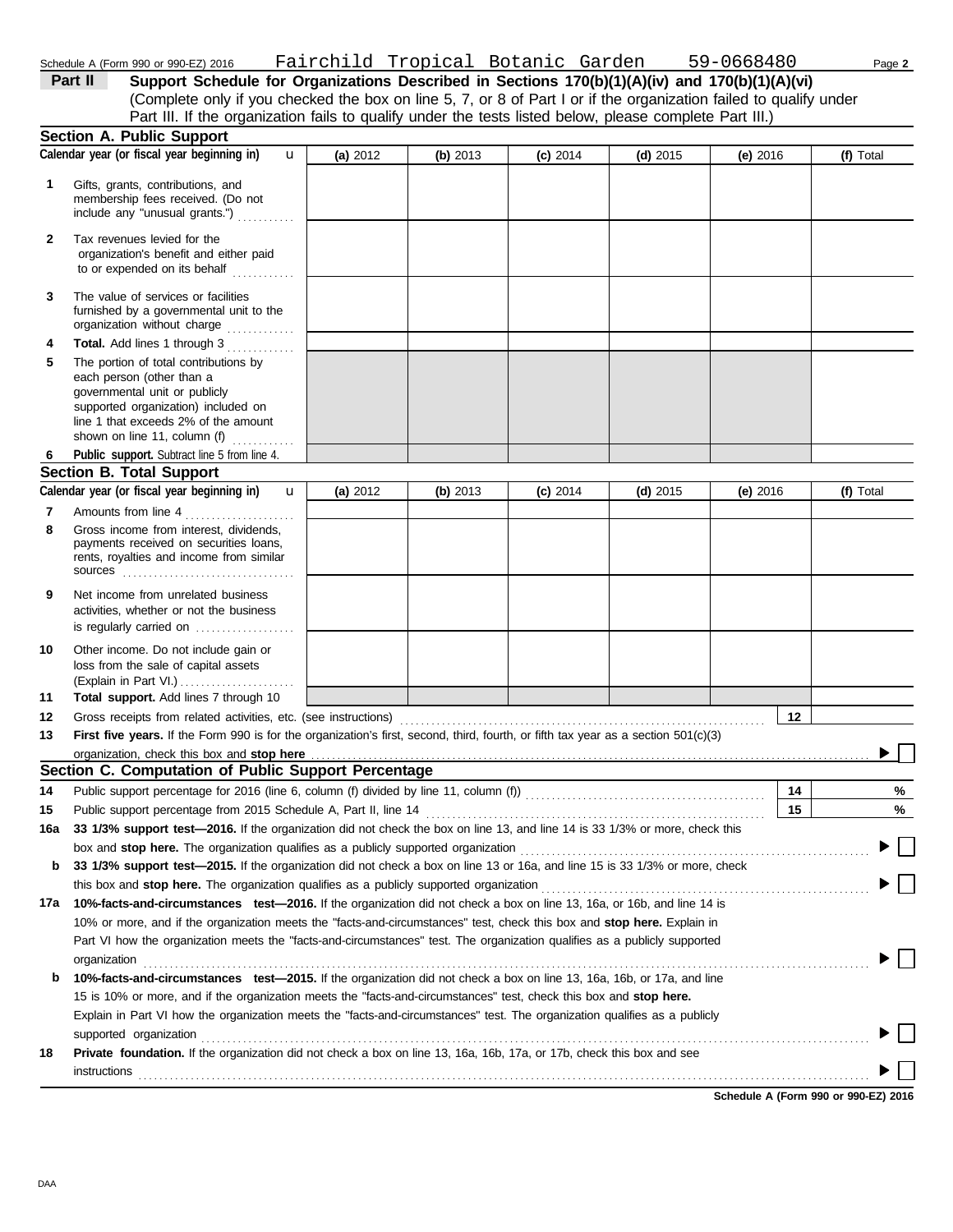## Schedule A (Form 990 or 990-EZ) 2016 Page **3** Fairchild Tropical Botanic Garden 59-0668480

## **Part III Support Schedule for Organizations Described in Section 509(a)(2)**

(Complete only if you checked the box on line 10 of Part I or if the organization failed to qualify under Part II. If the organization fails to qualify under the tests listed below, please complete Part II.)

|              | <b>Section A. Public Support</b>                                                                                                                                                  |              |              |              |            |            |                                    |
|--------------|-----------------------------------------------------------------------------------------------------------------------------------------------------------------------------------|--------------|--------------|--------------|------------|------------|------------------------------------|
|              | Calendar year (or fiscal year beginning in)<br>$\mathbf{u}$                                                                                                                       | (a) 2012     | (b) 2013     | $(c)$ 2014   | (d) $2015$ | $(e)$ 2016 | (f) Total                          |
| $\mathbf{1}$ | Gifts, grants, contributions, and membership<br>fees received. (Do not include any "unusual grants.")                                                                             | 7,474,202    | 8,034,653    | 8,145,996    | 3,989,247  | 4,671,947  | 32, 316, 045                       |
| $\mathbf{2}$ | Gross receipts from admissions, merchandise<br>sold or services performed, or facilities<br>furnished in any activity that is related to the<br>organization's tax-exempt purpose | 3,157,202    | 3,202,477    | 5,964,396    | 3,197,008  | 2,757,878  | 18,278,961                         |
| 3            | Gross receipts from activities that are not an<br>unrelated trade or business under section 513                                                                                   |              |              |              |            |            |                                    |
| 4            | Tax revenues levied for the<br>organization's benefit and either paid<br>to or expended on its behalf<br><u>.</u><br>Tanzania za postala                                          |              |              |              |            |            |                                    |
| 5            | The value of services or facilities<br>furnished by a governmental unit to the<br>organization without charge                                                                     |              |              |              |            |            |                                    |
| 6            | Total. Add lines 1 through 5                                                                                                                                                      | 10,631,404   | 11, 237, 130 | 14, 110, 392 | 7,186,255  | 7,429,825  | 50,595,006                         |
| 7a           | Amounts included on lines 1, 2, and 3<br>received from disqualified persons                                                                                                       | 1,593,855    | 998,880      | 5, 414, 477  | 1,375,126  | 2,583,775  | 11,966,113                         |
| b            | Amounts included on lines 2 and 3<br>received from other than disqualified<br>persons that exceed the greater of \$5,000<br>or 1% of the amount on line 13 for the year           |              |              |              |            |            |                                    |
| c            | Add lines 7a and 7b<br>.                                                                                                                                                          | 1,593,855    | 998,880      | 5, 414, 477  | 1,375,126  | 2,583,775  | 11,966,113                         |
| 8            | Public support. (Subtract line 7c from                                                                                                                                            |              |              |              |            |            |                                    |
|              | line $6.$ )                                                                                                                                                                       |              |              |              |            |            | 38,628,893                         |
|              | <b>Section B. Total Support</b><br>Calendar year (or fiscal year beginning in)<br>$\mathbf{u}$                                                                                    |              |              |              |            |            |                                    |
|              |                                                                                                                                                                                   | (a) 2012     | (b) 2013     | $(c)$ 2014   | $(d)$ 2015 | $(e)$ 2016 | (f) Total                          |
| 9            | Amounts from line 6                                                                                                                                                               | 10,631,404   | 11,237,130   | 14, 110, 392 | 7,186,255  | 7,429,825  | 50,595,006                         |
| 10a          | Gross income from interest, dividends,<br>payments received on securities loans, rents,<br>royalties and income from similar sources                                              | 812,317      | 674,820      | 923,404      | 772,394    | 741,780    | 3,924,715                          |
| b            | Unrelated business taxable income (less<br>section 511 taxes) from businesses<br>acquired after June 30, 1975                                                                     |              |              |              |            |            |                                    |
| c            | Add lines 10a and 10b                                                                                                                                                             | 812,317      | 674,820      | 923,404      | 772,394    | 741,780    | 3,924,715                          |
| 11           | Net income from unrelated business<br>activities not included in line 10b, whether<br>or not the business is regularly carried on                                                 |              |              |              |            |            |                                    |
| 12           | Other income. Do not include gain or<br>loss from the sale of capital assets<br>(Explain in Part VI.)                                                                             |              |              |              |            |            |                                    |
| 13           | Total support. (Add lines 9, 10c, 11,                                                                                                                                             |              |              |              |            |            |                                    |
|              | and 12.)                                                                                                                                                                          | 11, 443, 721 | 11,911,950   | 15,033,796   | 7,958,649  | 8,171,605  | 54, 519, 721                       |
| 14           | First five years. If the Form 990 is for the organization's first, second, third, fourth, or fifth tax year as a section 501(c)(3)                                                |              |              |              |            |            |                                    |
|              | organization, check this box and stop here                                                                                                                                        |              |              |              |            |            |                                    |
|              | Section C. Computation of Public Support Percentage                                                                                                                               |              |              |              |            |            |                                    |
| 15           | Public support percentage for 2016 (line 8, column (f) divided by line 13, column (f)) [[[[[[[[[[[[[[[[[[[[[[                                                                     |              |              |              |            | 15         | 70.85%                             |
| 16           |                                                                                                                                                                                   |              |              |              |            | 16         | 75.26 %                            |
|              | Section D. Computation of Investment Income Percentage                                                                                                                            |              |              |              |            |            |                                    |
| 17           |                                                                                                                                                                                   |              |              |              |            | 17         | 7 %                                |
| 18           | Investment income percentage from 2015 Schedule A, Part III, line 17                                                                                                              |              |              |              |            | 18         | 7 %                                |
| 19a          | 33 1/3% support tests-2016. If the organization did not check the box on line 14, and line 15 is more than 33 1/3%, and line                                                      |              |              |              |            |            | $\blacktriangleright$ $\mathbb{X}$ |
| b            | 33 1/3% support tests-2015. If the organization did not check a box on line 14 or line 19a, and line 16 is more than 33 1/3%, and                                                 |              |              |              |            |            |                                    |
|              |                                                                                                                                                                                   |              |              |              |            |            |                                    |
| 20           |                                                                                                                                                                                   |              |              |              |            |            |                                    |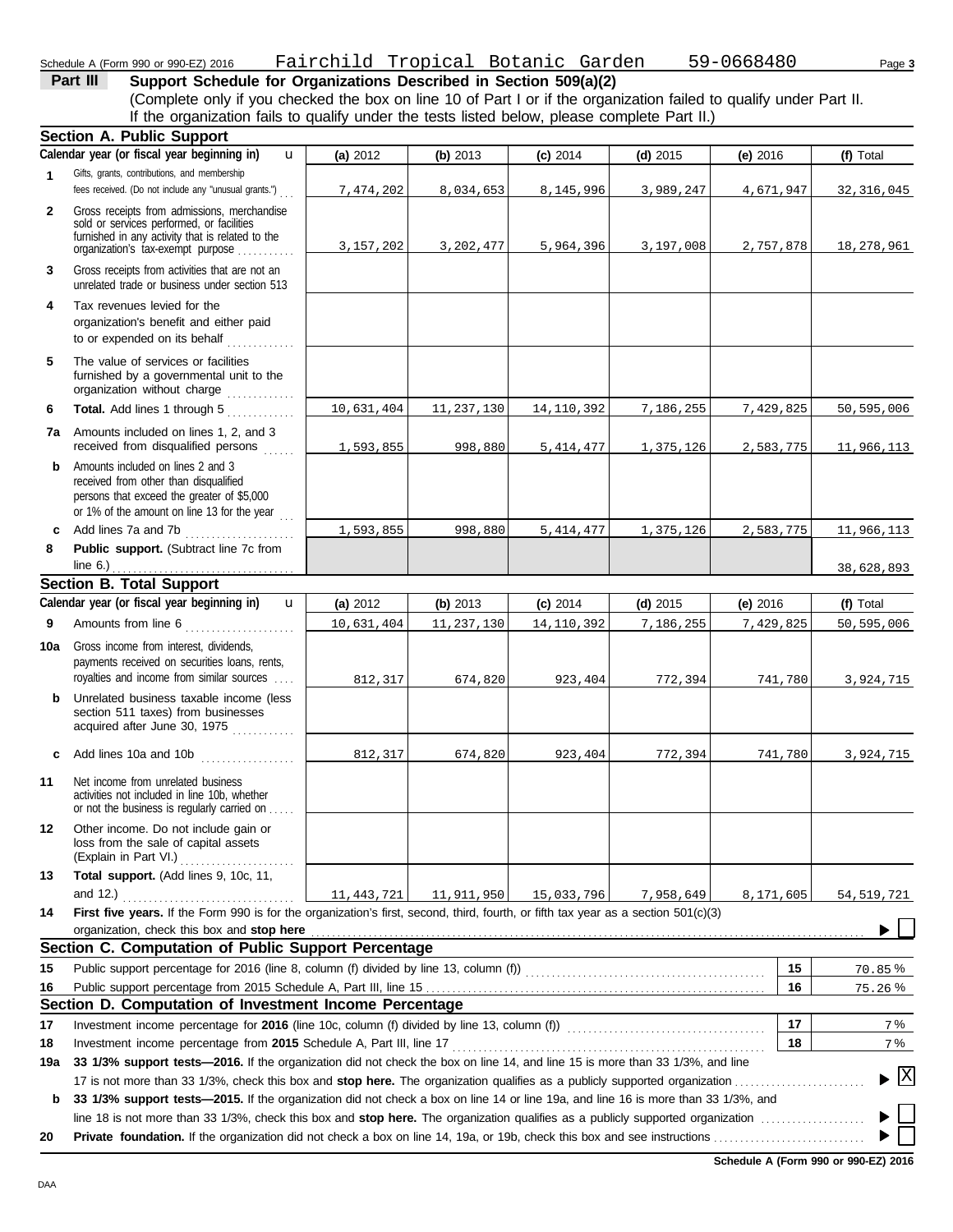|     | Fairchild Tropical Botanic Garden<br>Schedule A (Form 990 or 990-EZ) 2016                                            | 59-0668480      | Page 4    |
|-----|----------------------------------------------------------------------------------------------------------------------|-----------------|-----------|
|     | Part IV<br><b>Supporting Organizations</b>                                                                           |                 |           |
|     | (Complete only if you checked a box in line 12 on Part I. If you checked 12a of Part I, complete Sections A          |                 |           |
|     | and B. If you checked 12b of Part I, complete Sections A and C. If you checked 12c of Part I, complete               |                 |           |
|     | Sections A, D, and E. If you checked 12d of Part I, complete Sections A and D, and complete Part V.)                 |                 |           |
|     | Section A. All Supporting Organizations                                                                              |                 |           |
|     |                                                                                                                      |                 | Yes<br>No |
| 1   | Are all of the organization's supported organizations listed by name in the organization's governing                 |                 |           |
|     | documents? If "No," describe in Part VI how the supported organizations are designated. If designated by             |                 |           |
|     | class or purpose, describe the designation. If historic and continuing relationship, explain.                        | 1               |           |
| 2   | Did the organization have any supported organization that does not have an IRS determination of status               |                 |           |
|     | under section 509(a)(1) or (2)? If "Yes," explain in Part VI how the organization determined that the supported      |                 |           |
|     | organization was described in section 509(a)(1) or (2).                                                              | 2               |           |
| За  | Did the organization have a supported organization described in section 501(c)(4), (5), or (6)? If "Yes," answer     |                 |           |
|     | $(b)$ and $(c)$ below.                                                                                               | 3a              |           |
| b   | Did the organization confirm that each supported organization qualified under section $501(c)(4)$ , (5), or (6) and  |                 |           |
|     | satisfied the public support tests under section $509(a)(2)?$ If "Yes," describe in Part VI when and how the         |                 |           |
|     | organization made the determination.                                                                                 | 3b              |           |
| c   | Did the organization ensure that all support to such organizations was used exclusively for section $170(c)(2)(B)$   |                 |           |
|     | purposes? If "Yes," explain in Part VI what controls the organization put in place to ensure such use.               | 3c              |           |
| 4a  | Was any supported organization not organized in the United States ("foreign supported organization")? If             |                 |           |
|     | "Yes," and if you checked 12a or 12b in Part I, answer (b) and (c) below.                                            | 4a              |           |
| b   | Did the organization have ultimate control and discretion in deciding whether to make grants to the foreign          |                 |           |
|     | supported organization? If "Yes," describe in Part VI how the organization had such control and discretion           |                 |           |
|     | despite being controlled or supervised by or in connection with its supported organizations.                         | 4b              |           |
| c   | Did the organization support any foreign supported organization that does not have an IRS determination              |                 |           |
|     | under sections $501(c)(3)$ and $509(a)(1)$ or (2)? If "Yes," explain in Part VI what controls the organization used  |                 |           |
|     | to ensure that all support to the foreign supported organization was used exclusively for section $170(c)(2)(B)$     |                 |           |
|     | purposes.                                                                                                            | 4с              |           |
| 5а  | Did the organization add, substitute, or remove any supported organizations during the tax year? If "Yes,"           |                 |           |
|     | answer (b) and (c) below (if applicable). Also, provide detail in Part VI, including (i) the names and EIN           |                 |           |
|     | numbers of the supported organizations added, substituted, or removed; (ii) the reasons for each such action;        |                 |           |
|     | (iii) the authority under the organization's organizing document authorizing such action; and (iv) how the action    |                 |           |
|     | was accomplished (such as by amendment to the organizing document).                                                  | 5a              |           |
| b   | Type I or Type II only. Was any added or substituted supported organization part of a class already                  |                 |           |
|     | designated in the organization's organizing document?                                                                | 5b              |           |
| c   | Substitutions only. Was the substitution the result of an event beyond the organization's control?                   | 5 <sub>c</sub>  |           |
| 6   | Did the organization provide support (whether in the form of grants or the provision of services or facilities) to   |                 |           |
|     | anyone other than (i) its supported organizations, (ii) individuals that are part of the charitable class benefited  |                 |           |
|     | by one or more of its supported organizations, or (iii) other supporting organizations that also support or          |                 |           |
|     | benefit one or more of the filing organization's supported organizations? If "Yes," provide detail in Part VI.       | 6               |           |
| 7   | Did the organization provide a grant, loan, compensation, or other similar payment to a substantial contributor      |                 |           |
|     | (defined in section $4958(c)(3)(C)$ ), a family member of a substantial contributor, or a 35% controlled entity with |                 |           |
|     | regard to a substantial contributor? If "Yes," complete Part I of Schedule L (Form 990 or 990-EZ).                   | 7               |           |
| 8   | Did the organization make a loan to a disqualified person (as defined in section 4958) not described in line 7?      |                 |           |
|     | If "Yes," complete Part I of Schedule L (Form 990 or 990-EZ).                                                        | 8               |           |
| 9a  | Was the organization controlled directly or indirectly at any time during the tax year by one or more                |                 |           |
|     | disqualified persons as defined in section 4946 (other than foundation managers and organizations described          |                 |           |
|     | in section $509(a)(1)$ or $(2)$ ? If "Yes," provide detail in Part VI.                                               | 9а              |           |
| b   | Did one or more disqualified persons (as defined in line 9a) hold a controlling interest in any entity in which      |                 |           |
|     | the supporting organization had an interest? If "Yes," provide detail in Part VI.                                    | 9b              |           |
| c   | Did a disqualified person (as defined in line 9a) have an ownership interest in, or derive any personal benefit      |                 |           |
|     | from, assets in which the supporting organization also had an interest? If "Yes," provide detail in Part VI.         | 9c              |           |
| 10a | Was the organization subject to the excess business holdings rules of section 4943 because of section                |                 |           |
|     | 4943(f) (regarding certain Type II supporting organizations, and all Type III non-functionally integrated            |                 |           |
|     | supporting organizations)? If "Yes," answer 10b below.                                                               | 10a             |           |
| b   | Did the organization have any excess business holdings in the tax year? (Use Schedule C, Form 4720, to               |                 |           |
|     | determine whether the organization had excess business holdings.)                                                    | 10 <sub>b</sub> |           |

**Schedule A (Form 990 or 990-EZ) 2016**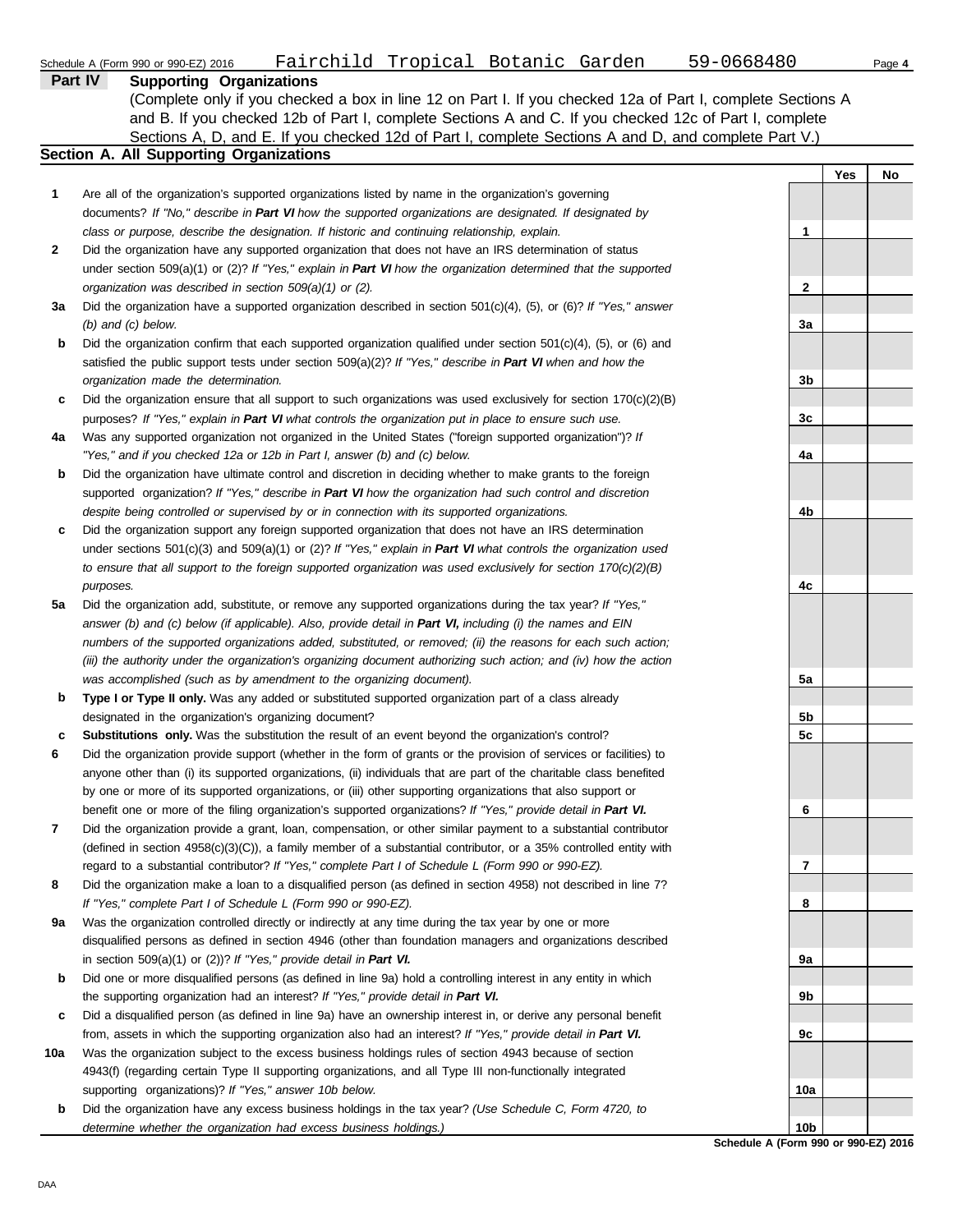**Part IV Supporting Organizations** *(continued)*

|--|--|

|              |                                                                                                                                                                                                                                     |                 | <b>Yes</b> | No |
|--------------|-------------------------------------------------------------------------------------------------------------------------------------------------------------------------------------------------------------------------------------|-----------------|------------|----|
| 11           | Has the organization accepted a gift or contribution from any of the following persons?                                                                                                                                             |                 |            |    |
| a            | A person who directly or indirectly controls, either alone or together with persons described in (b) and (c)                                                                                                                        |                 |            |    |
|              | below, the governing body of a supported organization?                                                                                                                                                                              | 11a             |            |    |
| b            | A family member of a person described in (a) above?                                                                                                                                                                                 | 11 <sub>b</sub> |            |    |
| с            | A 35% controlled entity of a person described in (a) or (b) above? If "Yes" to a, b, or c, provide detail in Part VI.                                                                                                               | 11c             |            |    |
|              | <b>Section B. Type I Supporting Organizations</b>                                                                                                                                                                                   |                 |            |    |
|              |                                                                                                                                                                                                                                     |                 | <b>Yes</b> | No |
| 1            | Did the directors, trustees, or membership of one or more supported organizations have the power to                                                                                                                                 |                 |            |    |
|              | regularly appoint or elect at least a majority of the organization's directors or trustees at all times during the                                                                                                                  |                 |            |    |
|              | tax year? If "No," describe in Part VI how the supported organization(s) effectively operated, supervised, or                                                                                                                       |                 |            |    |
|              | controlled the organization's activities. If the organization had more than one supported organization,                                                                                                                             |                 |            |    |
|              | describe how the powers to appoint and/or remove directors or trustees were allocated among the supported                                                                                                                           |                 |            |    |
|              | organizations and what conditions or restrictions, if any, applied to such powers during the tax year.                                                                                                                              | 1               |            |    |
| 2            | Did the organization operate for the benefit of any supported organization other than the supported                                                                                                                                 |                 |            |    |
|              | organization(s) that operated, supervised, or controlled the supporting organization? If "Yes," explain in Part                                                                                                                     |                 |            |    |
|              | VI how providing such benefit carried out the purposes of the supported organization(s) that operated,                                                                                                                              |                 |            |    |
|              | supervised, or controlled the supporting organization.<br>Section C. Type II Supporting Organizations                                                                                                                               | $\mathbf{2}$    |            |    |
|              |                                                                                                                                                                                                                                     |                 |            |    |
|              |                                                                                                                                                                                                                                     |                 | Yes        | No |
| 1            | Were a majority of the organization's directors or trustees during the tax year also a majority of the directors                                                                                                                    |                 |            |    |
|              | or trustees of each of the organization's supported organization(s)? If "No," describe in Part VI how control<br>or management of the supporting organization was vested in the same persons that controlled or managed             |                 |            |    |
|              | the supported organization(s).                                                                                                                                                                                                      | 1               |            |    |
|              | Section D. All Type III Supporting Organizations                                                                                                                                                                                    |                 |            |    |
|              |                                                                                                                                                                                                                                     |                 | Yes        | No |
| 1            | Did the organization provide to each of its supported organizations, by the last day of the fifth month of the                                                                                                                      |                 |            |    |
|              | organization's tax year, (i) a written notice describing the type and amount of support provided during the prior tax                                                                                                               |                 |            |    |
|              | year, (ii) a copy of the Form 990 that was most recently filed as of the date of notification, and (iii) copies of the                                                                                                              |                 |            |    |
|              | organization's governing documents in effect on the date of notification, to the extent not previously provided?                                                                                                                    | 1               |            |    |
| 2            | Were any of the organization's officers, directors, or trustees either (i) appointed or elected by the supported                                                                                                                    |                 |            |    |
|              | organization(s) or (ii) serving on the governing body of a supported organization? If "No," explain in Part VI how                                                                                                                  |                 |            |    |
|              | the organization maintained a close and continuous working relationship with the supported organization(s).                                                                                                                         | 2               |            |    |
| 3            | By reason of the relationship described in (2), did the organization's supported organizations have a                                                                                                                               |                 |            |    |
|              | significant voice in the organization's investment policies and in directing the use of the organization's                                                                                                                          |                 |            |    |
|              | income or assets at all times during the tax year? If "Yes," describe in Part VI the role the organization's                                                                                                                        |                 |            |    |
|              | supported organizations played in this regard.                                                                                                                                                                                      | 3               |            |    |
|              | Section E. Type III Functionally-Integrated Supporting Organizations                                                                                                                                                                |                 |            |    |
| 1            | Check the box next to the method that the organization used to satisfy the Integral Part Test during the year (see instructions).                                                                                                   |                 |            |    |
| а            | The organization satisfied the Activities Test. Complete line 2 below.                                                                                                                                                              |                 |            |    |
| b            | The organization is the parent of each of its supported organizations. Complete line 3 below.                                                                                                                                       |                 |            |    |
| c            | The organization supported a governmental entity. Describe in Part VI how you supported a government entity (see instructions).                                                                                                     |                 |            |    |
|              |                                                                                                                                                                                                                                     |                 |            |    |
| $\mathbf{2}$ | Activities Test. Answer (a) and (b) below.                                                                                                                                                                                          |                 | Yes        | No |
| а            | Did substantially all of the organization's activities during the tax year directly further the exempt purposes of                                                                                                                  |                 |            |    |
|              | the supported organization(s) to which the organization was responsive? If "Yes," then in Part VI identify                                                                                                                          |                 |            |    |
|              | those supported organizations and explain how these activities directly furthered their exempt purposes,                                                                                                                            |                 |            |    |
|              | how the organization was responsive to those supported organizations, and how the organization determined                                                                                                                           |                 |            |    |
|              | that these activities constituted substantially all of its activities.                                                                                                                                                              | 2a              |            |    |
| b            | Did the activities described in (a) constitute activities that, but for the organization's involvement, one or more<br>of the organization's supported organization(s) would have been engaged in? If "Yes," explain in Part VI the |                 |            |    |
|              | reasons for the organization's position that its supported organization(s) would have engaged in these                                                                                                                              |                 |            |    |
|              | activities but for the organization's involvement.                                                                                                                                                                                  | 2b              |            |    |
| 3            | Parent of Supported Organizations. Answer (a) and (b) below.                                                                                                                                                                        |                 |            |    |
| а            | Did the organization have the power to regularly appoint or elect a majority of the officers, directors, or                                                                                                                         |                 |            |    |
|              | trustees of each of the supported organizations? Provide details in Part VI.                                                                                                                                                        | За              |            |    |
| b            | Did the organization exercise a substantial degree of direction over the policies, programs, and activities of each                                                                                                                 |                 |            |    |
|              | of its supported organizations? If "Yes," describe in Part VI the role played by the organization in this regard.                                                                                                                   | 3b              |            |    |
| DAA          | Schedule A (Form 990 or 990-EZ) 2016                                                                                                                                                                                                |                 |            |    |
|              |                                                                                                                                                                                                                                     |                 |            |    |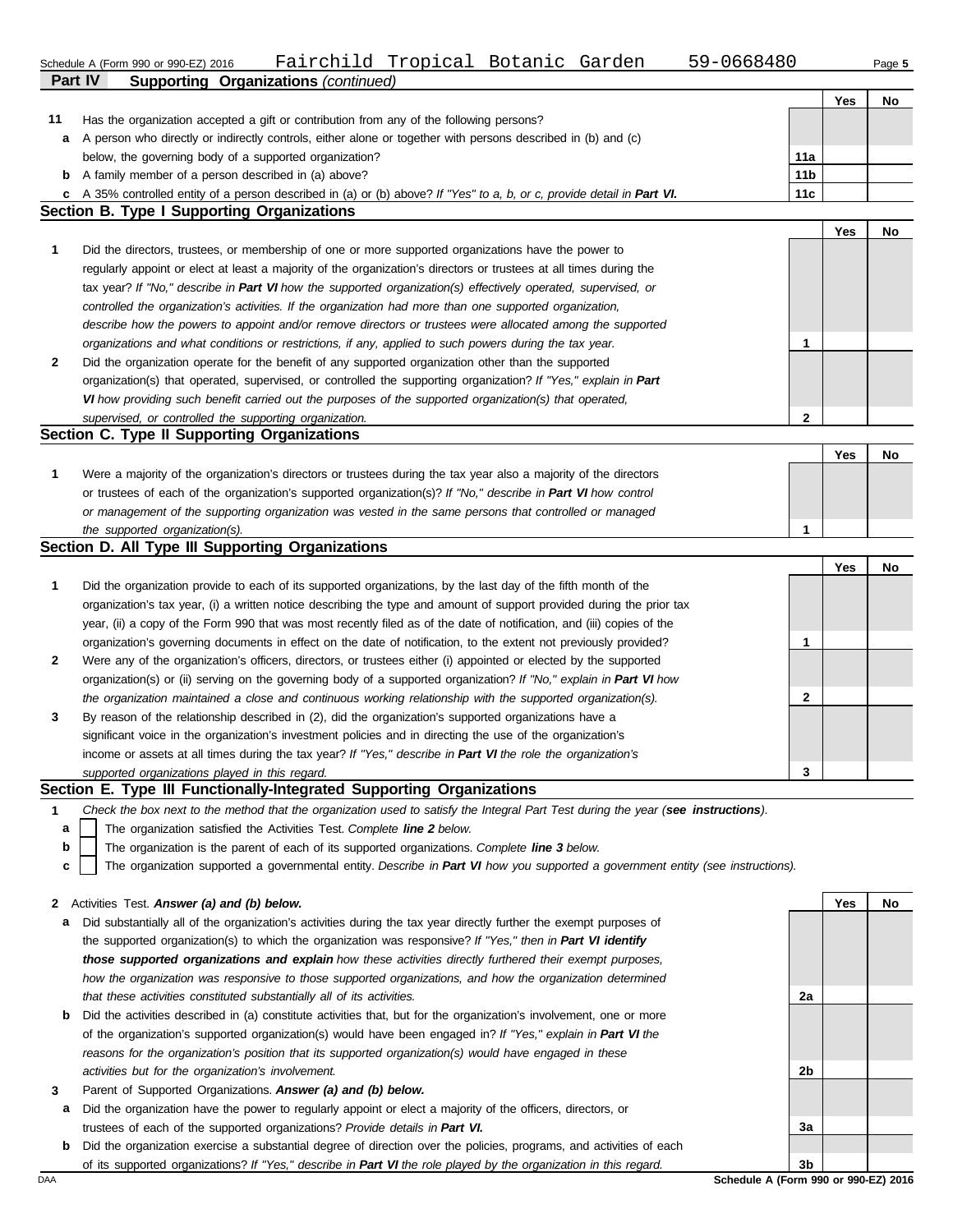| <b>Part V</b><br>Type III Non-Functionally Integrated 509(a)(3) Supporting Organizations                                              |                |                |                                |  |  |
|---------------------------------------------------------------------------------------------------------------------------------------|----------------|----------------|--------------------------------|--|--|
| Check here if the organization satisfied the Integral Part Test as a qualifying trust on Nov. 20, 1970 (explain in Part VI). See<br>1 |                |                |                                |  |  |
| instructions. All other Type III non-functionally integrated supporting organizations must complete Sections A through E.             |                |                |                                |  |  |
| (B) Current Year<br>Section A - Adjusted Net Income<br>(A) Prior Year<br>(optional)                                                   |                |                |                                |  |  |
| Net short-term capital gain<br>1                                                                                                      | 1              |                |                                |  |  |
| $\mathbf{2}$<br>Recoveries of prior-year distributions                                                                                | $\mathbf{2}$   |                |                                |  |  |
| 3<br>Other gross income (see instructions)                                                                                            | 3              |                |                                |  |  |
| Add lines 1 through 3.<br>4                                                                                                           | 4              |                |                                |  |  |
| 5<br>Depreciation and depletion                                                                                                       | 5              |                |                                |  |  |
| Portion of operating expenses paid or incurred for production or<br>6                                                                 |                |                |                                |  |  |
| collection of gross income or for management, conservation, or                                                                        |                |                |                                |  |  |
| maintenance of property held for production of income (see instructions)                                                              | 6              |                |                                |  |  |
| 7<br>Other expenses (see instructions)                                                                                                | $\overline{7}$ |                |                                |  |  |
| 8<br>Adjusted Net Income (subtract lines 5, 6 and 7 from line 4).                                                                     | 8              |                |                                |  |  |
| <b>Section B - Minimum Asset Amount</b>                                                                                               |                | (A) Prior Year | (B) Current Year<br>(optional) |  |  |
| Aggregate fair market value of all non-exempt-use assets (see<br>1.                                                                   |                |                |                                |  |  |
| instructions for short tax year or assets held for part of year):                                                                     |                |                |                                |  |  |
| Average monthly value of securities<br>a                                                                                              | 1a             |                |                                |  |  |
| b<br>Average monthly cash balances                                                                                                    | 1b             |                |                                |  |  |
| <b>c</b> Fair market value of other non-exempt-use assets                                                                             | 1 <sub>c</sub> |                |                                |  |  |
| <b>Total</b> (add lines 1a, 1b, and 1c)<br>d                                                                                          | 1 <sub>d</sub> |                |                                |  |  |
| <b>Discount</b> claimed for blockage or other<br>е                                                                                    |                |                |                                |  |  |
| factors (explain in detail in <b>Part VI)</b> :                                                                                       |                |                |                                |  |  |
| Acquisition indebtedness applicable to non-exempt-use assets<br>2                                                                     | $\overline{2}$ |                |                                |  |  |
| 3<br>Subtract line 2 from line 1d.                                                                                                    | 3              |                |                                |  |  |
| 4<br>Cash deemed held for exempt use. Enter 1-1/2% of line 3 (for greater amount,                                                     |                |                |                                |  |  |
| see instructions)                                                                                                                     | 4              |                |                                |  |  |
| 5<br>Net value of non-exempt-use assets (subtract line 4 from line 3)                                                                 | 5              |                |                                |  |  |
| 6<br>Multiply line 5 by .035.                                                                                                         | 6              |                |                                |  |  |
| 7<br>Recoveries of prior-year distributions                                                                                           | $\overline{7}$ |                |                                |  |  |
| 8<br>Minimum Asset Amount (add line 7 to line 6)                                                                                      | 8              |                |                                |  |  |
| Section C - Distributable Amount<br><b>Current Year</b>                                                                               |                |                |                                |  |  |
| Adjusted net income for prior year (from Section A, line 8, Column A)<br>1                                                            | $\mathbf{1}$   |                |                                |  |  |
| $\mathbf{2}$<br>Enter 85% of line 1.                                                                                                  | $\overline{2}$ |                |                                |  |  |
| 3<br>Minimum asset amount for prior year (from Section B, line 8, Column A)                                                           | 3              |                |                                |  |  |
| 4<br>Enter greater of line 2 or line 3.                                                                                               | 4              |                |                                |  |  |
| 5<br>Income tax imposed in prior year                                                                                                 | 5              |                |                                |  |  |
| <b>Distributable Amount.</b> Subtract line 5 from line 4, unless subject to<br>6                                                      |                |                |                                |  |  |
| emergency temporary reduction (see instructions).                                                                                     | 6              |                |                                |  |  |
| امتحادي المتنادي والمتعاديات والما<br>the company of the contract of the state<br>$\sim$<br>المتحاوية والمحاوي والمحاوية              | $\mathbf{u}$   |                |                                |  |  |

Schedule A (Form 990 or 990-EZ) 2016 Page **6** Fairchild Tropical Botanic Garden 59-0668480

**7** | Check here if the current year is the organization's first as a non-functionally integrated Type III supporting organization (see instructions).

**Schedule A (Form 990 or 990-EZ) 2016**

DAA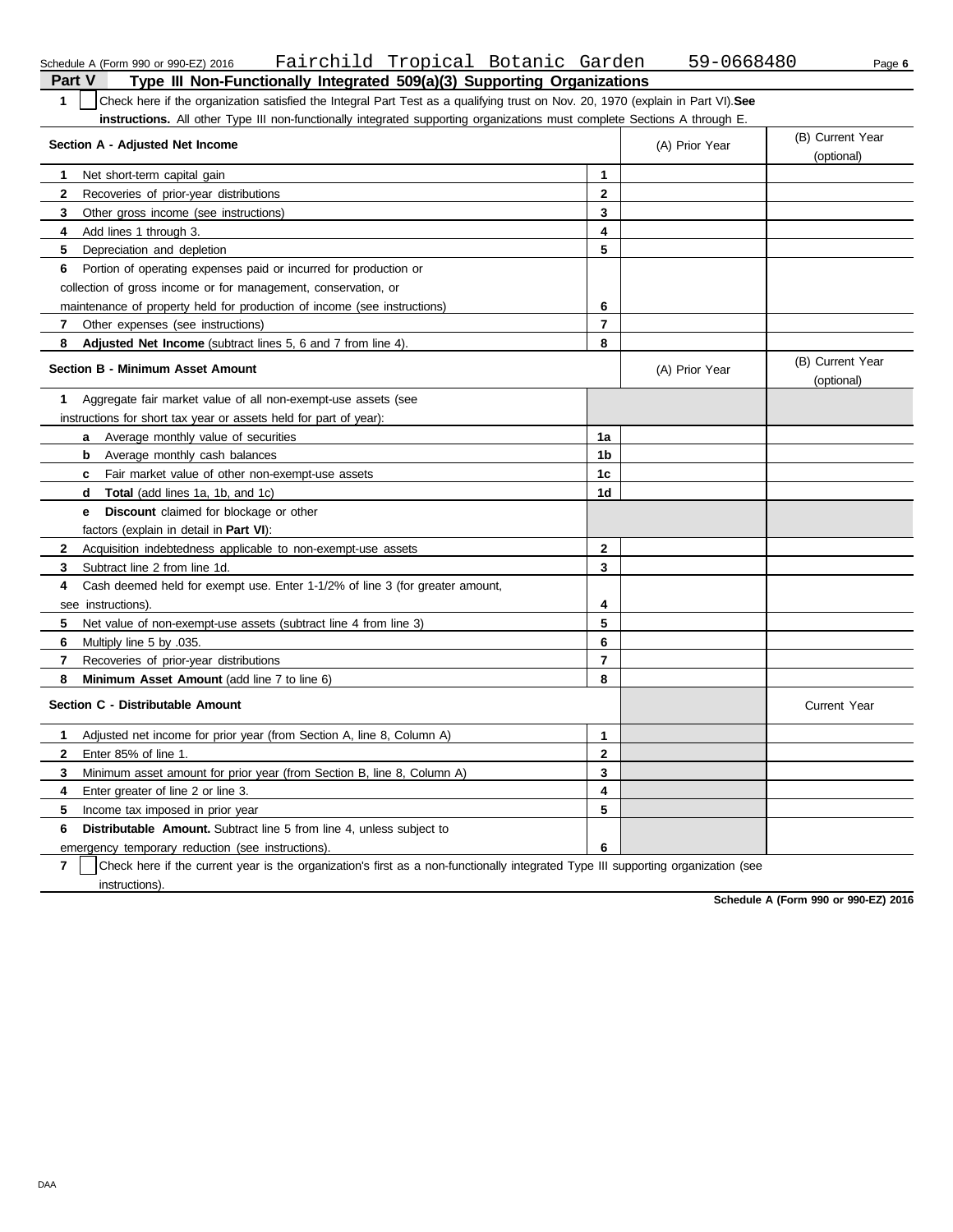| ran v        | <b>Type iii Non-Functionally Integrated 509(a)(3) Supporting Organizations</b> ( <i>continued</i> ) |                             |                           |                      |
|--------------|-----------------------------------------------------------------------------------------------------|-----------------------------|---------------------------|----------------------|
|              | Section D - Distributions                                                                           |                             |                           | <b>Current Year</b>  |
| 1.           | Amounts paid to supported organizations to accomplish exempt purposes                               |                             |                           |                      |
| 2            | Amounts paid to perform activity that directly furthers exempt purposes of supported                |                             |                           |                      |
|              | organizations, in excess of income from activity                                                    |                             |                           |                      |
| 3            | Administrative expenses paid to accomplish exempt purposes of supported organizations               |                             |                           |                      |
| 4            | Amounts paid to acquire exempt-use assets                                                           |                             |                           |                      |
| 5            | Qualified set-aside amounts (prior IRS approval required)                                           |                             |                           |                      |
| 6            | Other distributions (describe in <b>Part VI</b> ). See instructions.                                |                             |                           |                      |
| 7            | <b>Total annual distributions.</b> Add lines 1 through 6.                                           |                             |                           |                      |
| 8            | Distributions to attentive supported organizations to which the organization is responsive          |                             |                           |                      |
|              | (provide details in <b>Part VI</b> ). See instructions.                                             |                             |                           |                      |
| 9            | Distributable amount for 2016 from Section C, line 6                                                |                             |                           |                      |
| 10           | Line 8 amount divided by Line 9 amount                                                              |                             |                           |                      |
|              |                                                                                                     | (i)                         | (ii)                      | (iii)                |
|              | Section E - Distribution Allocations (see instructions)                                             | <b>Excess Distributions</b> | <b>Underdistributions</b> | <b>Distributable</b> |
|              |                                                                                                     |                             | Pre-2016                  | Amount for 2016      |
| 1            | Distributable amount for 2016 from Section C, line 6                                                |                             |                           |                      |
|              | Underdistributions, if any, for years prior to 2016                                                 |                             |                           |                      |
| $\mathbf{2}$ | (reasonable cause required-explain in Part VI). See                                                 |                             |                           |                      |
|              | instructions.                                                                                       |                             |                           |                      |
| 3            | Excess distributions carryover, if any, to 2016:                                                    |                             |                           |                      |
| a            |                                                                                                     |                             |                           |                      |
| b            |                                                                                                     |                             |                           |                      |
|              |                                                                                                     |                             |                           |                      |
|              | $d$ From 2014                                                                                       |                             |                           |                      |
|              | <b>e</b> From 2015                                                                                  |                             |                           |                      |
|              | f Total of lines 3a through e                                                                       |                             |                           |                      |
|              | <b>g</b> Applied to underdistributions of prior years                                               |                             |                           |                      |
|              | <b>h</b> Applied to 2016 distributable amount                                                       |                             |                           |                      |
|              | <i>i</i> Carryover from 2011 not applied (see instructions)                                         |                             |                           |                      |
|              | Remainder. Subtract lines 3g, 3h, and 3i from 3f.                                                   |                             |                           |                      |
| 4            | Distributions for 2016 from                                                                         |                             |                           |                      |
|              | \$<br>Section D, line 7:                                                                            |                             |                           |                      |
|              | <b>a</b> Applied to underdistributions of prior years                                               |                             |                           |                      |
|              | <b>b</b> Applied to 2016 distributable amount                                                       |                             |                           |                      |
|              | c Remainder. Subtract lines 4a and 4b from 4.                                                       |                             |                           |                      |
| 5            | Remaining underdistributions for years prior to 2016, if                                            |                             |                           |                      |
|              | any. Subtract lines 3g and 4a from line 2. For result                                               |                             |                           |                      |
|              | greater than zero, explain in Part VI. See instructions.                                            |                             |                           |                      |
| 6            | Remaining underdistributions for 2016. Subtract lines 3h                                            |                             |                           |                      |
|              | and 4b from line 1. For result greater than zero, explain in                                        |                             |                           |                      |
|              | Part VI. See instructions.                                                                          |                             |                           |                      |
| 7            | Excess distributions carryover to 2017. Add lines 3j                                                |                             |                           |                      |
|              | and 4c.                                                                                             |                             |                           |                      |
| 8            | Breakdown of line 7:                                                                                |                             |                           |                      |
| a            |                                                                                                     |                             |                           |                      |
|              |                                                                                                     |                             |                           |                      |
|              | c Excess from 2014                                                                                  |                             |                           |                      |
|              | <b>d</b> Excess from 2015<br>.                                                                      |                             |                           |                      |
|              | e Excess from 2016                                                                                  |                             |                           |                      |

**Schedule A (Form 990 or 990-EZ) 2016**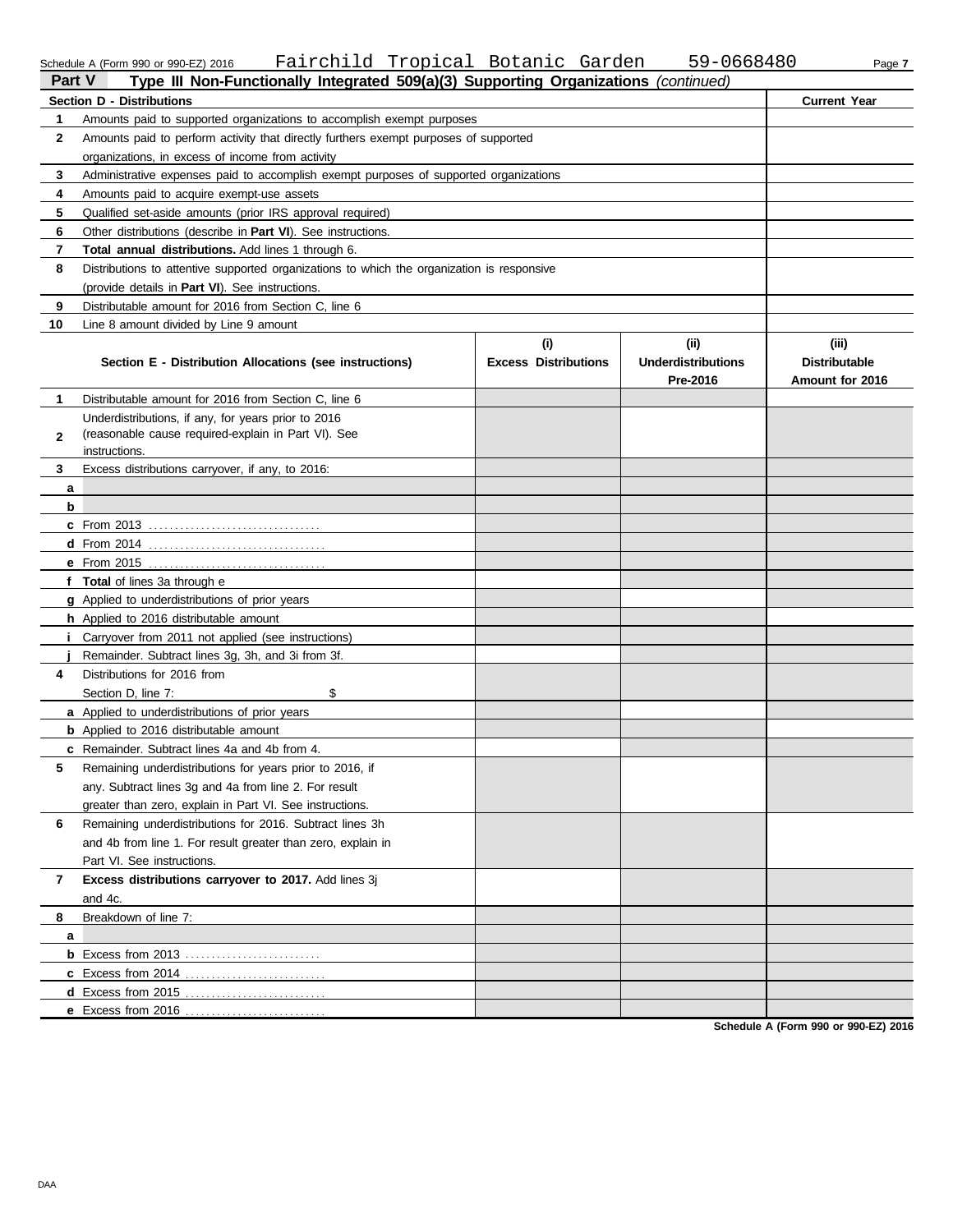|         | Fairchild Tropical Botanic Garden<br>59-0668480<br>Schedule A (Form 990 or 990-EZ) 2016<br>Page 8                                                                                                                                                                                                                                                                                                                                                                                                                                                                                          |
|---------|--------------------------------------------------------------------------------------------------------------------------------------------------------------------------------------------------------------------------------------------------------------------------------------------------------------------------------------------------------------------------------------------------------------------------------------------------------------------------------------------------------------------------------------------------------------------------------------------|
| Part VI | Supplemental Information. Provide the explanations required by Part II, line 10; Part II, line 17a or 17b; Part<br>III, line 12; Part IV, Section A, lines 1, 2, 3b, 3c, 4b, 4c, 5a, 6, 9a, 9b, 9c, 11a, 11b, and 11c; Part IV, Section<br>B, lines 1 and 2; Part IV, Section C, line 1; Part IV, Section D, lines 2 and 3; Part IV, Section E, lines 1c, 2a, 2b,<br>3a and 3b; Part V, line 1; Part V, Section B, line 1e; Part V, Section D, lines 5, 6, and 8; and Part V, Section E,<br>lines 2, 5, and 6. Also complete this part for any additional information. (See instructions.) |
|         |                                                                                                                                                                                                                                                                                                                                                                                                                                                                                                                                                                                            |
|         |                                                                                                                                                                                                                                                                                                                                                                                                                                                                                                                                                                                            |
|         |                                                                                                                                                                                                                                                                                                                                                                                                                                                                                                                                                                                            |
|         |                                                                                                                                                                                                                                                                                                                                                                                                                                                                                                                                                                                            |
|         |                                                                                                                                                                                                                                                                                                                                                                                                                                                                                                                                                                                            |
|         |                                                                                                                                                                                                                                                                                                                                                                                                                                                                                                                                                                                            |
|         |                                                                                                                                                                                                                                                                                                                                                                                                                                                                                                                                                                                            |
|         |                                                                                                                                                                                                                                                                                                                                                                                                                                                                                                                                                                                            |
|         |                                                                                                                                                                                                                                                                                                                                                                                                                                                                                                                                                                                            |
|         |                                                                                                                                                                                                                                                                                                                                                                                                                                                                                                                                                                                            |
|         |                                                                                                                                                                                                                                                                                                                                                                                                                                                                                                                                                                                            |
|         |                                                                                                                                                                                                                                                                                                                                                                                                                                                                                                                                                                                            |
|         |                                                                                                                                                                                                                                                                                                                                                                                                                                                                                                                                                                                            |
|         |                                                                                                                                                                                                                                                                                                                                                                                                                                                                                                                                                                                            |
|         |                                                                                                                                                                                                                                                                                                                                                                                                                                                                                                                                                                                            |
|         |                                                                                                                                                                                                                                                                                                                                                                                                                                                                                                                                                                                            |
|         |                                                                                                                                                                                                                                                                                                                                                                                                                                                                                                                                                                                            |
|         |                                                                                                                                                                                                                                                                                                                                                                                                                                                                                                                                                                                            |
|         |                                                                                                                                                                                                                                                                                                                                                                                                                                                                                                                                                                                            |
|         |                                                                                                                                                                                                                                                                                                                                                                                                                                                                                                                                                                                            |
|         |                                                                                                                                                                                                                                                                                                                                                                                                                                                                                                                                                                                            |
|         |                                                                                                                                                                                                                                                                                                                                                                                                                                                                                                                                                                                            |
|         |                                                                                                                                                                                                                                                                                                                                                                                                                                                                                                                                                                                            |
|         |                                                                                                                                                                                                                                                                                                                                                                                                                                                                                                                                                                                            |
|         |                                                                                                                                                                                                                                                                                                                                                                                                                                                                                                                                                                                            |
|         |                                                                                                                                                                                                                                                                                                                                                                                                                                                                                                                                                                                            |
|         |                                                                                                                                                                                                                                                                                                                                                                                                                                                                                                                                                                                            |
|         |                                                                                                                                                                                                                                                                                                                                                                                                                                                                                                                                                                                            |
|         |                                                                                                                                                                                                                                                                                                                                                                                                                                                                                                                                                                                            |
|         |                                                                                                                                                                                                                                                                                                                                                                                                                                                                                                                                                                                            |
|         |                                                                                                                                                                                                                                                                                                                                                                                                                                                                                                                                                                                            |
|         |                                                                                                                                                                                                                                                                                                                                                                                                                                                                                                                                                                                            |
|         |                                                                                                                                                                                                                                                                                                                                                                                                                                                                                                                                                                                            |
|         |                                                                                                                                                                                                                                                                                                                                                                                                                                                                                                                                                                                            |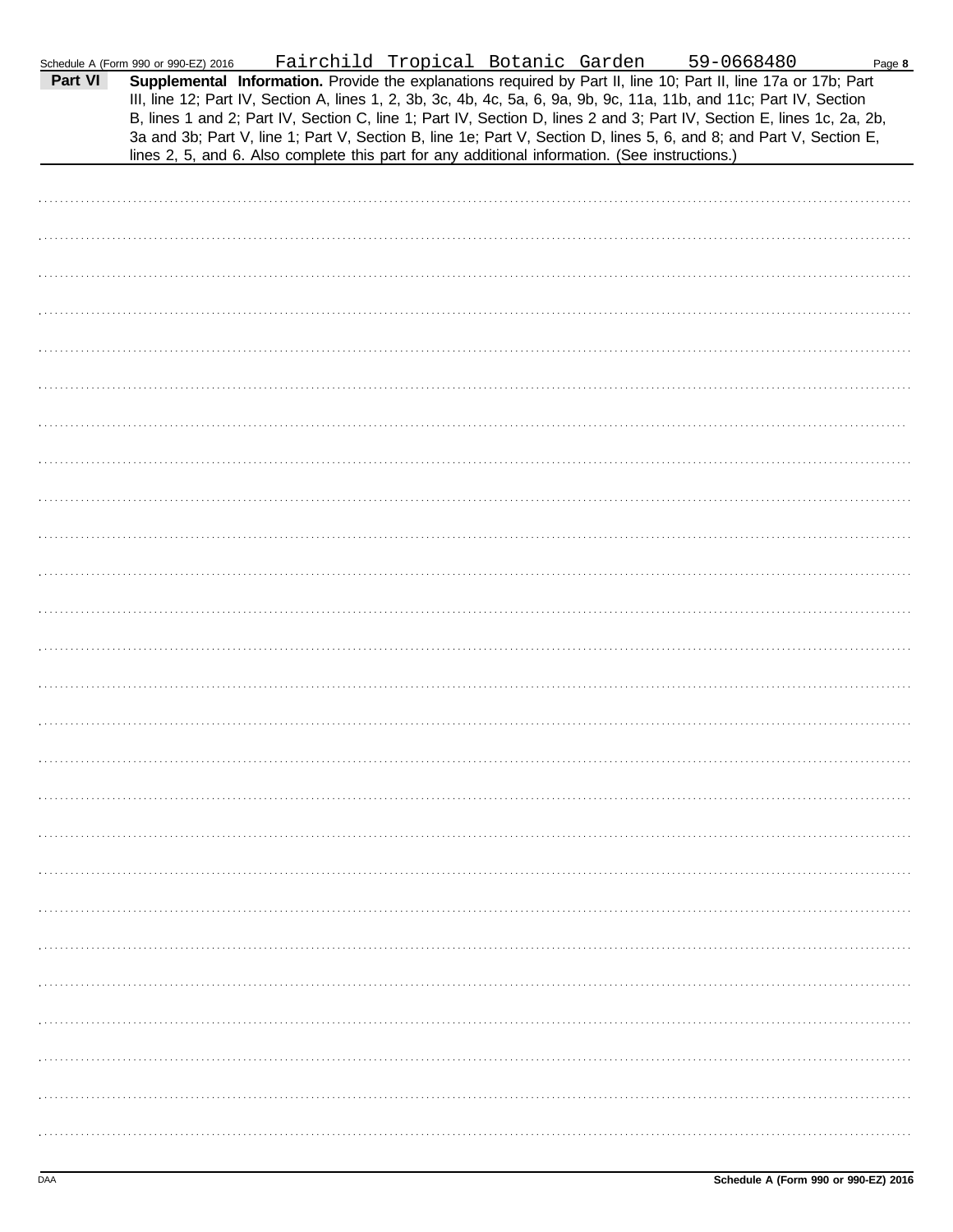Department of the Treasury

**Name of the organization**

## **SCHEDULE D Supplemental Financial Statements**

**Part IV, line 6, 7, 8, 9, 10, 11a, 11b, 11c, 11d, 11e, 11f, 12a, or 12b.** u **Complete if the organization answered "Yes" on Form 990,**

u **Attach to Form 990.** 

| OMB No. 1545-0047 |
|-------------------|
| 2016              |
|                   |
| Open to Public    |
| <b>Inspection</b> |

**Employer identification number**

Internal Revenue Service u **Information about Schedule D (Form 990) and its instructions is at** *www.irs.gov/form990.*

|    | Fairchild Tropical Botanic Garden                                                                                                                                                                                             |                                                    |    | 59-0668480                      |
|----|-------------------------------------------------------------------------------------------------------------------------------------------------------------------------------------------------------------------------------|----------------------------------------------------|----|---------------------------------|
|    | Organizations Maintaining Donor Advised Funds or Other Similar Funds or Accounts.<br>Part I                                                                                                                                   |                                                    |    |                                 |
|    | Complete if the organization answered "Yes" on Form 990, Part IV, line 6.                                                                                                                                                     |                                                    |    |                                 |
|    |                                                                                                                                                                                                                               | (a) Donor advised funds                            |    | (b) Funds and other accounts    |
| 1  |                                                                                                                                                                                                                               |                                                    |    |                                 |
| 2  |                                                                                                                                                                                                                               |                                                    |    |                                 |
| 3  | Aggregate value of grants from (during year)                                                                                                                                                                                  |                                                    |    |                                 |
| 4  |                                                                                                                                                                                                                               |                                                    |    |                                 |
| 5  | Did the organization inform all donors and donor advisors in writing that the assets held in donor advised                                                                                                                    |                                                    |    |                                 |
|    |                                                                                                                                                                                                                               |                                                    |    | Yes<br>No                       |
| 6  | Did the organization inform all grantees, donors, and donor advisors in writing that grant funds can be used                                                                                                                  |                                                    |    |                                 |
|    | only for charitable purposes and not for the benefit of the donor or donor advisor, or for any other purpose                                                                                                                  |                                                    |    |                                 |
|    |                                                                                                                                                                                                                               |                                                    |    | <b>Yes</b><br>No.               |
|    | Part II<br><b>Conservation Easements.</b>                                                                                                                                                                                     |                                                    |    |                                 |
|    | Complete if the organization answered "Yes" on Form 990, Part IV, line 7.                                                                                                                                                     |                                                    |    |                                 |
| 1. | Purpose(s) of conservation easements held by the organization (check all that apply).                                                                                                                                         |                                                    |    |                                 |
|    | Preservation of land for public use (e.g., recreation or education)                                                                                                                                                           | Preservation of a historically important land area |    |                                 |
|    | Protection of natural habitat                                                                                                                                                                                                 | Preservation of a certified historic structure     |    |                                 |
|    | Preservation of open space                                                                                                                                                                                                    |                                                    |    |                                 |
| 2  | Complete lines 2a through 2d if the organization held a qualified conservation contribution in the form of a conservation                                                                                                     |                                                    |    |                                 |
|    | easement on the last day of the tax year.                                                                                                                                                                                     |                                                    |    | Held at the End of the Tax Year |
|    |                                                                                                                                                                                                                               |                                                    | 2a |                                 |
|    |                                                                                                                                                                                                                               |                                                    | 2b |                                 |
| c  | Number of conservation easements on a certified historic structure included in (a) [11] Number of conservation easements on a certified historic structure included in (a)                                                    |                                                    | 2c |                                 |
|    | d Number of conservation easements included in (c) acquired after 8/17/06, and not on a                                                                                                                                       |                                                    |    |                                 |
|    | historic structure listed in the National Register [11] contained a structure of the National Register [11] contained a structure of the National Register [11] contained a structure of the National Register [11] contained |                                                    | 2d |                                 |
| 3  | Number of conservation easements modified, transferred, released, extinguished, or terminated by the organization during the                                                                                                  |                                                    |    |                                 |
|    | tax year <b>u</b><br>.                                                                                                                                                                                                        |                                                    |    |                                 |
| 4  | Number of states where property subject to conservation easement is located <b>u</b>                                                                                                                                          |                                                    |    |                                 |
| 5  | Does the organization have a written policy regarding the periodic monitoring, inspection, handling of                                                                                                                        |                                                    |    |                                 |
|    |                                                                                                                                                                                                                               |                                                    |    | Yes<br>No                       |
| 6  | Staff and volunteer hours devoted to monitoring, inspecting, handling of violations, and enforcing conservation easements during the year                                                                                     |                                                    |    |                                 |
|    | u<br>.<br>Amount of expenses incurred in monitoring, inspecting, handling of violations, and enforcing conservation easements during the year                                                                                 |                                                    |    |                                 |
| 7  |                                                                                                                                                                                                                               |                                                    |    |                                 |
| 8  | $\mathbf{u}$ \$<br>Does each conservation easement reported on line 2(d) above satisfy the requirements of section 170(h)(4)(B)(i)                                                                                            |                                                    |    |                                 |
|    |                                                                                                                                                                                                                               |                                                    |    | No<br>Yes                       |
| 9  | In Part XIII, describe how the organization reports conservation easements in its revenue and expense statement, and                                                                                                          |                                                    |    |                                 |
|    | balance sheet, and include, if applicable, the text of the footnote to the organization's financial statements that describes the                                                                                             |                                                    |    |                                 |
|    | organization's accounting for conservation easements.                                                                                                                                                                         |                                                    |    |                                 |
|    | Organizations Maintaining Collections of Art, Historical Treasures, or Other Similar Assets.<br>Part III                                                                                                                      |                                                    |    |                                 |
|    | Complete if the organization answered "Yes" on Form 990, Part IV, line 8.                                                                                                                                                     |                                                    |    |                                 |
|    | 1a If the organization elected, as permitted under SFAS 116 (ASC 958), not to report in its revenue statement and balance sheet                                                                                               |                                                    |    |                                 |
|    | works of art, historical treasures, or other similar assets held for public exhibition, education, or research in furtherance of                                                                                              |                                                    |    |                                 |
|    | public service, provide, in Part XIII, the text of the footnote to its financial statements that describes these items.                                                                                                       |                                                    |    |                                 |
|    | <b>b</b> If the organization elected, as permitted under SFAS 116 (ASC 958), to report in its revenue statement and balance sheet                                                                                             |                                                    |    |                                 |
|    | works of art, historical treasures, or other similar assets held for public exhibition, education, or research in furtherance of                                                                                              |                                                    |    |                                 |
|    | public service, provide the following amounts relating to these items:                                                                                                                                                        |                                                    |    |                                 |
|    |                                                                                                                                                                                                                               |                                                    |    |                                 |
|    |                                                                                                                                                                                                                               |                                                    |    |                                 |
| 2  | If the organization received or held works of art, historical treasures, or other similar assets for financial gain, provide the                                                                                              |                                                    |    |                                 |

following amounts required to be reported under SFAS 116 (ASC 958) relating to these items:

| a Revenue included on Form 990, Part VIII, line |  |
|-------------------------------------------------|--|
|                                                 |  |

|     | For Paperwork Reduction Act Notice, see the Instructions for Form 990. |
|-----|------------------------------------------------------------------------|
| DAA |                                                                        |

\$ . . . . . . . . . . . . . . . . . . . . . . . . . . . . u

<u>u \$</u>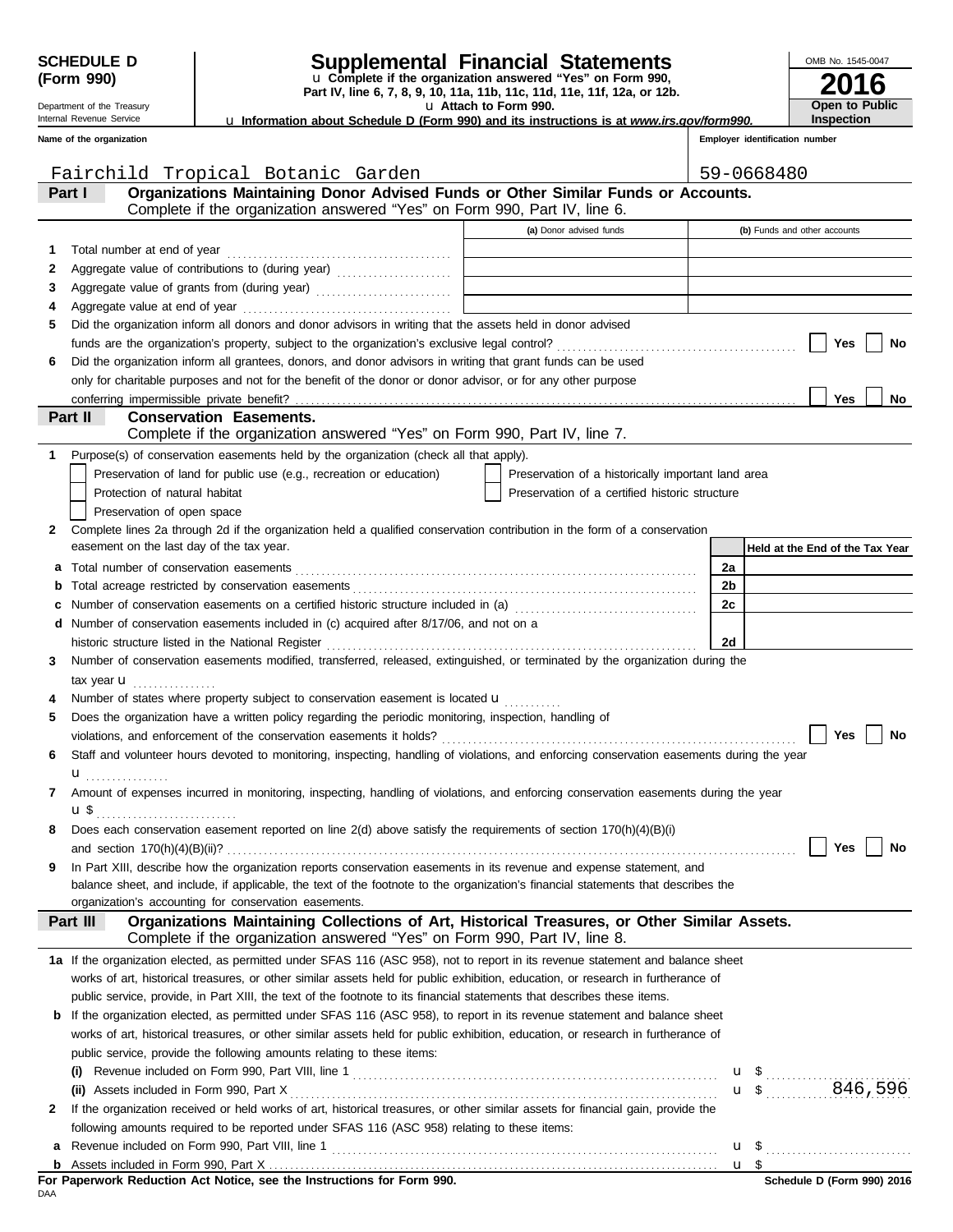|   |                  |                                          |                                                                     | Schedule D (Form 990) 2016   Fairchild Tropical Botanic Garden                                                                                                                                                                       |                           |                                    |                    | 59-0668480                      |                     | Page 2       |
|---|------------------|------------------------------------------|---------------------------------------------------------------------|--------------------------------------------------------------------------------------------------------------------------------------------------------------------------------------------------------------------------------------|---------------------------|------------------------------------|--------------------|---------------------------------|---------------------|--------------|
|   | Part III         |                                          |                                                                     | Organizations Maintaining Collections of Art, Historical Treasures, or Other Similar Assets (continued)                                                                                                                              |                           |                                    |                    |                                 |                     |              |
| 3 |                  | collection items (check all that apply): |                                                                     | Using the organization's acquisition, accession, and other records, check any of the following that are a significant use of its                                                                                                     |                           |                                    |                    |                                 |                     |              |
| a | IXI              | Public exhibition                        |                                                                     | d                                                                                                                                                                                                                                    | Loan or exchange programs |                                    |                    |                                 |                     |              |
| b |                  | Scholarly research                       |                                                                     | е                                                                                                                                                                                                                                    |                           |                                    |                    |                                 |                     |              |
| c |                  | Preservation for future generations      |                                                                     |                                                                                                                                                                                                                                      |                           |                                    |                    |                                 |                     |              |
|   |                  |                                          |                                                                     |                                                                                                                                                                                                                                      |                           |                                    |                    |                                 |                     |              |
|   | XIII.            |                                          |                                                                     | Provide a description of the organization's collections and explain how they further the organization's exempt purpose in Part                                                                                                       |                           |                                    |                    |                                 |                     |              |
|   |                  |                                          |                                                                     |                                                                                                                                                                                                                                      |                           |                                    |                    |                                 |                     |              |
| 5 |                  |                                          |                                                                     | During the year, did the organization solicit or receive donations of art, historical treasures, or other similar                                                                                                                    |                           |                                    |                    |                                 |                     | Yes $ X $ No |
|   |                  |                                          |                                                                     |                                                                                                                                                                                                                                      |                           |                                    |                    |                                 |                     |              |
|   | Part IV          |                                          | <b>Escrow and Custodial Arrangements.</b>                           |                                                                                                                                                                                                                                      |                           |                                    |                    |                                 |                     |              |
|   |                  |                                          |                                                                     | Complete if the organization answered "Yes" on Form 990, Part IV, line 9, or reported an amount on Form                                                                                                                              |                           |                                    |                    |                                 |                     |              |
|   |                  | 990, Part X, line 21.                    |                                                                     |                                                                                                                                                                                                                                      |                           |                                    |                    |                                 |                     |              |
|   |                  |                                          |                                                                     | 1a Is the organization an agent, trustee, custodian or other intermediary for contributions or other assets not                                                                                                                      |                           |                                    |                    |                                 |                     |              |
|   |                  |                                          |                                                                     |                                                                                                                                                                                                                                      |                           |                                    |                    |                                 | <b>Yes</b>          | No           |
|   |                  |                                          |                                                                     | <b>b</b> If "Yes," explain the arrangement in Part XIII and complete the following table:                                                                                                                                            |                           |                                    |                    |                                 |                     |              |
|   |                  |                                          |                                                                     |                                                                                                                                                                                                                                      |                           |                                    |                    |                                 | Amount              |              |
|   |                  |                                          |                                                                     | c Beginning balance <b>contract the contract of the contract of the contract of the contract of the contract of the contract of the contract of the contract of the contract of the contract of the contract of the contract of </b> |                           |                                    |                    | 1c                              |                     |              |
|   |                  |                                          |                                                                     |                                                                                                                                                                                                                                      |                           |                                    |                    | 1d                              |                     |              |
|   |                  |                                          |                                                                     |                                                                                                                                                                                                                                      |                           |                                    |                    | 1e                              |                     |              |
|   |                  |                                          |                                                                     |                                                                                                                                                                                                                                      |                           |                                    |                    | 1f                              |                     |              |
|   |                  |                                          |                                                                     | 2a Did the organization include an amount on Form 990, Part X, line 21, for escrow or custodial account liability?                                                                                                                   |                           |                                    |                    |                                 | Yes                 | No           |
|   |                  |                                          |                                                                     |                                                                                                                                                                                                                                      |                           |                                    |                    |                                 |                     |              |
|   | <b>Part V</b>    | <b>Endowment Funds.</b>                  |                                                                     |                                                                                                                                                                                                                                      |                           |                                    |                    |                                 |                     |              |
|   |                  |                                          |                                                                     | Complete if the organization answered "Yes" on Form 990, Part IV, line 10.                                                                                                                                                           |                           |                                    |                    |                                 |                     |              |
|   |                  |                                          |                                                                     | (a) Current year                                                                                                                                                                                                                     | (b) Prior year            |                                    | (c) Two years back | (d) Three years back            | (e) Four years back |              |
|   |                  |                                          | 1a Beginning of year balance                                        | 15,445,326                                                                                                                                                                                                                           | 15,488,051                |                                    | 16,608,773         | 16, 354, 451                    |                     | 16,014,373   |
|   |                  |                                          | <b>b</b> Contributions <b>contributions</b>                         | 30,000                                                                                                                                                                                                                               |                           |                                    |                    |                                 |                     | 26,000       |
|   |                  | c Net investment earnings, gains, and    |                                                                     |                                                                                                                                                                                                                                      |                           |                                    |                    |                                 |                     |              |
|   |                  |                                          | losses                                                              | 2,138,517                                                                                                                                                                                                                            |                           | 478,215                            | $-300,722$         | 1,039,322                       |                     | 1,084,078    |
|   |                  |                                          | d Grants or scholarships                                            |                                                                                                                                                                                                                                      |                           |                                    |                    |                                 |                     |              |
|   |                  | e Other expenditures for facilities and  |                                                                     |                                                                                                                                                                                                                                      |                           |                                    |                    |                                 |                     |              |
|   |                  |                                          | programs                                                            | $-800,000$                                                                                                                                                                                                                           | $-520,939$                |                                    | $-820,000$         | $-785,000$                      |                     | $-770,000$   |
|   |                  |                                          | f Administrative expenses                                           |                                                                                                                                                                                                                                      |                           |                                    |                    |                                 |                     |              |
|   |                  |                                          | g End of year balance                                               | 16,813,843                                                                                                                                                                                                                           | 15,445,327                |                                    | 15,488,051         | 16,608,773                      | 16, 354, 451        |              |
| 2 |                  |                                          |                                                                     | Provide the estimated percentage of the current year end balance (line 1g, column (a)) held as:                                                                                                                                      |                           |                                    |                    |                                 |                     |              |
|   |                  |                                          | <b>a</b> Board designated or quasi-endowment $\mathbf{u} = 22.67$ % |                                                                                                                                                                                                                                      |                           |                                    |                    |                                 |                     |              |
|   |                  |                                          | <b>b</b> Permanent endowment <b>u</b> 77.33 %                       |                                                                                                                                                                                                                                      |                           |                                    |                    |                                 |                     |              |
|   |                  |                                          | c Temporarily restricted endowment u                                | %                                                                                                                                                                                                                                    |                           |                                    |                    |                                 |                     |              |
|   |                  |                                          | The percentages on lines 2a, 2b, and 2c should equal 100%.          |                                                                                                                                                                                                                                      |                           |                                    |                    |                                 |                     |              |
|   |                  |                                          |                                                                     | 3a Are there endowment funds not in the possession of the organization that are held and administered for the                                                                                                                        |                           |                                    |                    |                                 |                     |              |
|   | organization by: |                                          |                                                                     |                                                                                                                                                                                                                                      |                           |                                    |                    |                                 |                     | Yes<br>No    |
|   |                  |                                          |                                                                     |                                                                                                                                                                                                                                      |                           |                                    |                    |                                 | 3a(i)               | Χ            |
|   |                  |                                          |                                                                     |                                                                                                                                                                                                                                      |                           |                                    |                    |                                 | 3a(ii)              | X            |
|   |                  |                                          |                                                                     |                                                                                                                                                                                                                                      |                           |                                    |                    |                                 | 3b                  |              |
|   |                  |                                          |                                                                     | Describe in Part XIII the intended uses of the organization's endowment funds.                                                                                                                                                       |                           |                                    |                    |                                 |                     |              |
|   | <b>Part VI</b>   |                                          | Land, Buildings, and Equipment.                                     |                                                                                                                                                                                                                                      |                           |                                    |                    |                                 |                     |              |
|   |                  |                                          |                                                                     | Complete if the organization answered "Yes" on Form 990, Part IV, line 11a. See Form 990, Part X, line 10.                                                                                                                           |                           |                                    |                    |                                 |                     |              |
|   |                  |                                          |                                                                     |                                                                                                                                                                                                                                      |                           |                                    |                    |                                 |                     |              |
|   |                  | Description of property                  |                                                                     | (a) Cost or other basis<br>(investment)                                                                                                                                                                                              |                           | (b) Cost or other basis<br>(other) |                    | (c) Accumulated<br>depreciation | (d) Book value      |              |
|   |                  |                                          |                                                                     |                                                                                                                                                                                                                                      |                           |                                    |                    |                                 |                     |              |
|   |                  |                                          |                                                                     |                                                                                                                                                                                                                                      |                           | 1,070,000                          |                    |                                 | 1,070,000           |              |
|   |                  |                                          |                                                                     |                                                                                                                                                                                                                                      |                           | 23, 477, 620                       |                    | 7,878,140                       | 15,599,480          |              |
|   |                  |                                          | c Leasehold improvements                                            |                                                                                                                                                                                                                                      |                           |                                    |                    |                                 |                     |              |
|   |                  |                                          |                                                                     |                                                                                                                                                                                                                                      |                           | 3, 354, 385                        |                    | 2,807,425                       |                     | 546,960      |
|   |                  |                                          |                                                                     |                                                                                                                                                                                                                                      |                           | 7,855,677                          |                    | 5,826,178                       | 2,029,499           |              |
|   |                  |                                          |                                                                     | Total. Add lines 1a through 1e. (Column (d) must equal Form 990, Part X, column (B), line 10c.)                                                                                                                                      |                           |                                    |                    | u                               | 19,245,939          |              |
|   |                  |                                          |                                                                     |                                                                                                                                                                                                                                      |                           |                                    |                    |                                 |                     |              |

**Schedule D (Form 990) 2016**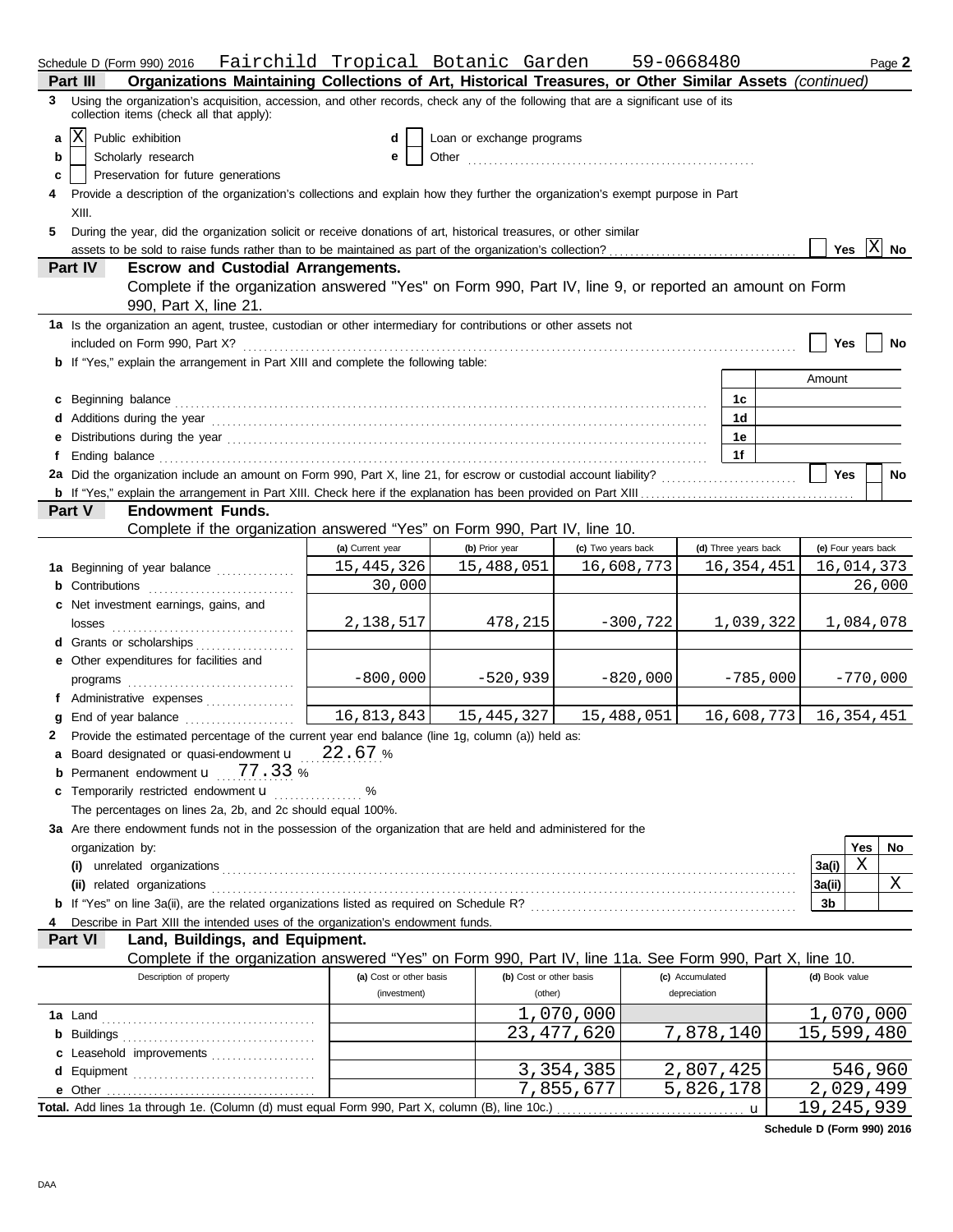**(a)** Description of security or category (including name of security)

| (1) Financial derivatives |                                                                                                              |                |                                  |                |
|---------------------------|--------------------------------------------------------------------------------------------------------------|----------------|----------------------------------|----------------|
|                           |                                                                                                              |                |                                  |                |
|                           | (3) Other $\ldots$ $\ldots$ $\ldots$ $\ldots$ $\ldots$ $\ldots$ $\ldots$ $\ldots$ $\ldots$ $\ldots$ $\ldots$ |                |                                  |                |
|                           |                                                                                                              |                |                                  |                |
|                           |                                                                                                              |                |                                  |                |
| (C)                       |                                                                                                              |                |                                  |                |
| (D)                       |                                                                                                              |                |                                  |                |
| (E)                       |                                                                                                              |                |                                  |                |
| (F)                       |                                                                                                              |                |                                  |                |
| (G)                       |                                                                                                              |                |                                  |                |
| (H)                       |                                                                                                              |                |                                  |                |
|                           | Total. (Column (b) must equal Form 990, Part X, col. (B) line 12.) u                                         |                |                                  |                |
| Part VIII                 | Investments-Program Related.                                                                                 |                |                                  |                |
|                           | Complete if the organization answered "Yes" on Form 990, Part IV, line 11c. See Form 990, Part X, line 13.   |                |                                  |                |
|                           | (a) Description of investment                                                                                | (b) Book value | (c) Method of valuation:         |                |
|                           |                                                                                                              |                | Cost or end-of-year market value |                |
| (1)                       |                                                                                                              |                |                                  |                |
| (2)                       |                                                                                                              |                |                                  |                |
| (3)                       |                                                                                                              |                |                                  |                |
| (4)                       |                                                                                                              |                |                                  |                |
| (5)                       |                                                                                                              |                |                                  |                |
| (6)                       |                                                                                                              |                |                                  |                |
| (7)                       |                                                                                                              |                |                                  |                |
| (8)                       |                                                                                                              |                |                                  |                |
| (9)                       |                                                                                                              |                |                                  |                |
|                           | Total. (Column (b) must equal Form 990, Part X, col. (B) line 13.) $\mathbf u$                               |                |                                  |                |
| Part IX                   | Other Assets.                                                                                                |                |                                  |                |
|                           | Complete if the organization answered "Yes" on Form 990, Part IV, line 11d. See Form 990, Part X, line 15.   |                |                                  |                |
|                           | (a) Description                                                                                              |                |                                  | (b) Book value |
| (1)                       |                                                                                                              |                |                                  |                |
| (2)                       |                                                                                                              |                |                                  |                |
| (3)                       |                                                                                                              |                |                                  |                |
| (4)                       |                                                                                                              |                |                                  |                |
| (5)                       |                                                                                                              |                |                                  |                |
| (6)                       |                                                                                                              |                |                                  |                |
| (7)                       |                                                                                                              |                |                                  |                |
| (8)                       |                                                                                                              |                |                                  |                |
| (9)                       |                                                                                                              |                |                                  |                |
|                           | Total. (Column (b) must equal Form 990, Part X, col. (B) line 15.)                                           |                | u                                |                |
| Part X                    | Other Liabilities                                                                                            |                |                                  |                |

#### **Part X Other Liabilities.**

Complete if the organization answered "Yes" on Form 990, Part IV, line 11e or 11f. See Form 990, Part X, line 25.

| 1.  | (a) Description of liability                                                              | (b) Book value |
|-----|-------------------------------------------------------------------------------------------|----------------|
| (1) | Federal income taxes                                                                      |                |
| (2) |                                                                                           |                |
| (3) |                                                                                           |                |
| (4) |                                                                                           |                |
| (5) |                                                                                           |                |
| (6) |                                                                                           |                |
| (7) |                                                                                           |                |
| (8) |                                                                                           |                |
| (9) |                                                                                           |                |
|     | <b>Total.</b> (Column (b) must equal Form 990, Part X, col. (B) line $25$ .) $\mathbf{u}$ |                |

Liability for uncertain tax positions. In Part XIII, provide the text of the footnote to the organization's financial statements that reports the **2.** organization's liability for uncertain tax positions under FIN 48 (ASC 740). Check here if the text of the footnote has been provided in Part XIII Page **3**

**Schedule D (Form 990) 2016**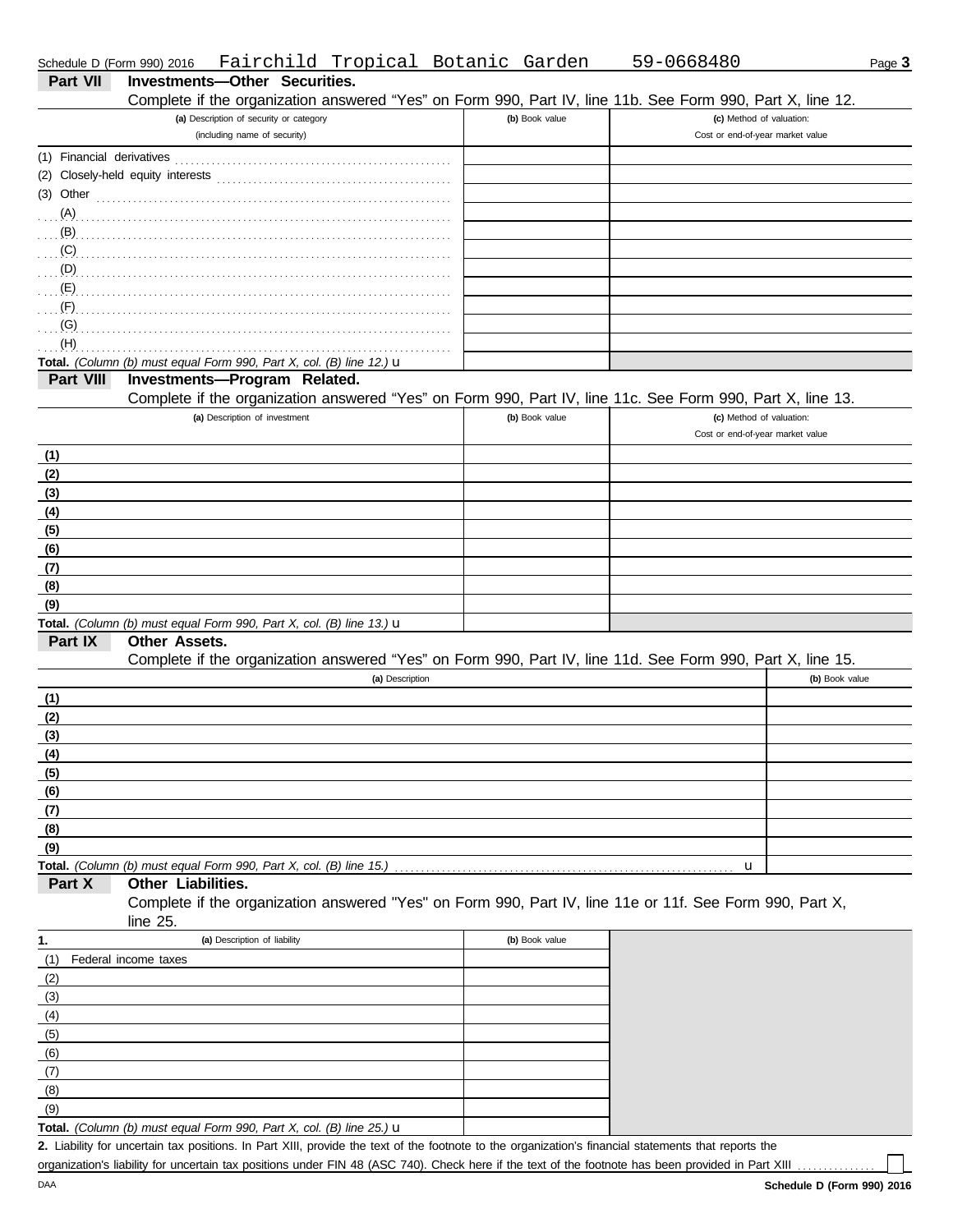|        | Schedule D (Form 990) 2016 Fairchild Tropical Botanic Garden                                                                                                                                                                        | 59-0668480             |              | Page 4    |
|--------|-------------------------------------------------------------------------------------------------------------------------------------------------------------------------------------------------------------------------------------|------------------------|--------------|-----------|
|        | Reconciliation of Revenue per Audited Financial Statements With Revenue per Return.<br><b>Part XI</b>                                                                                                                               |                        |              |           |
|        | Complete if the organization answered "Yes" on Form 990, Part IV, line 12a.                                                                                                                                                         |                        |              |           |
| 1      | Total revenue, gains, and other support per audited financial statements [11] [11] Total revenue in the statements                                                                                                                  |                        | $\mathbf{1}$ | 9,542,987 |
| 2<br>a | Amounts included on line 1 but not on Form 990, Part VIII, line 12:                                                                                                                                                                 | <u>2,074,514</u><br>2a |              |           |
| b      |                                                                                                                                                                                                                                     | 2 <sub>b</sub>         |              |           |
| c      |                                                                                                                                                                                                                                     | 2c                     |              |           |
| d      |                                                                                                                                                                                                                                     | 2d                     |              |           |
| е      | Add lines 2a through 2d [11] Add [12] Add lines 2a through 2d [12] Add lines 2a through 2d [12] Add lines 2a through 2d                                                                                                             |                        | 2e           | 2,074,514 |
| З      |                                                                                                                                                                                                                                     |                        | 3            | 7,468,473 |
| 4      | Amounts included on Form 990, Part VIII, line 12, but not on line 1:                                                                                                                                                                |                        |              |           |
| a<br>b |                                                                                                                                                                                                                                     | 4a<br>4b               |              |           |
|        | Add lines 4a and 4b                                                                                                                                                                                                                 |                        | 4c           |           |
| 5      |                                                                                                                                                                                                                                     |                        | 5            | 7,468,473 |
|        | Reconciliation of Expenses per Audited Financial Statements With Expenses per Return.<br>Part XII                                                                                                                                   |                        |              |           |
|        | Complete if the organization answered "Yes" on Form 990, Part IV, line 12a.                                                                                                                                                         |                        |              |           |
| 1      | Total expenses and losses per audited financial statements                                                                                                                                                                          |                        | 1.           | 8,735,589 |
| 2      | Amounts included on line 1 but not on Form 990, Part IX, line 25:                                                                                                                                                                   |                        |              |           |
| a<br>b |                                                                                                                                                                                                                                     | 2a<br>2 <sub>b</sub>   |              |           |
| c      |                                                                                                                                                                                                                                     | 2c                     |              |           |
| d      |                                                                                                                                                                                                                                     | 2d                     |              |           |
| е      | Add lines 2a through 2d <b>Martin Community 20</b> and 20 and 20 and 20 and 20 and 20 and 20 and 20 and 20 and 20 and 20 and 20 and 20 and 20 and 20 and 20 and 20 and 20 and 20 and 20 and 20 and 20 and 20 and 20 and 20 and 20 a |                        | 2e           |           |
| 3      |                                                                                                                                                                                                                                     |                        | 3            | 8,735,589 |
| 4      | Amounts included on Form 990, Part IX, line 25, but not on line 1:                                                                                                                                                                  |                        |              |           |
| a      | Investment expenses not included on Form 990, Part VIII, line 7b [100] [100] [100] [100] [100] [100] [100] [100] [100] [100] [100] [100] [100] [100] [100] [100] [100] [100] [100] [100] [100] [100] [100] [100] [100] [100] [      | 4a<br>4b               |              |           |
| b      | Add lines 4a and 4b                                                                                                                                                                                                                 |                        | 4c           |           |
|        |                                                                                                                                                                                                                                     |                        |              |           |
| 5      |                                                                                                                                                                                                                                     |                        | 5            |           |
|        | Part XIII Supplemental Information.                                                                                                                                                                                                 |                        |              |           |
|        | Provide the descriptions required for Part II, lines 3, 5, and 9; Part III, lines 1a and 4; Part IV, lines 1b and 2b; Part V, line 4; Part X, line                                                                                  |                        |              | 8,735,589 |
|        | 2; Part XI, lines 2d and 4b; and Part XII, lines 2d and 4b. Also complete this part to provide any additional information.                                                                                                          |                        |              |           |
|        | Part V, Line 4 - Intended Uses for Endowment Funds                                                                                                                                                                                  |                        |              |           |
|        |                                                                                                                                                                                                                                     |                        |              |           |
|        | Fairchild receives funds for two separate endowment funds: (1) Fairchild                                                                                                                                                            |                        |              |           |
|        | Endowment Fund and (2) Cultural Endowment Program Fund. These funds are                                                                                                                                                             |                        |              |           |
|        | subject to restrictions of gift instruments requiring that the principal be                                                                                                                                                         |                        |              |           |
|        | invested in perpetuity, and the income be used only for the purpose of                                                                                                                                                              |                        |              |           |
|        |                                                                                                                                                                                                                                     |                        |              |           |
|        | providing a future income stream for the continuity and growth of Fairchild                                                                                                                                                         |                        |              |           |
|        | and the certainty of its programs. Income from these endowment assets is                                                                                                                                                            |                        |              |           |
|        | used for Fairchild's general operations and classified as unrestricted                                                                                                                                                              |                        |              |           |
|        | investment income in the statement of activities.                                                                                                                                                                                   |                        |              |           |
|        | The Fairchild Endowment Fund spending policy, as per corporate bylaws,                                                                                                                                                              |                        |              |           |
|        | allows for the use of funds for operations provided, however, that the                                                                                                                                                              |                        |              |           |
|        | amount does not exceed five percent of the average fair market value of                                                                                                                                                             |                        |              |           |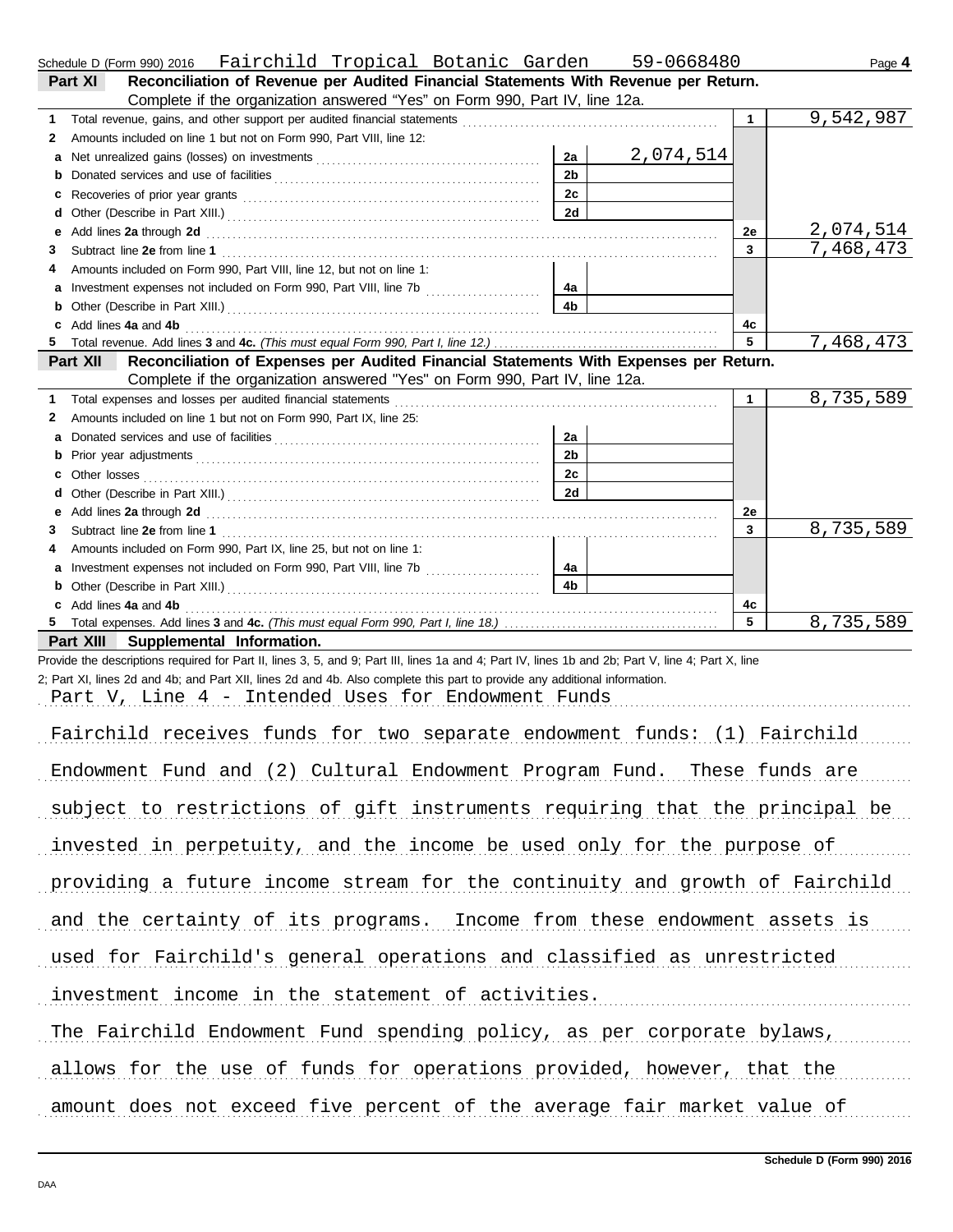| this fund for the preceding twelve consecutive quarters ending on August   |
|----------------------------------------------------------------------------|
| 31st.                                                                      |
| The Cultural Endowment Program Fund spending policy allows for the use of  |
| increases in the value of this fund arising from interest, dividends and   |
| net realized gains for operating costs of Fairchild incurred while engaged |
| in programs directly related to cultural activities. The fair market value |
| of investments in the Cultural Endowment Program Fund is and must never be |
| less than \$1,200,000.                                                     |
|                                                                            |
|                                                                            |
|                                                                            |
|                                                                            |
|                                                                            |
|                                                                            |
|                                                                            |
|                                                                            |
|                                                                            |
|                                                                            |
|                                                                            |
|                                                                            |
|                                                                            |
|                                                                            |
|                                                                            |
|                                                                            |
|                                                                            |
|                                                                            |
|                                                                            |
|                                                                            |
|                                                                            |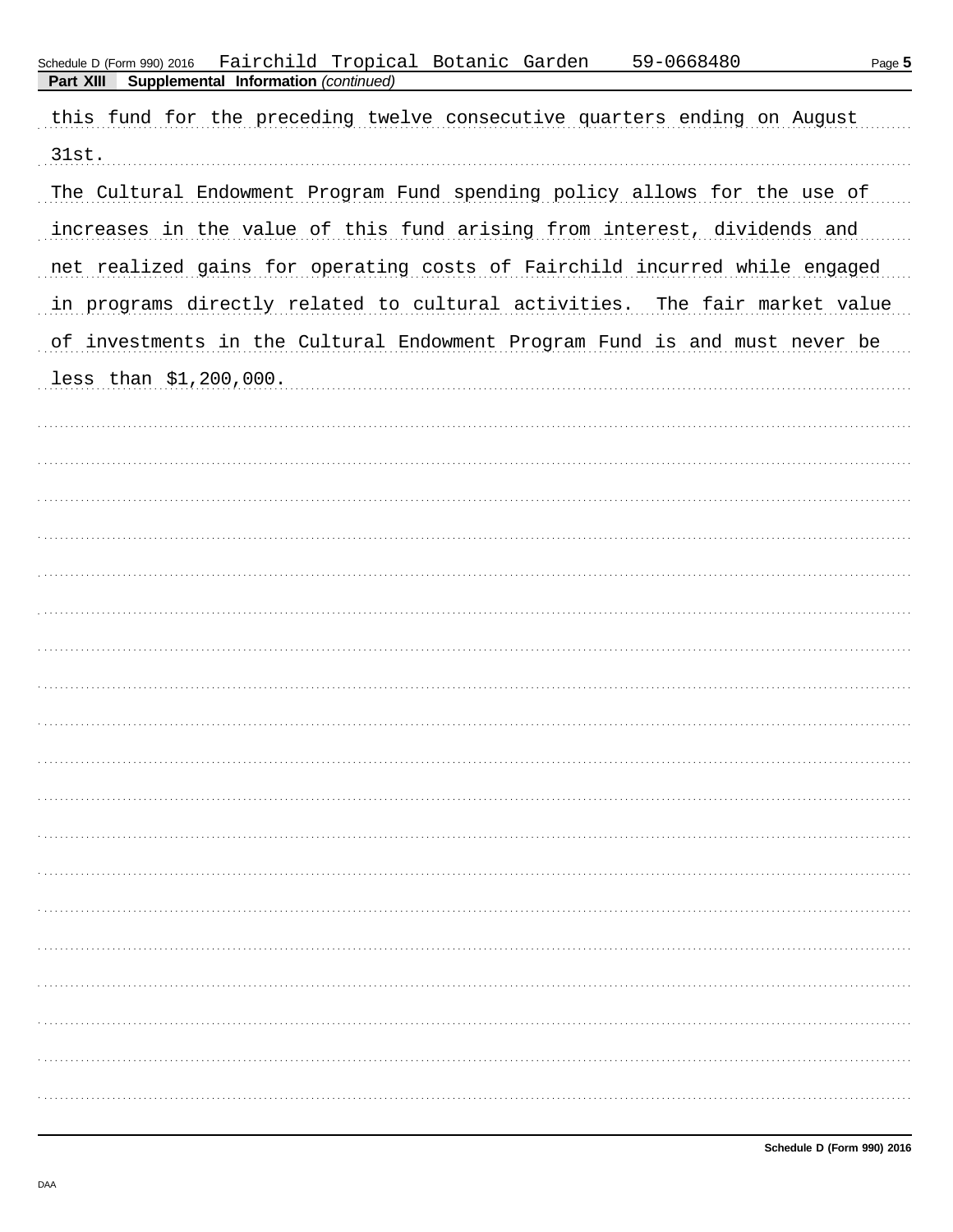| <b>SCHEDULE G</b><br>(Form 990 or 990-EZ) | Supplemental Information Regarding Fundraising or Gaming Activities                                                                                                                                                                      | organization entered more than \$15,000 on Form 990-EZ, line 6a. |     |                                         | Complete if the organization answered "Yes" on Form 990, Part IV, line 17, 18, or 19, or if the            |                                              | OMB No. 1545-0047                |
|-------------------------------------------|------------------------------------------------------------------------------------------------------------------------------------------------------------------------------------------------------------------------------------------|------------------------------------------------------------------|-----|-----------------------------------------|------------------------------------------------------------------------------------------------------------|----------------------------------------------|----------------------------------|
| Department of the Treasury                |                                                                                                                                                                                                                                          | LI Attach to Form 990 or Form 990-EZ.                            |     |                                         |                                                                                                            |                                              | Open to Public                   |
| Internal Revenue Service                  |                                                                                                                                                                                                                                          |                                                                  |     |                                         | <b>U Information about Schedule G (Form 990 or 990-EZ) and its instructions is at www.irs.gov/form990.</b> |                                              | Inspection                       |
| Name of the organization                  | Fairchild Tropical Botanic Garden                                                                                                                                                                                                        |                                                                  |     |                                         |                                                                                                            | Employer identification number<br>59-0668480 |                                  |
| Part I                                    | Fundraising Activities. Complete if the organization answered "Yes" on Form 990, Part IV, line 17.<br>Form 990-EZ filers are not required to complete this part.                                                                         |                                                                  |     |                                         |                                                                                                            |                                              |                                  |
| 1                                         | Indicate whether the organization raised funds through any of the following activities. Check all that apply.                                                                                                                            |                                                                  |     |                                         |                                                                                                            |                                              |                                  |
| Mail solicitations<br>a                   |                                                                                                                                                                                                                                          | е                                                                |     |                                         | Solicitation of non-government grants                                                                      |                                              |                                  |
| Internet and email solicitations<br>b     |                                                                                                                                                                                                                                          | Solicitation of government grants<br>f                           |     |                                         |                                                                                                            |                                              |                                  |
| Phone solicitations<br>c                  |                                                                                                                                                                                                                                          | Special fundraising events<br>g                                  |     |                                         |                                                                                                            |                                              |                                  |
| In-person solicitations<br>d              |                                                                                                                                                                                                                                          |                                                                  |     |                                         |                                                                                                            |                                              |                                  |
|                                           | 2a Did the organization have a written or oral agreement with any individual (including officers, directors, trustees,<br>or key employees listed in Form 990, Part VII) or entity in connection with professional fundraising services? |                                                                  |     |                                         |                                                                                                            |                                              | Yes<br>No                        |
|                                           | <b>b</b> If "Yes," list the 10 highest paid individuals or entities (fundraisers) pursuant to agreements under which the fundraiser is to be                                                                                             |                                                                  |     |                                         |                                                                                                            |                                              |                                  |
|                                           | compensated at least \$5,000 by the organization.                                                                                                                                                                                        |                                                                  |     | (iii) Did fund-                         |                                                                                                            | (v) Amount paid to                           | (vi) Amount paid to              |
|                                           | (i) Name and address of individual<br>or entity (fundraiser)                                                                                                                                                                             | (ii) Activity                                                    |     | raiser have<br>custody or<br>control of | (iv) Gross receipts<br>from activity                                                                       | (or retained by)<br>fundraiser listed in     | (or retained by)<br>organization |
|                                           |                                                                                                                                                                                                                                          |                                                                  | Yes | contributions?<br>No                    |                                                                                                            | col. (i)                                     |                                  |
| 1                                         |                                                                                                                                                                                                                                          |                                                                  |     |                                         |                                                                                                            |                                              |                                  |
| $\mathbf{2}$                              |                                                                                                                                                                                                                                          |                                                                  |     |                                         |                                                                                                            |                                              |                                  |
|                                           |                                                                                                                                                                                                                                          |                                                                  |     |                                         |                                                                                                            |                                              |                                  |
| 3                                         |                                                                                                                                                                                                                                          |                                                                  |     |                                         |                                                                                                            |                                              |                                  |
|                                           |                                                                                                                                                                                                                                          |                                                                  |     |                                         |                                                                                                            |                                              |                                  |
| 4                                         |                                                                                                                                                                                                                                          |                                                                  |     |                                         |                                                                                                            |                                              |                                  |
|                                           |                                                                                                                                                                                                                                          |                                                                  |     |                                         |                                                                                                            |                                              |                                  |
| 5                                         |                                                                                                                                                                                                                                          |                                                                  |     |                                         |                                                                                                            |                                              |                                  |
| 6                                         |                                                                                                                                                                                                                                          |                                                                  |     |                                         |                                                                                                            |                                              |                                  |
|                                           |                                                                                                                                                                                                                                          |                                                                  |     |                                         |                                                                                                            |                                              |                                  |
| $\overline{7}$                            |                                                                                                                                                                                                                                          |                                                                  |     |                                         |                                                                                                            |                                              |                                  |
|                                           |                                                                                                                                                                                                                                          |                                                                  |     |                                         |                                                                                                            |                                              |                                  |
| 8                                         |                                                                                                                                                                                                                                          |                                                                  |     |                                         |                                                                                                            |                                              |                                  |
|                                           |                                                                                                                                                                                                                                          |                                                                  |     |                                         |                                                                                                            |                                              |                                  |
| 9                                         |                                                                                                                                                                                                                                          |                                                                  |     |                                         |                                                                                                            |                                              |                                  |
|                                           |                                                                                                                                                                                                                                          |                                                                  |     |                                         |                                                                                                            |                                              |                                  |
| 10                                        |                                                                                                                                                                                                                                          |                                                                  |     |                                         |                                                                                                            |                                              |                                  |
|                                           |                                                                                                                                                                                                                                          |                                                                  |     |                                         |                                                                                                            |                                              |                                  |
|                                           |                                                                                                                                                                                                                                          |                                                                  |     |                                         |                                                                                                            |                                              |                                  |
| 3<br>registration or licensing.           | List all states in which the organization is registered or licensed to solicit contributions or has been notified it is exempt from                                                                                                      |                                                                  |     |                                         |                                                                                                            |                                              |                                  |
|                                           |                                                                                                                                                                                                                                          |                                                                  |     |                                         |                                                                                                            |                                              |                                  |
|                                           |                                                                                                                                                                                                                                          |                                                                  |     |                                         |                                                                                                            |                                              |                                  |
|                                           |                                                                                                                                                                                                                                          |                                                                  |     |                                         |                                                                                                            |                                              |                                  |
|                                           |                                                                                                                                                                                                                                          |                                                                  |     |                                         |                                                                                                            |                                              |                                  |
|                                           |                                                                                                                                                                                                                                          |                                                                  |     |                                         |                                                                                                            |                                              |                                  |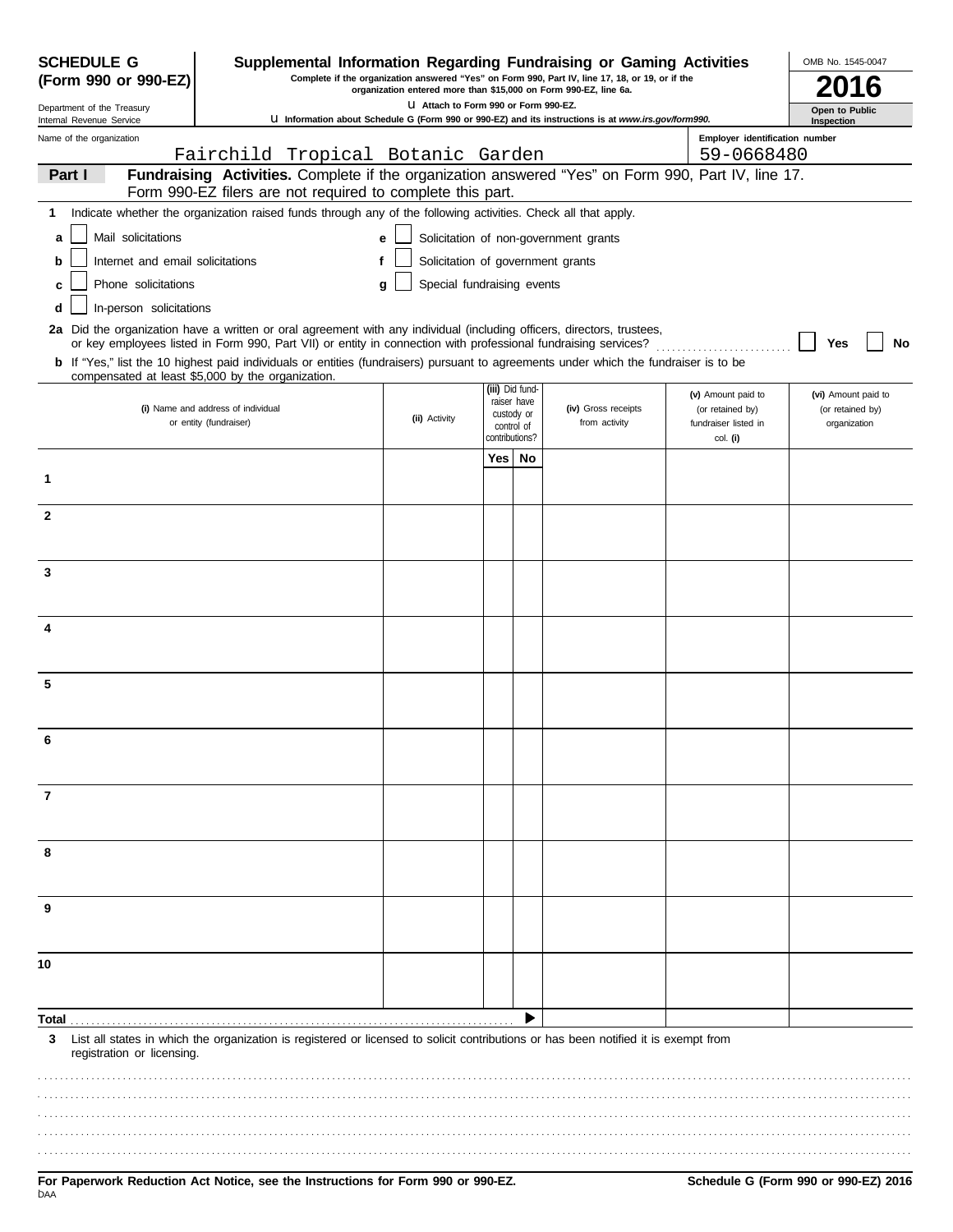**(d)** Total events (add col. **(a)** through

col. **(c)**)

**(d)** Total gaming (add

▶

554,124 78,439

Schedule G (Form 990 or 990-EZ) 2016 Fairchild Tropical Botanic Garden 59-0668480 Page **2 Part II Fundraising Events.** Complete if the organization answered "Yes" on Form 990, Part IV, line 18, or reported more than \$15,000 of fundraising event contributions and gross income on Form 990-EZ, lines 1 and 6b. List events with gross receipts greater than \$5,000. **(a)** Event #1 **(b)** Event #2 **(c)** Other events Gala Splendor in the Garden 13 (event type) (event type) (event type) (total number) Revenue 458,846 152,388 474,568 1,085,802 **1** Gross receipts *. . . . . . .* . 291,441 107,300 54,497 453,238 **2** Less: Contributions .... **3** Gross income (line 1 minus 167,405 45,088 420,070 632,563  $line 2)$ **4** Cash prizes <u>. . . . . . . . .</u> **5** Noncash prizes . . . . . . . Expenses **6** Rent/facility costs **.....** Direct Expenses **7** Food and beverages ... Direct I **8** Entertainment ........ 140,871 95,322 317,931 554,124 Other direct expenses **9** Direct expense summary. Add lines 4 through 9 in column (d) . . . . . . . . . . . . . . . . . . . . . . . . . . . . . . . . . . . . . . . . . . . . . . . . . . . . . . . . . . . . **10** Net income summary. Subtract line 10 from line 3, column (d) . . . . . . . . . . . . . . . . . . . . . . . . . . . . . . . . . . . . . . . . . . . . . . . . . . . . . . . . . . . . **11 Part III Gaming.** Complete if the organization answered "Yes" on Form 990, Part IV, line 19, or reported more than \$15,000 on Form 990-EZ, line 6a. **(b)** Pull tabs/instant Revenue **(a)** Bingo **(c)** Other gaming Direct Expenses Revenue bingo/progressive bingo col. **(a)** through col. **(c)**) **1** Gross revenue . . . . . . . **2** Cash prizes <u>. . . . . . . . .</u> Expenses **3** Noncash prizes . . . . . . .

Direct **4** Rent/facility costs ...... **5** Other direct expenses **Yes** . . . . . . . . . . . . . . % **Yes** % **Yes** . . . . . . . . . . . . . . . . . % **Yes** . . . . . . . . . . . . . . **No No No 6** Volunteer labor . . . . . . . ▶ **7** Direct expense summary. Add lines 2 through 5 in column (d) . . . . . . . . . . . . . . . . . . . . . . . . . . . . . . . . . . . . . . . . . . . . . . . . . . . . . . . . . . . . **8** Net gaming income summary. Subtract line 7 from line 1, column (d) . . . . . . . . . . . . . . . . . . . . . . . . . . . . . . . . . . . . . . . . . . . . . . . . . . . . . **9** Enter the state(s) in which the organization conducts gaming activities: www.communities.com/www.communities.com/www.communities.com/www.communities.com/www.communities.com/www.communities.com/www.communities.com/www.commu **a** Is the organization licensed to conduct gaming activities in each of these states? . . . . . . . . . . . . . . . . . . . . . . . . . . . . . . . . . . . . . . . . . . . . . . . . . . . . . . . . . . . **Yes No b** If "No," explain: . . . . . . . . . . . . . . . . . . . . . . . . . . . . . . . . . . . . . . . . . . . . . . . . . . . . . . . . . . . . . . . . . . . . . . . . . . . . . . . . . . . . . . . . . . . . . . . . . . . . . . . . . . . . . . . . . . . . . . . . . . . . . . . . . . . . . . . . . . . . . . . . . . . . . . . . . . . . . . . . . **10a** Were any of the organization's gaming licenses revoked, suspended, or terminated during the tax year? . . . . . . . . . . . . . . . . . . . . . . . . . . . . . . . . . . . **Yes No b** If "Yes," explain: . . . . . . . . . . . . . . . . . . . . . . . . . . . . . . . . . . . . . . . . . . . . . . . . . . . . . . . . . . . . . . . . . . . . . . . . . . . . . . . . . . . . . . . . . . . . . . . . . . . . . . . . . . . . . . . . . . . . . . . . . . . . . . . . . . . . . . . . . . . . . . . . . . . . . . . . . . . . . . . . . . . . . . . . . . . . . . . . . . . . . . . . . . . . . . . . . . . . . . . . . . . . . . . . . . . . . . . . . . . . . . . . . . . . . . . . . . . . . . . . . . . . . . . . . . . . . . . . . . . . . . . . . . . . . . . . . . . . . . . . . . . . . . . . . . . . . . . . . . . . . . . . . . . . . . . . . . . . . . . . . .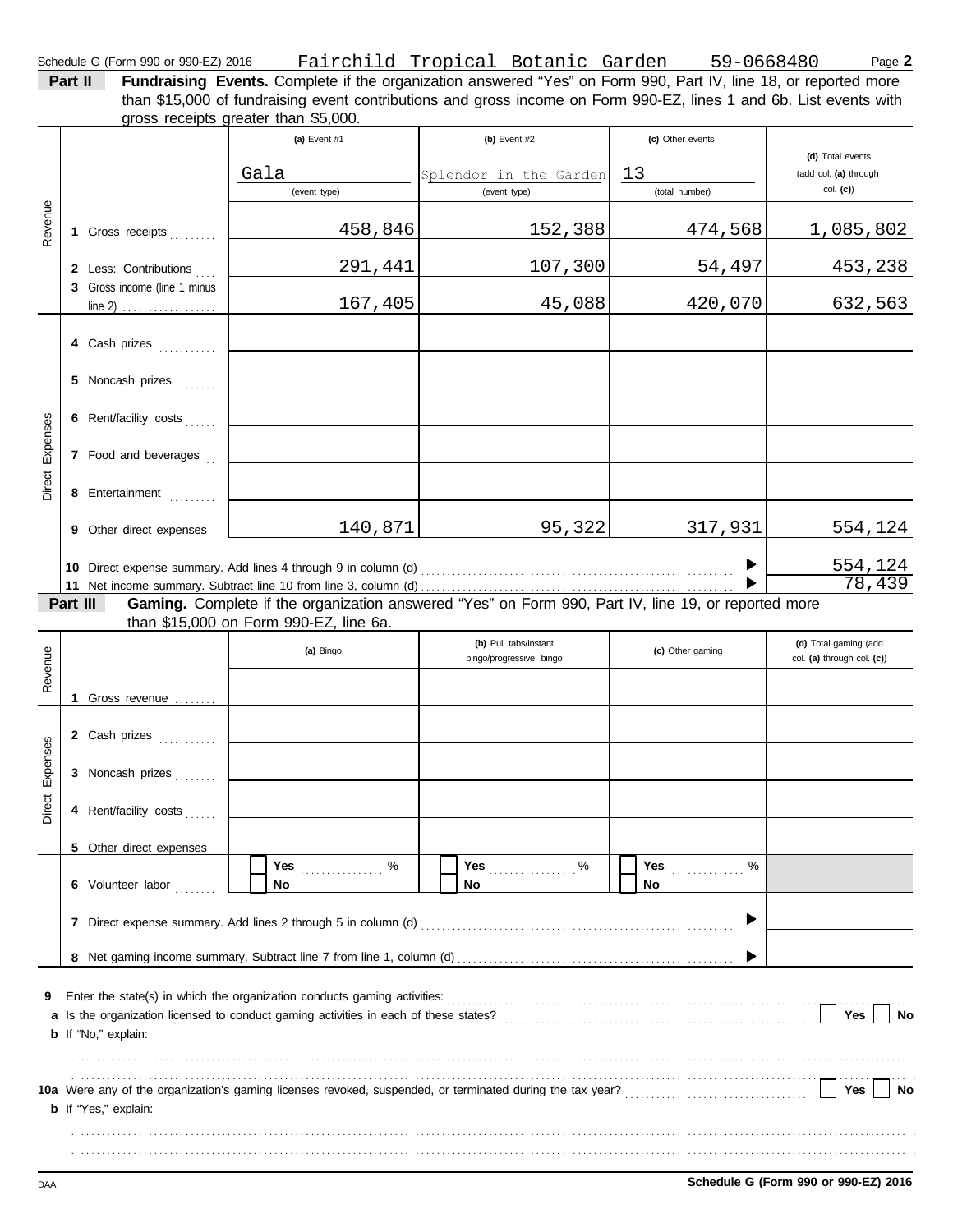|     | Fairchild Tropical Botanic Garden 59-0668480<br>Schedule G (Form 990 or 990-EZ) 2016                                                                                                                                           |                 |     | Page 3    |
|-----|--------------------------------------------------------------------------------------------------------------------------------------------------------------------------------------------------------------------------------|-----------------|-----|-----------|
| 11  |                                                                                                                                                                                                                                |                 | Yes | No        |
| 12  | Is the organization a grantor, beneficiary or trustee of a trust, or a member of a partnership or other entity                                                                                                                 |                 |     |           |
|     |                                                                                                                                                                                                                                |                 | Yes | <b>No</b> |
| 13  | Indicate the percentage of gaming activity conducted in:                                                                                                                                                                       |                 |     |           |
| a   | The organization's facility encouragement and an account of the contract of the contract of the contract of the contract of the contract of the contract of the contract of the contract of the contract of the contract of th | 13а             |     | %         |
| b   | An outside facility with the contract of the contract of the contract of the contract of the contract of the contract of the contract of the contract of the contract of the contract of the contract of the contract of the c | 13 <sub>b</sub> |     | %         |
| 14  | Enter the name and address of the person who prepares the organization's gaming/special events books and<br>records:                                                                                                           |                 |     |           |
|     |                                                                                                                                                                                                                                |                 |     |           |
|     | Address <b>u</b>                                                                                                                                                                                                               |                 |     |           |
| 15a | Does the organization have a contract with a third party from whom the organization receives gaming                                                                                                                            |                 | Yes | No        |
| b   |                                                                                                                                                                                                                                |                 |     |           |
|     |                                                                                                                                                                                                                                |                 |     |           |
|     | If "Yes," enter name and address of the third party:                                                                                                                                                                           |                 |     |           |
|     |                                                                                                                                                                                                                                |                 |     |           |
|     |                                                                                                                                                                                                                                |                 |     |           |
|     | Address <b>u</b>                                                                                                                                                                                                               |                 |     |           |
| 16  | Gaming manager information:                                                                                                                                                                                                    |                 |     |           |
|     |                                                                                                                                                                                                                                |                 |     |           |
|     |                                                                                                                                                                                                                                |                 |     |           |
|     |                                                                                                                                                                                                                                |                 |     |           |
|     | Director/officer<br>Employee<br>Independent contractor                                                                                                                                                                         |                 |     |           |
| 17  | Mandatory distributions:                                                                                                                                                                                                       |                 |     |           |
| a   | Is the organization required under state law to make charitable distributions from the gaming proceeds to                                                                                                                      |                 |     |           |
|     |                                                                                                                                                                                                                                |                 | Yes | No        |
| b   | Enter the amount of distributions required under state law to be distributed to other exempt organizations or                                                                                                                  |                 |     |           |
|     | spent in the organization's own exempt activities during the tax year $\mathbf u$<br>S                                                                                                                                         |                 |     |           |
|     | Supplemental Information. Provide the explanations required by Part I, line 2b, columns (iii) and (v); and<br>Part IV                                                                                                          |                 |     |           |
|     | Part III, lines 9, 9b, 10b, 15b, 15c, 16, and 17b, as applicable. Also provide any additional information.                                                                                                                     |                 |     |           |
|     | See instructions                                                                                                                                                                                                               |                 |     |           |
|     |                                                                                                                                                                                                                                |                 |     |           |
|     |                                                                                                                                                                                                                                |                 |     |           |
|     |                                                                                                                                                                                                                                |                 |     |           |
|     |                                                                                                                                                                                                                                |                 |     |           |
|     |                                                                                                                                                                                                                                |                 |     |           |
|     |                                                                                                                                                                                                                                |                 |     |           |
|     |                                                                                                                                                                                                                                |                 |     |           |
|     |                                                                                                                                                                                                                                |                 |     |           |
|     |                                                                                                                                                                                                                                |                 |     |           |
|     |                                                                                                                                                                                                                                |                 |     |           |
|     |                                                                                                                                                                                                                                |                 |     |           |
|     |                                                                                                                                                                                                                                |                 |     |           |

Schedule G (Form 990 or 990-EZ) 2016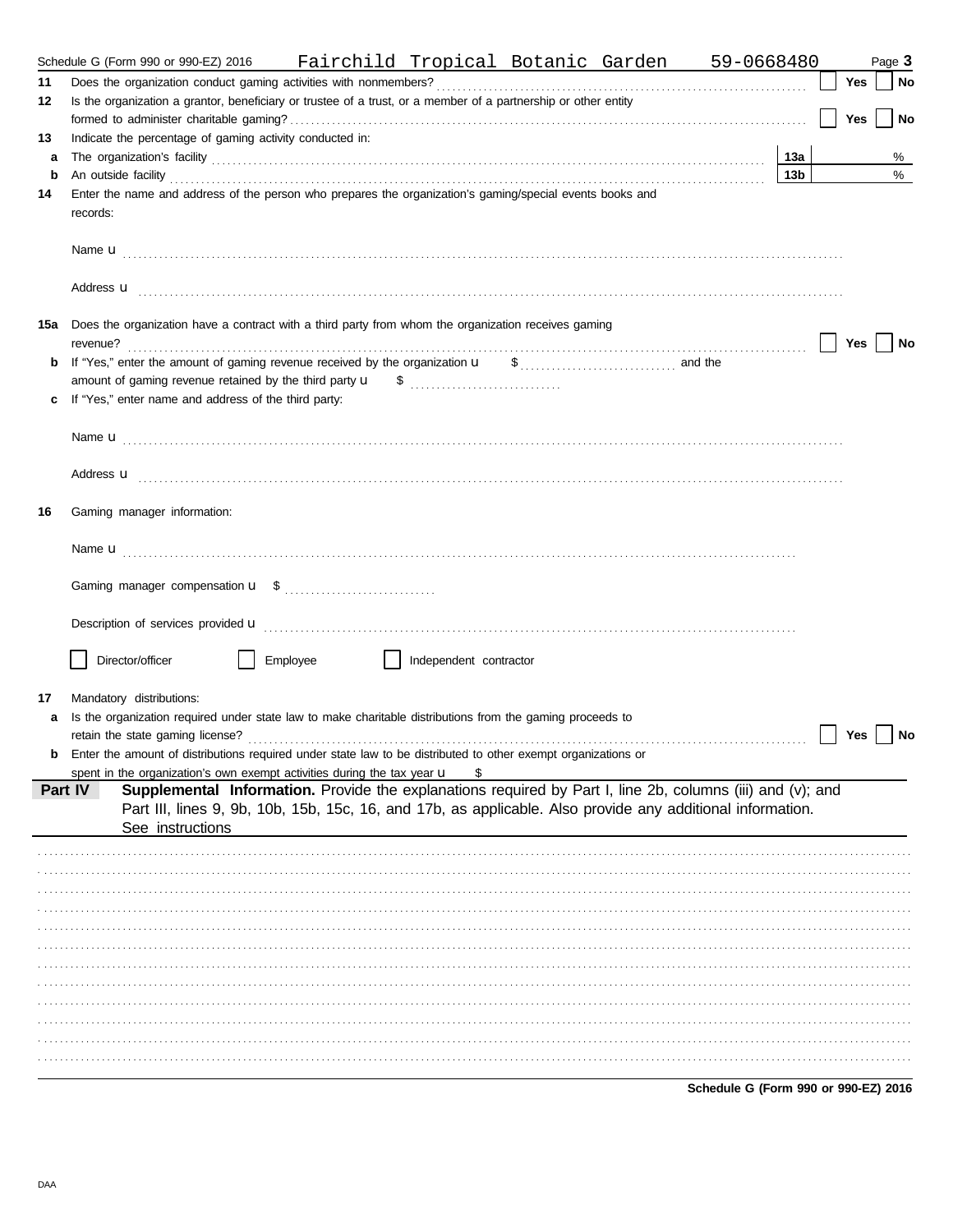| <b>SCHEDULE L</b>   |  |  |
|---------------------|--|--|
| (Form 990 or 990-E) |  |  |

## **Transactions With Interested Persons**

**(Form 990 or 990-EZ) a** Complete if the organization answered "Yes" on Form 990, Part IV, line 25a, 25b, 26, 27, 28a,<br>28b, or 28c, or Form 990-EZ, Part V, line 38a or 40b.<br>**2016** 

u **Attach to Form 990 or Form 990-EZ.**

u **Information about Schedule L (Form 990 or 990-EZ) and its instructions is at** *www.irs.gov/form990.*

Department of the Treasury Internal Revenue Service

DAA

**(6) (5)**

**(7) (8) (9) (10)** **Inspection**

**Open To Public**

OMB No. 1545-0047

| Name of the organization |                                                                                                                                                     |                   |                                                                    |                  |                          |                                | Employer identification number |                              |     |                           |                |             |
|--------------------------|-----------------------------------------------------------------------------------------------------------------------------------------------------|-------------------|--------------------------------------------------------------------|------------------|--------------------------|--------------------------------|--------------------------------|------------------------------|-----|---------------------------|----------------|-------------|
|                          | Fairchild Tropical Botanic Garden                                                                                                                   |                   |                                                                    |                  |                          |                                | 59-0668480                     |                              |     |                           |                |             |
| Part I                   | Excess Benefit Transactions (section 501(c)(3), section 501(c)(4), and 501(c)(29) organizations only).                                              |                   |                                                                    |                  |                          |                                |                                |                              |     |                           |                |             |
|                          | Complete if the organization answered "Yes" on Form 990, Part IV, line 25a or 25b, or Form 990-EZ, Part V, line 40b.                                |                   |                                                                    |                  |                          |                                |                                |                              |     |                           |                |             |
| 1                        | (a) Name of disqualified person                                                                                                                     |                   | (b) Relationship between disqualified person and                   |                  |                          | (c) Description of transaction |                                |                              |     |                           | (d) Corrected? |             |
|                          |                                                                                                                                                     |                   | organization                                                       |                  |                          |                                |                                |                              |     | Yes                       |                | No          |
| (1)                      |                                                                                                                                                     |                   |                                                                    |                  |                          |                                |                                |                              |     |                           |                |             |
| (2)                      |                                                                                                                                                     |                   |                                                                    |                  |                          |                                |                                |                              |     |                           |                |             |
| (3)                      |                                                                                                                                                     |                   |                                                                    |                  |                          |                                |                                |                              |     |                           |                |             |
| (4)                      |                                                                                                                                                     |                   |                                                                    |                  |                          |                                |                                |                              |     |                           |                |             |
| (5)                      |                                                                                                                                                     |                   |                                                                    |                  |                          |                                |                                |                              |     |                           |                |             |
| (6)                      |                                                                                                                                                     |                   |                                                                    |                  |                          |                                |                                |                              |     |                           |                |             |
|                          | 2 Enter the amount of tax incurred by the organization managers or disqualified persons during the year                                             |                   |                                                                    |                  |                          |                                |                                |                              |     |                           |                |             |
|                          | 3 Enter the amount of tax, if any, on line 2, above, reimbursed by the organization <b>contained a contained a set of the container a</b> set of \$ |                   |                                                                    |                  |                          |                                |                                |                              |     |                           |                |             |
|                          |                                                                                                                                                     |                   |                                                                    |                  |                          |                                |                                |                              |     |                           |                |             |
| Part II                  | Loans to and/or From Interested Persons.                                                                                                            |                   |                                                                    |                  |                          |                                |                                |                              |     |                           |                |             |
|                          | Complete if the organization answered "Yes" on Form 990-EZ, Part V, line 38a or Form 990, Part IV, line 26; or if the                               |                   |                                                                    |                  |                          |                                |                                |                              |     |                           |                |             |
|                          | organization reported an amount on Form 990, Part X, line 5, 6, or 22.                                                                              |                   |                                                                    |                  |                          |                                |                                |                              |     |                           |                |             |
|                          | (a) Name of interested person                                                                                                                       | (b) Relationship  | (c) Purpose of                                                     | (d) Loan to      | (e) Original             | (f) Balance due                |                                | (g) In default? (h) Approved |     |                           |                | (i) Written |
|                          |                                                                                                                                                     | with organization | loan                                                               | or from the      | principal amount         |                                |                                |                              |     | by board or<br>committee? |                | agreement?  |
|                          |                                                                                                                                                     |                   |                                                                    | org.?<br>To From |                          |                                | Yes                            | No                           | Yes | No                        | Yes            | No          |
|                          |                                                                                                                                                     |                   |                                                                    |                  |                          |                                |                                |                              |     |                           |                |             |
| (1)                      |                                                                                                                                                     |                   |                                                                    |                  |                          |                                |                                |                              |     |                           |                |             |
|                          |                                                                                                                                                     |                   |                                                                    |                  |                          |                                |                                |                              |     |                           |                |             |
| (2)                      |                                                                                                                                                     |                   |                                                                    |                  |                          |                                |                                |                              |     |                           |                |             |
|                          |                                                                                                                                                     |                   |                                                                    |                  |                          |                                |                                |                              |     |                           |                |             |
| (3)                      |                                                                                                                                                     |                   |                                                                    |                  |                          |                                |                                |                              |     |                           |                |             |
|                          |                                                                                                                                                     |                   |                                                                    |                  |                          |                                |                                |                              |     |                           |                |             |
| (4)                      |                                                                                                                                                     |                   |                                                                    |                  |                          |                                |                                |                              |     |                           |                |             |
|                          |                                                                                                                                                     |                   |                                                                    |                  |                          |                                |                                |                              |     |                           |                |             |
| (5)                      |                                                                                                                                                     |                   |                                                                    |                  |                          |                                |                                |                              |     |                           |                |             |
|                          |                                                                                                                                                     |                   |                                                                    |                  |                          |                                |                                |                              |     |                           |                |             |
| (6)                      |                                                                                                                                                     |                   |                                                                    |                  |                          |                                |                                |                              |     |                           |                |             |
|                          |                                                                                                                                                     |                   |                                                                    |                  |                          |                                |                                |                              |     |                           |                |             |
| (7)                      |                                                                                                                                                     |                   |                                                                    |                  |                          |                                |                                |                              |     |                           |                |             |
|                          |                                                                                                                                                     |                   |                                                                    |                  |                          |                                |                                |                              |     |                           |                |             |
| (8)                      |                                                                                                                                                     |                   |                                                                    |                  |                          |                                |                                |                              |     |                           |                |             |
|                          |                                                                                                                                                     |                   |                                                                    |                  |                          |                                |                                |                              |     |                           |                |             |
| (9)                      |                                                                                                                                                     |                   |                                                                    |                  |                          |                                |                                |                              |     |                           |                |             |
|                          |                                                                                                                                                     |                   |                                                                    |                  |                          |                                |                                |                              |     |                           |                |             |
| (10)                     |                                                                                                                                                     |                   |                                                                    |                  |                          |                                |                                |                              |     |                           |                |             |
| <b>Total</b><br>Part III |                                                                                                                                                     |                   |                                                                    |                  | $\mathbf{u}$ \$          |                                |                                |                              |     |                           |                |             |
|                          | Grants or Assistance Benefiting Interested Persons.<br>Complete if the organization answered "Yes" on Form 990, Part IV, line 27.                   |                   |                                                                    |                  |                          |                                |                                |                              |     |                           |                |             |
|                          | (a) Name of interested person                                                                                                                       |                   | (b) Relationship between interested<br>person and the organization |                  | (c) Amount of assistance | (d) Type of assistance         |                                |                              |     | (e) Purpose of assistance |                |             |
| (1)                      |                                                                                                                                                     |                   |                                                                    |                  |                          |                                |                                |                              |     |                           |                |             |
| (2)                      |                                                                                                                                                     |                   |                                                                    |                  |                          |                                |                                |                              |     |                           |                |             |
| (3)                      |                                                                                                                                                     |                   |                                                                    |                  |                          |                                |                                |                              |     |                           |                |             |
| (4)                      |                                                                                                                                                     |                   |                                                                    |                  |                          |                                |                                |                              |     |                           |                |             |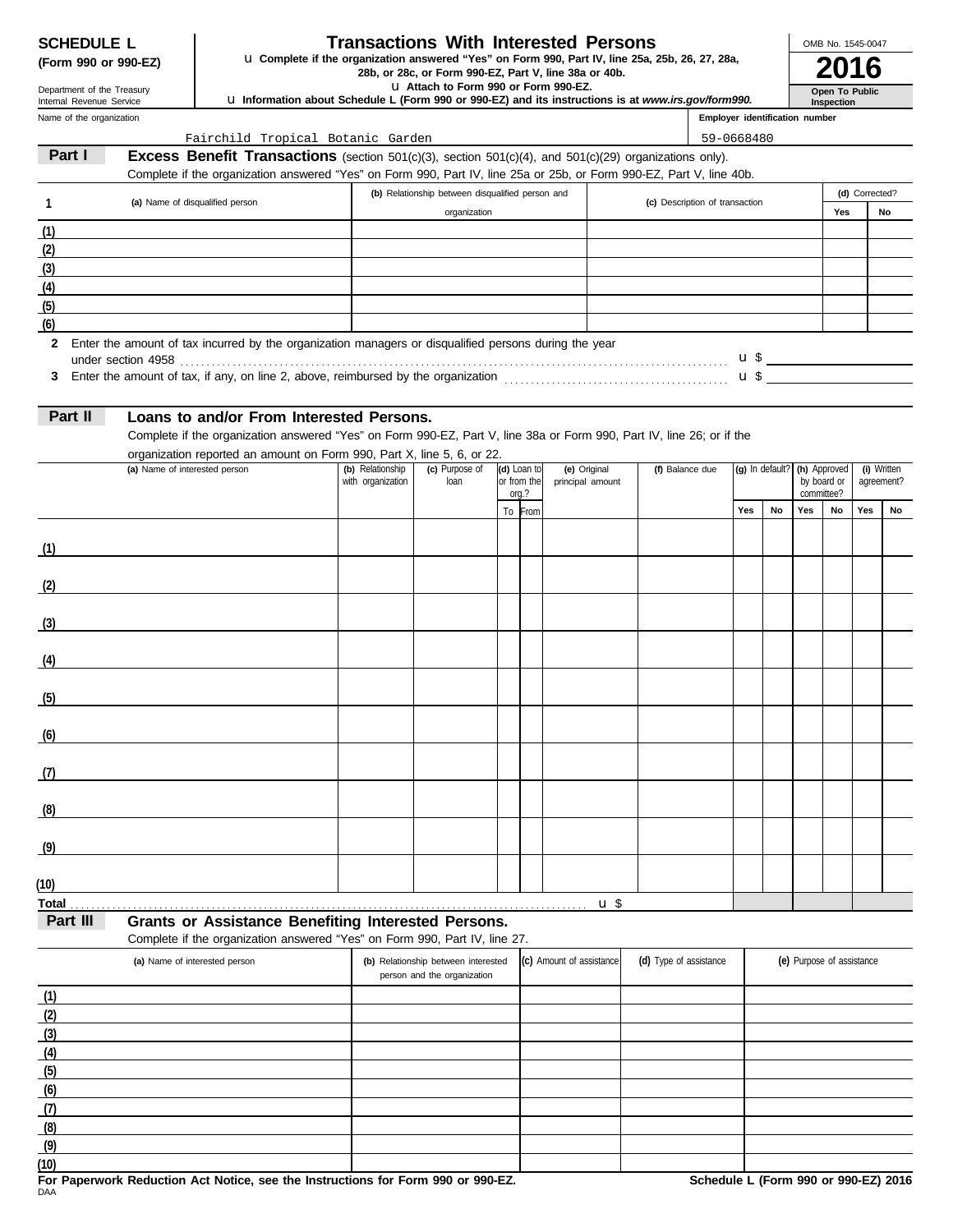Complete if the organization answered "Yes" on Form 990, Part IV, line 28a, 28b, or 28c.

| (a) Name of interested person | (b) Relationship between<br>interested person and the | (c) Amount of<br>transaction | (d) Description of transaction | (e) Sharing<br>of org.<br>revenues? |    |
|-------------------------------|-------------------------------------------------------|------------------------------|--------------------------------|-------------------------------------|----|
|                               | organization                                          |                              |                                | Yes                                 | No |
| (1) Susannah Shubin           | See Below                                             |                              | $61,580$ See Below             |                                     | Χ  |
| (2)                           |                                                       |                              |                                |                                     |    |
| (3)                           |                                                       |                              |                                |                                     |    |
| (4)                           |                                                       |                              |                                |                                     |    |
| (5)                           |                                                       |                              |                                |                                     |    |
| (6)                           |                                                       |                              |                                |                                     |    |
| (7)                           |                                                       |                              |                                |                                     |    |
| (8)                           |                                                       |                              |                                |                                     |    |
| (9)                           |                                                       |                              |                                |                                     |    |
| (10)                          |                                                       |                              |                                |                                     |    |

#### **Part V** Supplemental Information

Provide additional information for responses to questions on Schedule L (see instructions).

Schedule L, Part V - Additional Information

Board Trustee John Shubin's wife, Susannah Shubin, received compensation as

an independent contractor totaling \$61,580 for consulting services during

fiscal year ending October 31, 2018.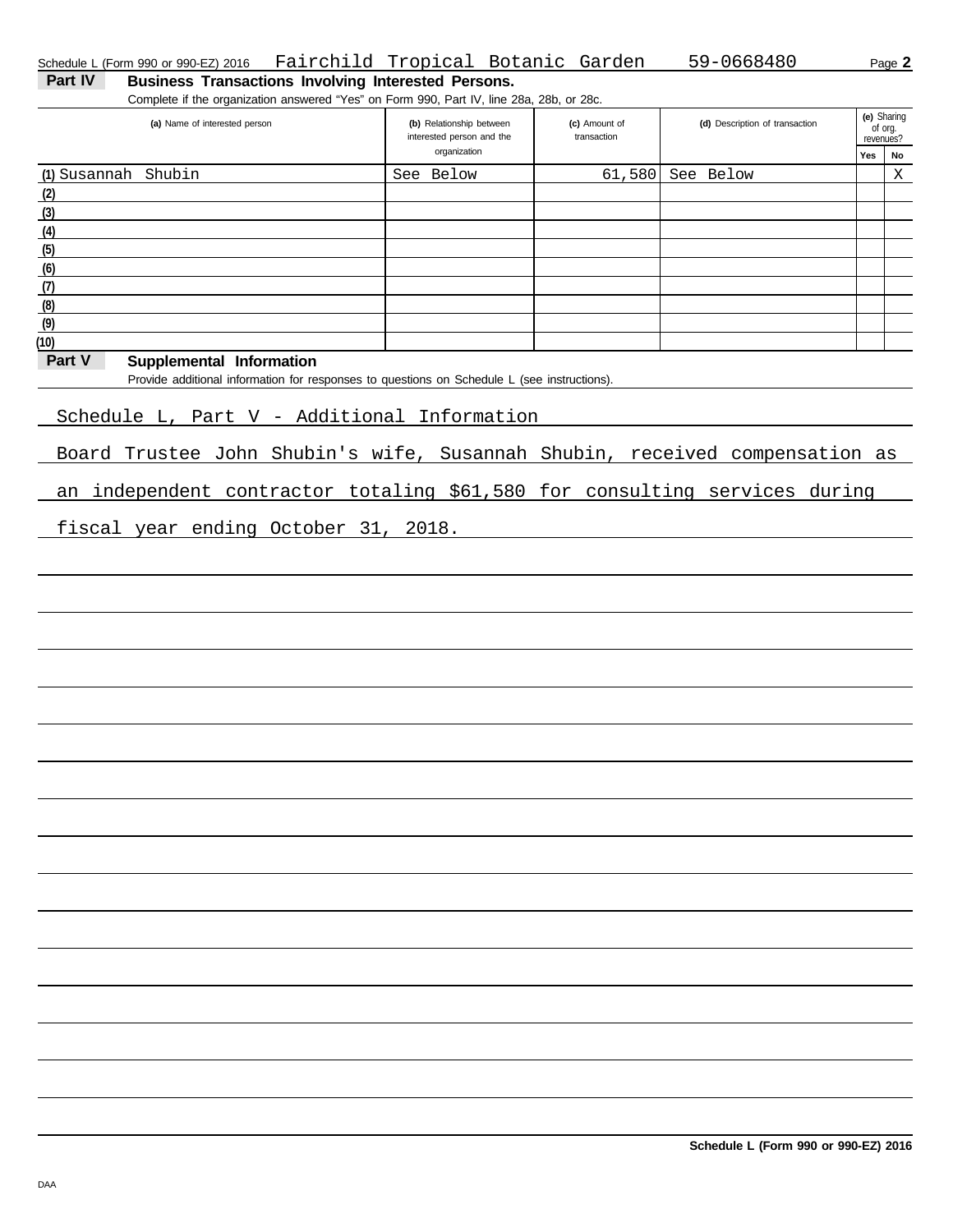DAA

| 33 | If the organization didn't report an amount in co |
|----|---------------------------------------------------|
|    | describe in Part II.                              |

**For Paperwork Reduction Act Notice, see the Instructions for Form 990. Schedule M (Form 990) (2016)**

# **SCHEDULE M Noncash Contributions**

u **Complete if the organizations answered "Yes" on Form 990, Part IV, lines 29 or 30.** u **Attach to Form 990.**

u **Information about Schedule M (Form 990) and its instructions is at** *www.irs.gov/form990.*

Name of the organization **Employer identification number Employer identification number** Department of the Treasury<br>Internal Revenue Service

**(Form 990)**

|              |                                                                                                                    |                               | Fairchild Tropical Botanic Garden                      |                                                                                    | 59-0668480                                                   |     |     |    |
|--------------|--------------------------------------------------------------------------------------------------------------------|-------------------------------|--------------------------------------------------------|------------------------------------------------------------------------------------|--------------------------------------------------------------|-----|-----|----|
|              | <b>Types of Property</b><br>Part I                                                                                 |                               |                                                        |                                                                                    |                                                              |     |     |    |
|              |                                                                                                                    | (a)<br>Check if<br>applicable | (b)<br>Number of contributions or<br>items contributed | (c)<br>Noncash contribution<br>amounts reported on<br>Form 990, Part VIII, line 1g | (d)<br>Method of determining<br>noncash contribution amounts |     |     |    |
| 1            | Art - Works of art                                                                                                 |                               |                                                        |                                                                                    |                                                              |     |     |    |
| $\mathbf{2}$ | Art - Historical treasures                                                                                         |                               |                                                        |                                                                                    |                                                              |     |     |    |
| 3            | Art - Fractional interests                                                                                         |                               |                                                        |                                                                                    |                                                              |     |     |    |
| 4            | Books and publications                                                                                             |                               |                                                        |                                                                                    |                                                              |     |     |    |
| 5            | Clothing and household                                                                                             |                               |                                                        |                                                                                    |                                                              |     |     |    |
| 6            | Cars and other vehicles                                                                                            |                               |                                                        |                                                                                    |                                                              |     |     |    |
| 7            | Boats and planes                                                                                                   |                               |                                                        |                                                                                    |                                                              |     |     |    |
| 8            | Intellectual property                                                                                              |                               |                                                        |                                                                                    |                                                              |     |     |    |
| 9            | Securities - Publicly traded                                                                                       | Χ                             | 17581                                                  |                                                                                    | 506,153 Fair Market Value                                    |     |     |    |
| 10           | Securities - Closely held stock                                                                                    |                               |                                                        |                                                                                    |                                                              |     |     |    |
| 11           | Securities - Partnership, LLC,                                                                                     |                               |                                                        |                                                                                    |                                                              |     |     |    |
|              | or trust interests                                                                                                 |                               |                                                        |                                                                                    |                                                              |     |     |    |
| 12           | Securities - Miscellaneous                                                                                         |                               |                                                        |                                                                                    |                                                              |     |     |    |
| 13           | Qualified conservation<br>contribution - Historic                                                                  |                               |                                                        |                                                                                    |                                                              |     |     |    |
|              | structures                                                                                                         |                               |                                                        |                                                                                    |                                                              |     |     |    |
| 14           | Qualified conservation                                                                                             |                               |                                                        |                                                                                    |                                                              |     |     |    |
|              | contribution - Other                                                                                               |                               |                                                        |                                                                                    |                                                              |     |     |    |
| 15           |                                                                                                                    |                               |                                                        |                                                                                    |                                                              |     |     |    |
| 16           | Real estate - Commercial                                                                                           |                               |                                                        |                                                                                    |                                                              |     |     |    |
| 17           | Real estate - Other                                                                                                |                               |                                                        |                                                                                    |                                                              |     |     |    |
| 18           |                                                                                                                    |                               |                                                        |                                                                                    |                                                              |     |     |    |
| 19           | Food inventory                                                                                                     |                               |                                                        |                                                                                    |                                                              |     |     |    |
| 20           | Drugs and medical supplies                                                                                         |                               |                                                        |                                                                                    |                                                              |     |     |    |
| 21           |                                                                                                                    |                               |                                                        |                                                                                    |                                                              |     |     |    |
| 22           | Historical artifacts                                                                                               |                               |                                                        |                                                                                    |                                                              |     |     |    |
| 23           | Scientific specimens                                                                                               |                               |                                                        |                                                                                    |                                                              |     |     |    |
| 24           | Archeological artifacts                                                                                            |                               |                                                        |                                                                                    |                                                              |     |     |    |
| 25           |                                                                                                                    |                               |                                                        |                                                                                    |                                                              |     |     |    |
| 26           |                                                                                                                    |                               |                                                        |                                                                                    |                                                              |     |     |    |
| 27           |                                                                                                                    |                               |                                                        |                                                                                    |                                                              |     |     |    |
| 28           | Other $\mathbf{u}$ ( )                                                                                             |                               |                                                        |                                                                                    |                                                              |     |     |    |
| 29           | Number of Forms 8283 received by the organization during the tax year for contributions for                        |                               |                                                        |                                                                                    |                                                              |     |     |    |
|              | which the organization completed Form 8283, Part IV, Donee Acknowledgement                                         |                               |                                                        |                                                                                    | 29                                                           |     | Yes | No |
| 30a          | During the year, did the organization receive by contribution any property reported in Part I, lines 1 through     |                               |                                                        |                                                                                    |                                                              |     |     |    |
|              | 28, that it must hold for at least three years from the date of the initial contribution, and which isn't required |                               |                                                        |                                                                                    |                                                              |     |     |    |
|              | to be used for exempt purposes for the entire holding period?                                                      |                               |                                                        |                                                                                    |                                                              | 30a |     | Χ  |
| b            | If "Yes," describe the arrangement in Part II.                                                                     |                               |                                                        |                                                                                    |                                                              |     |     |    |
| 31           | Does the organization have a gift acceptance policy that requires the review of any nonstandard<br>contributions?  |                               |                                                        |                                                                                    |                                                              | 31  | Χ   |    |
| 32a          | Does the organization hire or use third parties or related organizations to solicit, process, or sell noncash      |                               |                                                        |                                                                                    |                                                              |     |     |    |
|              | contributions?                                                                                                     |                               |                                                        |                                                                                    |                                                              | 32a |     | Χ  |
| b            | If "Yes," describe in Part II.                                                                                     |                               |                                                        |                                                                                    |                                                              |     |     |    |
| 33           | If the organization didn't report an amount in column (c) for a type of property for which column (a) is checked,  |                               |                                                        |                                                                                    |                                                              |     |     |    |
|              |                                                                                                                    |                               |                                                        |                                                                                    |                                                              |     |     |    |

**2016**

**Inspection**

OMB No. 1545-0047

| UT |                |
|----|----------------|
|    | Onon To Dublio |

**Open To Public**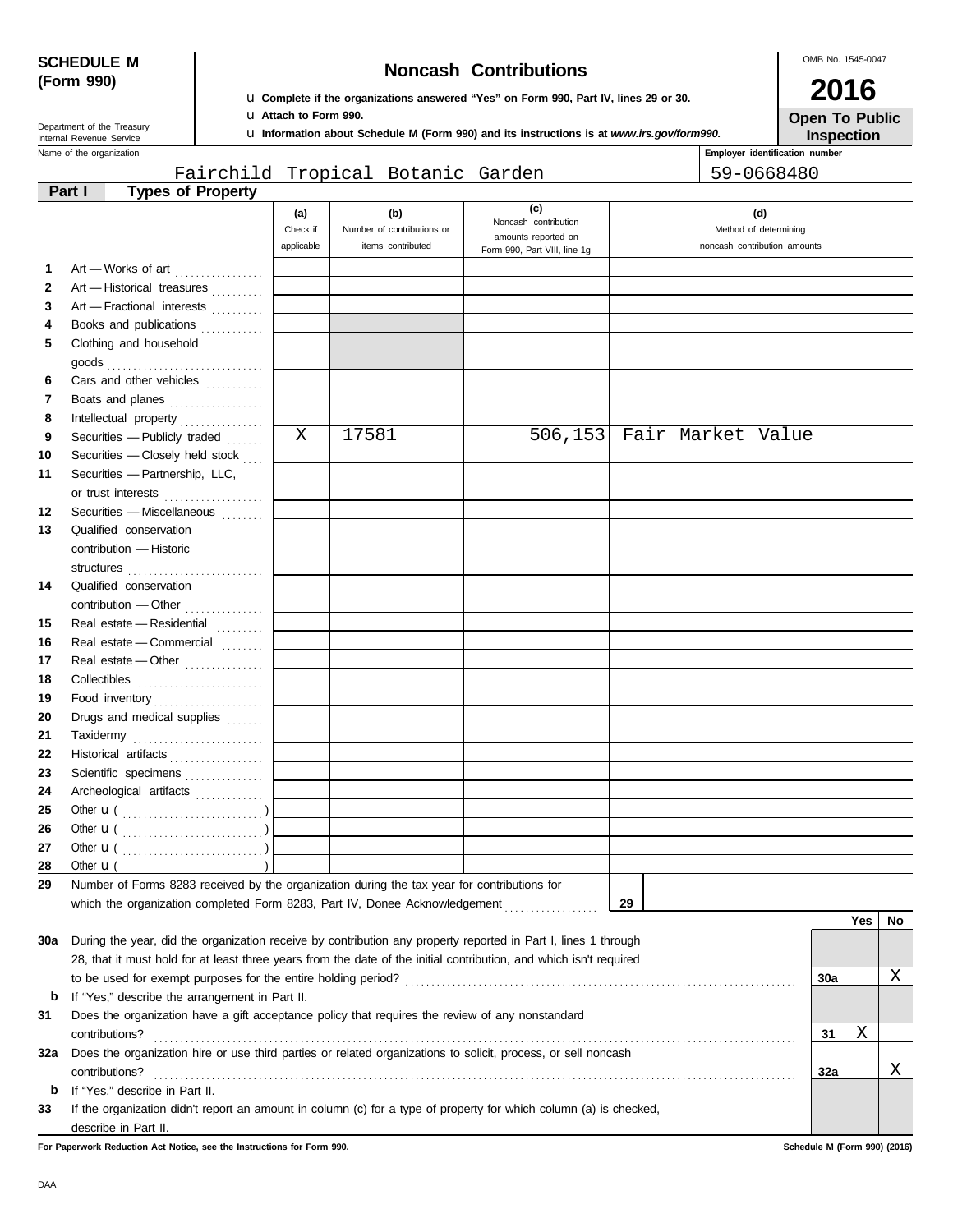| Schedule M (Form 990) (2016)<br>Part II | Fairchild Tropical Botanic Garden<br>or a combination of both. Also complete this part for any additional information. |  | 59-0668480 | Supplemental Information. Provide the information required by Part I, lines 30b, 32b, and 33, and whether<br>the organization is reporting in Part I, column (b), the number of contributions, the number of items received, | Page 2 |
|-----------------------------------------|------------------------------------------------------------------------------------------------------------------------|--|------------|------------------------------------------------------------------------------------------------------------------------------------------------------------------------------------------------------------------------------|--------|
|                                         |                                                                                                                        |  |            |                                                                                                                                                                                                                              |        |
|                                         |                                                                                                                        |  |            |                                                                                                                                                                                                                              |        |
|                                         |                                                                                                                        |  |            |                                                                                                                                                                                                                              |        |
|                                         |                                                                                                                        |  |            |                                                                                                                                                                                                                              |        |
|                                         |                                                                                                                        |  |            |                                                                                                                                                                                                                              |        |
|                                         |                                                                                                                        |  |            |                                                                                                                                                                                                                              |        |
|                                         |                                                                                                                        |  |            |                                                                                                                                                                                                                              |        |
|                                         |                                                                                                                        |  |            |                                                                                                                                                                                                                              |        |
|                                         |                                                                                                                        |  |            |                                                                                                                                                                                                                              |        |
|                                         |                                                                                                                        |  |            |                                                                                                                                                                                                                              |        |
|                                         |                                                                                                                        |  |            |                                                                                                                                                                                                                              |        |
|                                         |                                                                                                                        |  |            |                                                                                                                                                                                                                              |        |
|                                         |                                                                                                                        |  |            |                                                                                                                                                                                                                              |        |
|                                         |                                                                                                                        |  |            |                                                                                                                                                                                                                              |        |
|                                         |                                                                                                                        |  |            |                                                                                                                                                                                                                              |        |
|                                         |                                                                                                                        |  |            |                                                                                                                                                                                                                              |        |
|                                         |                                                                                                                        |  |            |                                                                                                                                                                                                                              |        |
|                                         |                                                                                                                        |  |            |                                                                                                                                                                                                                              |        |
|                                         |                                                                                                                        |  |            |                                                                                                                                                                                                                              |        |
|                                         |                                                                                                                        |  |            |                                                                                                                                                                                                                              |        |
|                                         |                                                                                                                        |  |            |                                                                                                                                                                                                                              |        |
|                                         |                                                                                                                        |  |            |                                                                                                                                                                                                                              |        |
|                                         |                                                                                                                        |  |            |                                                                                                                                                                                                                              |        |
|                                         |                                                                                                                        |  |            |                                                                                                                                                                                                                              |        |
|                                         |                                                                                                                        |  |            |                                                                                                                                                                                                                              |        |
|                                         |                                                                                                                        |  |            |                                                                                                                                                                                                                              |        |
|                                         |                                                                                                                        |  |            |                                                                                                                                                                                                                              |        |
|                                         |                                                                                                                        |  |            |                                                                                                                                                                                                                              |        |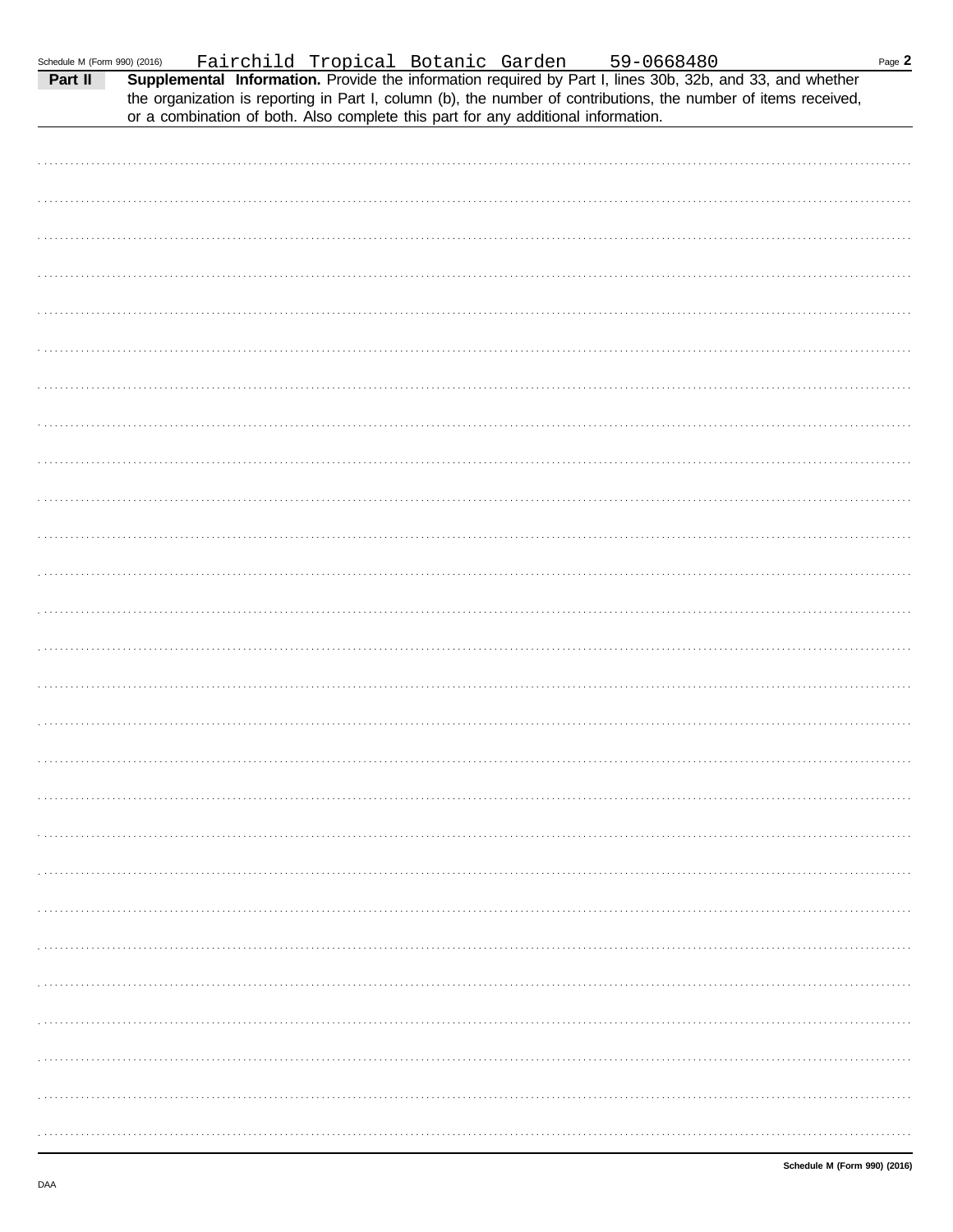| SCHEDULE O                                                                                                                                                     | Supplemental Information to Form 990 or 990-EZ                                                                                                 |                                              | OMB No. 1545-0047                          |  |  |
|----------------------------------------------------------------------------------------------------------------------------------------------------------------|------------------------------------------------------------------------------------------------------------------------------------------------|----------------------------------------------|--------------------------------------------|--|--|
| (Form 990 or 990-EZ)<br>Complete to provide information for responses to specific questions on<br>Form 990 or 990-EZ or to provide any additional information. |                                                                                                                                                |                                              | 2016                                       |  |  |
| Department of the Treasury<br>Internal Revenue Service                                                                                                         | Lu Attach to Form 990 or 990-EZ.<br><b>u Information about Schedule O (Form 990 or 990-EZ) and its instructions is at www.irs.gov/form990.</b> |                                              | <b>Open to Public</b><br><b>Inspection</b> |  |  |
| Name of the organization                                                                                                                                       | Fairchild Tropical Botanic Garden                                                                                                              | Employer identification number<br>59-0668480 |                                            |  |  |
|                                                                                                                                                                |                                                                                                                                                |                                              |                                            |  |  |
|                                                                                                                                                                | Amended Return Explanation                                                                                                                     |                                              |                                            |  |  |
|                                                                                                                                                                | Changes in functional allocation of expenses.                                                                                                  |                                              |                                            |  |  |
|                                                                                                                                                                | Form 990 - Organization's Mission                                                                                                              |                                              |                                            |  |  |
|                                                                                                                                                                |                                                                                                                                                |                                              |                                            |  |  |
|                                                                                                                                                                | We save tropical plant diversity by exploring, explaining and conserving                                                                       |                                              |                                            |  |  |
|                                                                                                                                                                | the world of tropical plants; fundamental to this task is inspiring a                                                                          |                                              |                                            |  |  |
|                                                                                                                                                                | greater knowledge and love for plants and gardening so that all can enjoy                                                                      |                                              |                                            |  |  |
|                                                                                                                                                                | the beauty and bounty of the tropical world.                                                                                                   |                                              |                                            |  |  |
|                                                                                                                                                                |                                                                                                                                                |                                              |                                            |  |  |
|                                                                                                                                                                | Fairchild Tropical Botanic Garden is a unique scientific and cultural                                                                          |                                              |                                            |  |  |
|                                                                                                                                                                | institution for the Miami metropolitan area, the United States, and the                                                                        |                                              |                                            |  |  |
|                                                                                                                                                                | world. It is the major botanic garden in subtropical South Florida,                                                                            |                                              |                                            |  |  |
|                                                                                                                                                                | delivering plant science information to a broad local audience. Its unique                                                                     |                                              |                                            |  |  |
|                                                                                                                                                                | subtropical location, the cultural vibrancy of Miami, and the international                                                                    |                                              |                                            |  |  |
|                                                                                                                                                                | linkages of its science programs, create an institution that draws strength                                                                    |                                              |                                            |  |  |
|                                                                                                                                                                | from the local community and from throughout the tropical world. The Garden                                                                    |                                              |                                            |  |  |
|                                                                                                                                                                | celebrates and continues the legacy of Dr. David Fairchild, the nation's                                                                       |                                              |                                            |  |  |
| foremost botanical explorer and passionate advocate for plants.                                                                                                |                                                                                                                                                |                                              |                                            |  |  |
|                                                                                                                                                                |                                                                                                                                                |                                              |                                            |  |  |
|                                                                                                                                                                | Fairchild's horticulture, science, education, and outreach programs seek to                                                                    |                                              |                                            |  |  |
| (1) understand plants and how they function; (2) maximize the value of                                                                                         |                                                                                                                                                |                                              |                                            |  |  |
| plants to humankind, and (3) save plants for future generations.                                                                                               |                                                                                                                                                |                                              |                                            |  |  |
|                                                                                                                                                                |                                                                                                                                                |                                              |                                            |  |  |
|                                                                                                                                                                | Form 990, Part III, Line 4b - Second Accomplishment                                                                                            |                                              |                                            |  |  |
|                                                                                                                                                                | Research & conservation - Established in 1938 as a scientific organization,                                                                    |                                              |                                            |  |  |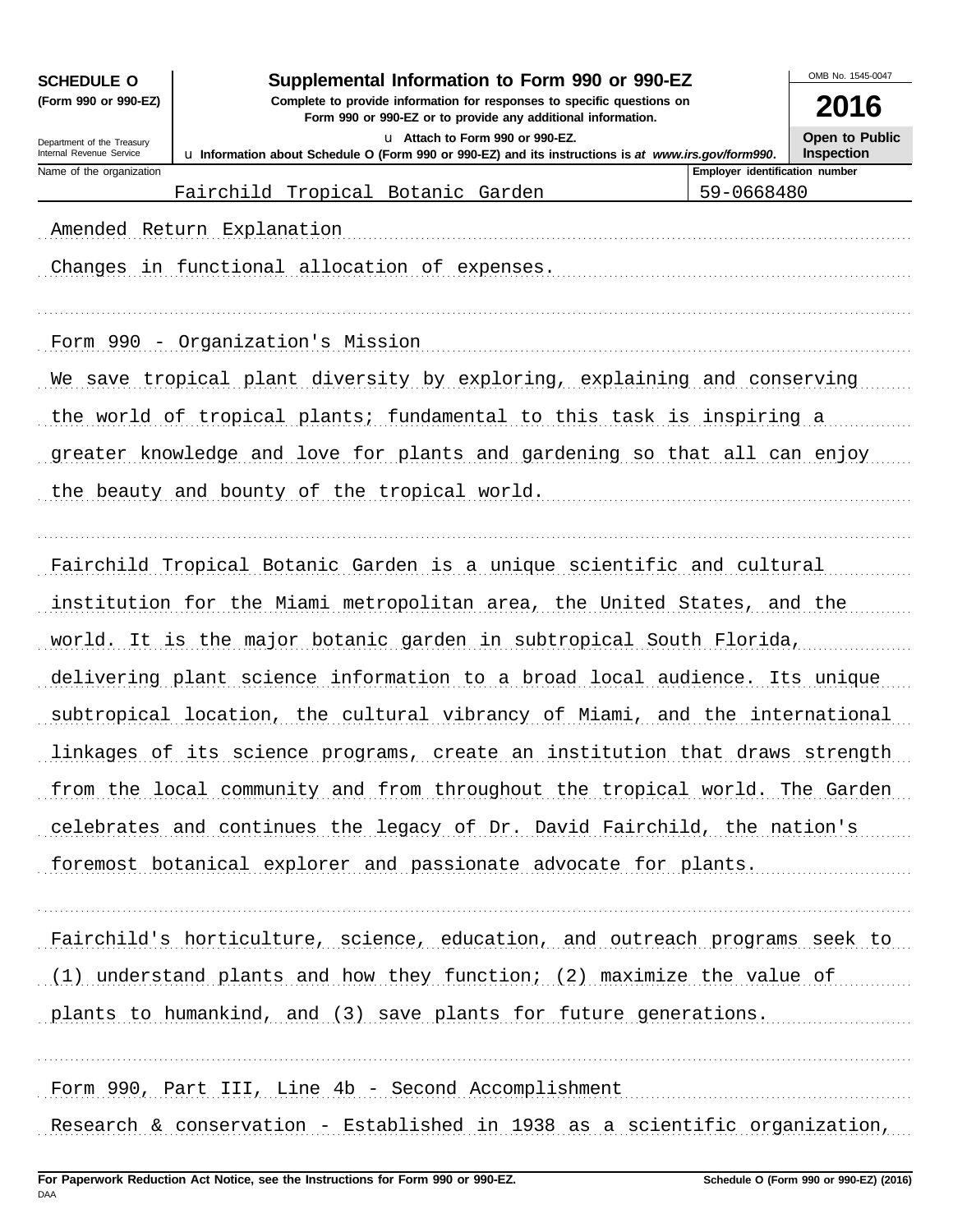| Schedule O (Form 990 or 990-EZ) (2016)<br>Name of the organization<br>Fairchild Tropical Botanic Garden | Page $Z$<br><b>Employer identification number</b><br>59-0668480 |
|---------------------------------------------------------------------------------------------------------|-----------------------------------------------------------------|
|                                                                                                         |                                                                 |
| Fairchild has been committed to botanical research and conservation                                     |                                                                 |
| throughout its history. Fairchild science is a powerful combination of                                  |                                                                 |
| tropical field exploration, high tech laboratory science, computational                                 |                                                                 |
| analysis, and cross disciplinary collaboration. A diverse team of staff,                                |                                                                 |
| students, and volunteers work on a wide range of research and conservation                              |                                                                 |
| projects within our region and throughout the world. Fairchild's team is                                |                                                                 |
| constantly teaching and learning from visitors, members, students,                                      |                                                                 |
| volunteers and the community of scientists worldwide.                                                   |                                                                 |
|                                                                                                         |                                                                 |
| Current research and conservation projects include studies of orchid                                    |                                                                 |
| ecology and restoration, tropical fruit crop diversity, the evolution and                               |                                                                 |
| classification of palms, restoration of South Florida and Caribbean                                     |                                                                 |
| ecosystems, the ecology of tropical forests in a changing climate, the                                  |                                                                 |
| evolution of plants on tropical islands, and interactions among birds,                                  |                                                                 |
| insects, and tropical plants. All of these projects have a high level of                                |                                                                 |
| community engagement, including university faculty, K-12 and university                                 |                                                                 |
| students, and volunteers.                                                                               |                                                                 |
|                                                                                                         |                                                                 |
| The Garden itself is an 83-acre living laboratory with rich representation                              |                                                                 |
| of the global tropical flora. The living plant collection is a source of                                |                                                                 |
| material for genetic, chemical, anatomical, morphological, horticultural,                               |                                                                 |
| and physiological research. As one of South Florida's important remaining                               |                                                                 |
| green spaces, the Garden is also a unique place to study ecological                                     |                                                                 |
| interactions among South Florida's birds, reptiles, insects and the natural                             |                                                                 |
| and artificial landscape.                                                                               |                                                                 |
|                                                                                                         |                                                                 |

and the state of the

Form 990, Part III, Line 4c - Third Accomplishment

Page 1 of 6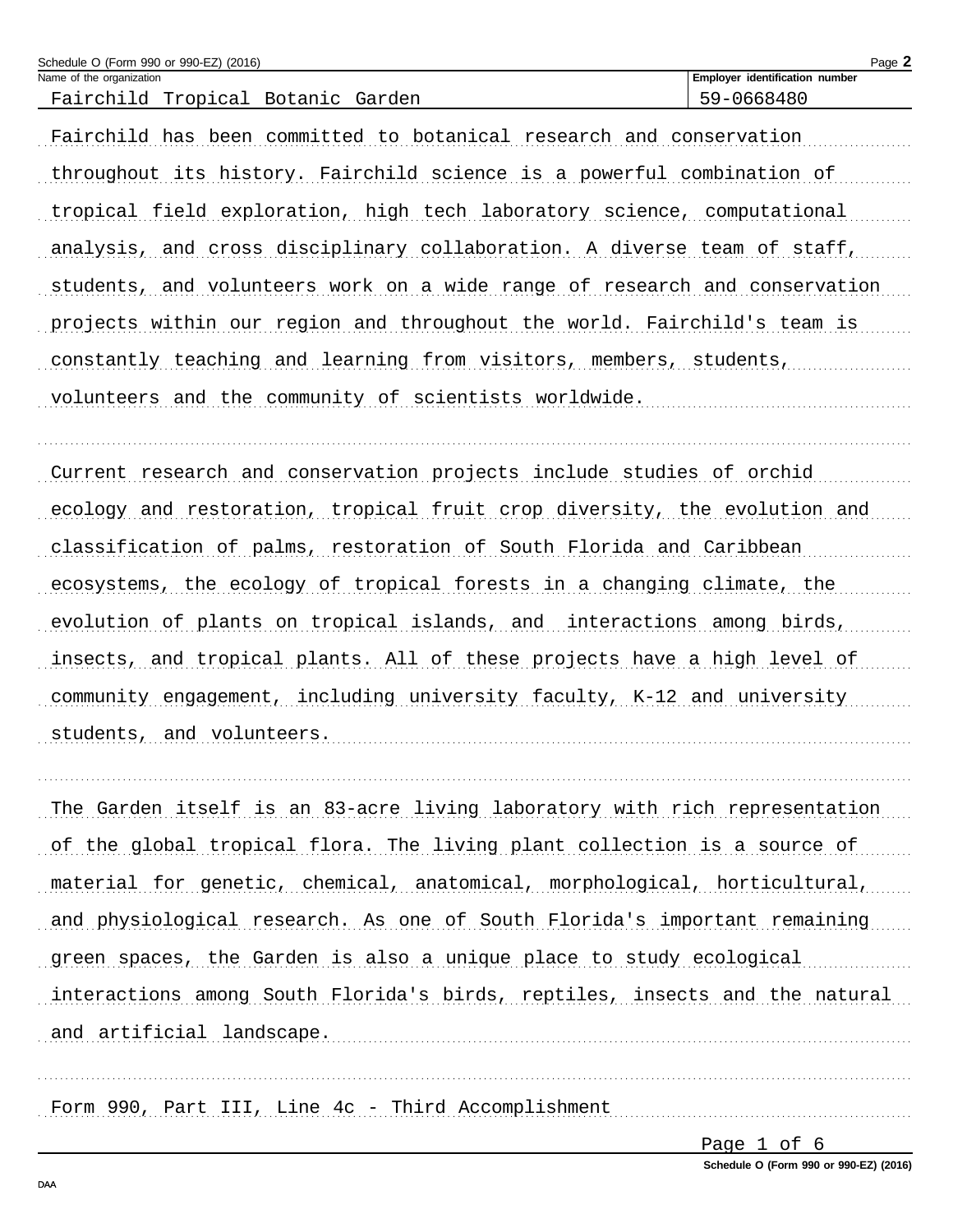| Schedule O (Form 990 or 990-EZ) (2016)<br>Name of the organization          | Page 2<br>Employer identification number |  |  |  |
|-----------------------------------------------------------------------------|------------------------------------------|--|--|--|
| Fairchild Tropical Botanic Garden                                           | 59-0668480                               |  |  |  |
| Education/Auxiliary - Community outreach, continuing education, school      |                                          |  |  |  |
| programs, interpretation & publications, volunteer & visitor services       |                                          |  |  |  |
| programs.                                                                   |                                          |  |  |  |
| Fairchild is the region's leading source of botanical education, connecting |                                          |  |  |  |
| the broader community with the world of plants and related topics in        |                                          |  |  |  |
| science, technology, engineering, and math (STEM). Using plants as an       |                                          |  |  |  |
| integrating concept, we offer a diversity of award-winning programs for     |                                          |  |  |  |
| school-age students, credit and non-credit courses for university           |                                          |  |  |  |
| undergraduates and graduates, professional development for educators, and   |                                          |  |  |  |
| life-long learning opportunities for adults. These programs are the result  |                                          |  |  |  |
| of cooperative efforts, led by seasoned educators on staff and involving    |                                          |  |  |  |
| input from program volunteers, teachers, students, science and curriculum   |                                          |  |  |  |
| specialists, research and horticulture staff and dedicated community        |                                          |  |  |  |
| partnerships.                                                               |                                          |  |  |  |
| The award winning, interdisciplinary, environmental science competition,    |                                          |  |  |  |
| The Fairchild Challenge, is designed to engage students of diverse          |                                          |  |  |  |
| interests, abilities, talents, and backgrounds to explore the world of      |                                          |  |  |  |
| plants. Reaching over 125,000 students annually, the program has been       |                                          |  |  |  |
| recognized as a benchmark for exceptional STEM education and for Empowering |                                          |  |  |  |
| PreK-12th grade students to become the next generation of Scientists and    |                                          |  |  |  |
| advocates for plants.                                                       |                                          |  |  |  |
|                                                                             |                                          |  |  |  |

The Fairchild Challenge has become a model beyond South Florida, influencing programs nationally and internationally. In partnership with NASA, Fairchild provides South Florida middle and high school students an

Page 2 of 6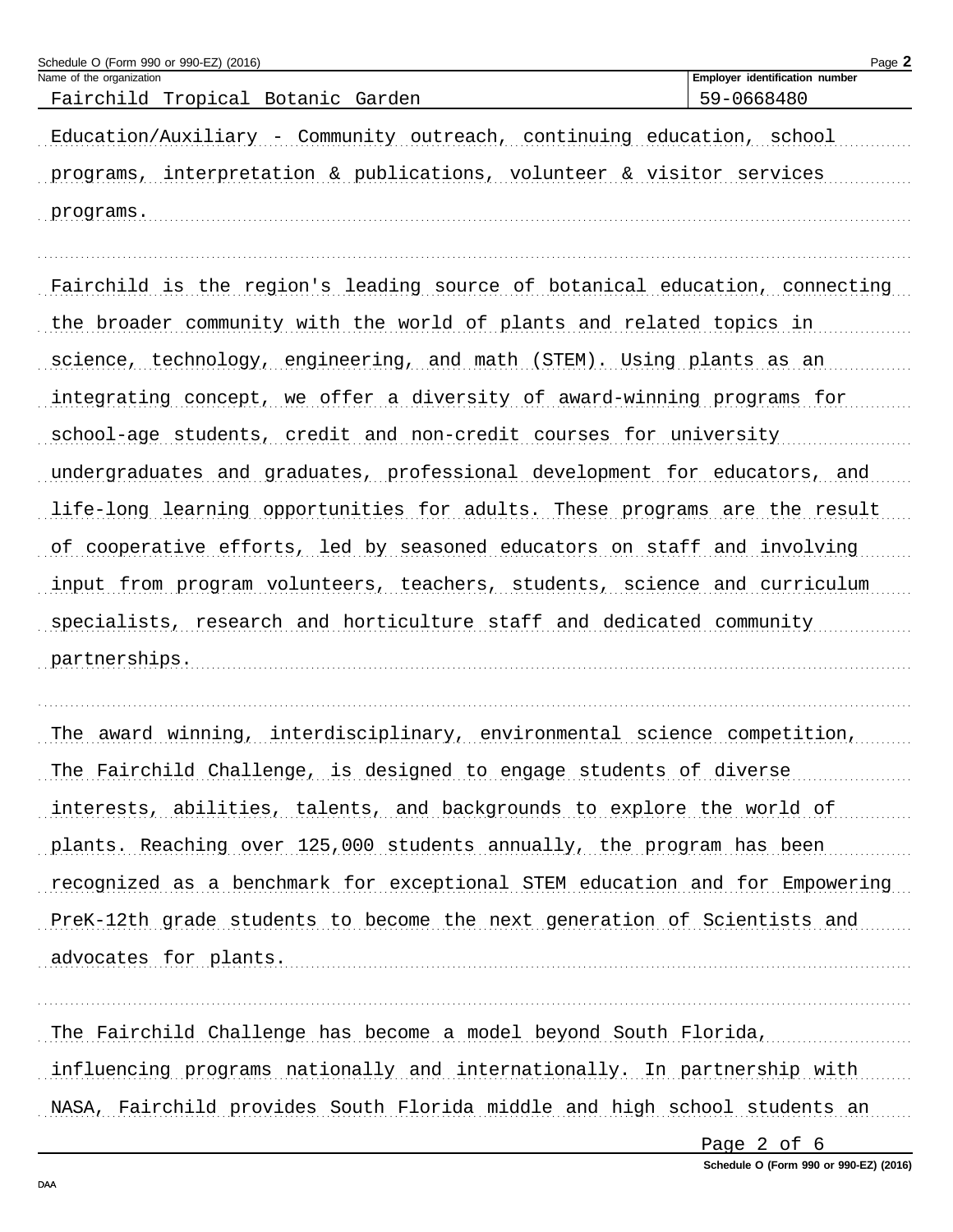| Schedule O (Form 990 or 990-EZ) (2016)                                      | Page 2                                       |
|-----------------------------------------------------------------------------|----------------------------------------------|
| Name of the organization<br>Fairchild Tropical Botanic Garden               | Emplover identification number<br>59-0668480 |
| opportunity to conduct authentic botanical research in the classroom.       |                                              |
| Together, NASA and Fairchild are administering plant experiments within     |                                              |
|                                                                             |                                              |
| over 130 classrooms to determine which edible plants might be suitable for  |                                              |
| growth aboard spacecraft.                                                   |                                              |
|                                                                             |                                              |
| The Fairchild Explorer and Discovery programs engage more than 7,200        |                                              |
| students from over 280 schools. The programs immerse young people in        |                                              |
| hands-on activities as they experience the science and beauty of Fairchild. |                                              |
| The "Lifelong Learning Program" offers more than 2,000 participants,        |                                              |
| attending more than 200 classes, the opportunity to experience new and      |                                              |
| diverse concepts about the beauty and value of plants.                      |                                              |
|                                                                             |                                              |
| Since 2014, Fairchild has hosted BioTECH @ Richmond Heights 9-12, a public  |                                              |
| magnet high school that allows students to specialize in botany. The only   |                                              |
| program of its kind in the world, the school uses Fairchild as a venue for  |                                              |
| hands-on learning and independent research.                                 |                                              |
|                                                                             |                                              |
| Fairchild is also a leading regional cultural institution and favorite      |                                              |
| visitor destination for both tourists and local residents. Events such as   |                                              |
| the International Mango Festival, the International Orchid, Festival, and   |                                              |
| the International Chocolate Festival include an education component with    |                                              |
| lectures, demonstrations, and classes. During FY16-17, there were more than |                                              |
| 200,000 visitors to the Garden and close to 1,400 dedicated, energetic and  |                                              |
| talented volunteers supported Fairchild's programs by donating more than    |                                              |
| 70,000 hours of their time. Fairchild's state-of-the-art DiMare Science     |                                              |
| Village and Hsiao Tropical Plant Laboratories serve as a meeting place for  |                                              |
| many students, scholars and dignitaries.                                    |                                              |
|                                                                             |                                              |

Page 3 of 6

Schedule O (Form 990 or 990-EZ) (2016)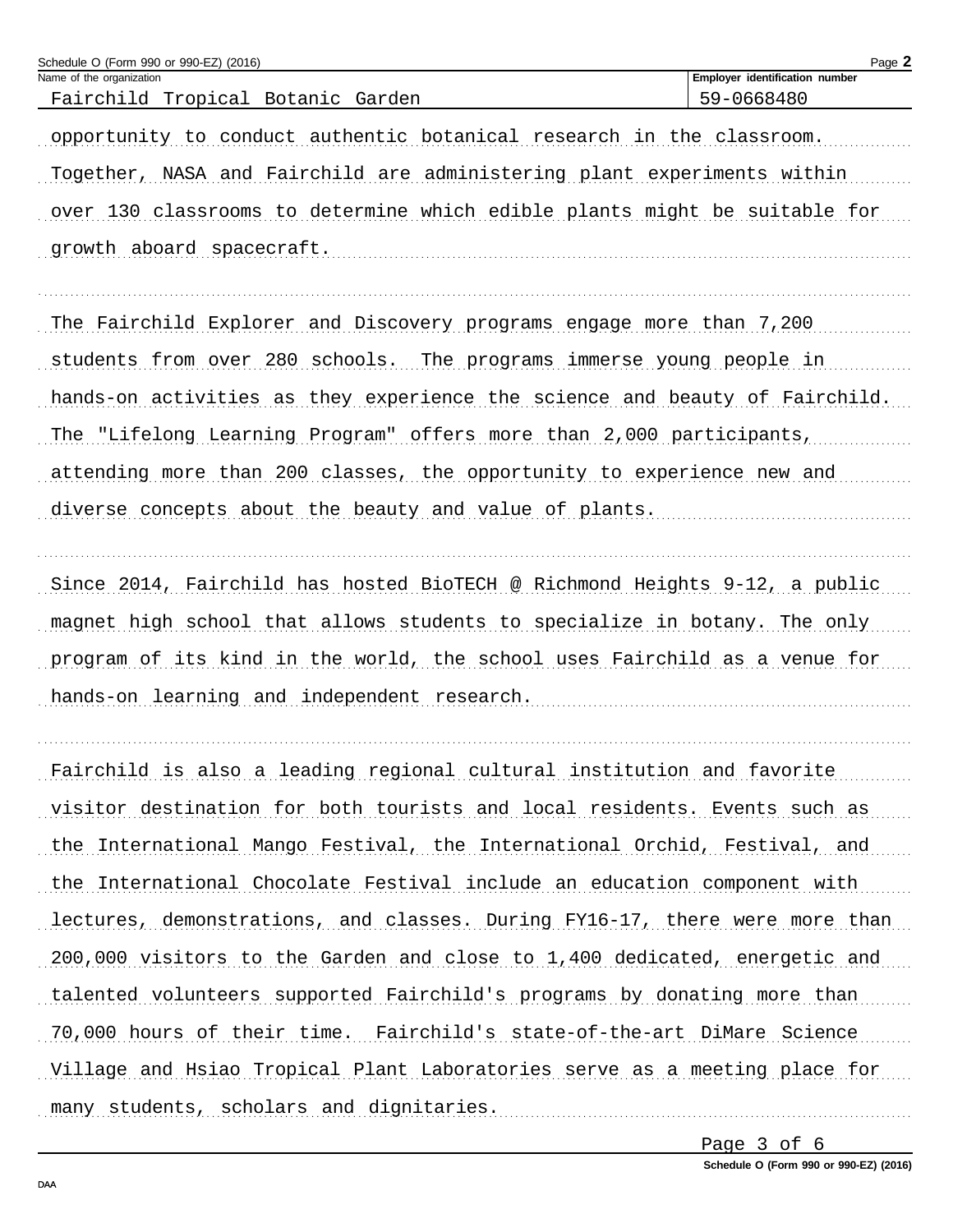| Schedule O (Form 990 or 990-EZ) (2016)                                      |                   | Page 2                                       |
|-----------------------------------------------------------------------------|-------------------|----------------------------------------------|
| Name of the organization<br>Fairchild Tropical Botanic Garden               |                   | Employer identification number<br>59-0668480 |
|                                                                             |                   |                                              |
| Featured within the Science Village are The Clinton Family Conservatory's   |                   |                                              |
| "Wings of the Tropics Exhibit" and the "Tropical Plant Conservatory and     |                   |                                              |
| Rare Plant House", where visitors can enjoy thousands of exotic butterflies |                   |                                              |
| along with some of the world's most beautiful rare plants.                  |                   |                                              |
| Form 990, Part III, Line 4d - All Other Accomplishment                      |                   |                                              |
| Art at Fairchild Program - Draws visitors' attention to Fairchild's         |                   |                                              |
| aesthetic beauty and the conservation, education and research work on a     |                   |                                              |
| local, regional, national and international scale. It is designed to merge  |                   |                                              |
| Fairchild's unique tropical landscapes and sweeping vistas with diverse,    |                   |                                              |
| world-class art. The Adam R. Rose and Peter R. McQuillan Arts Center serves |                   |                                              |
| as the exhibition center for a rotating series of exhibits, including the   |                   |                                              |
| 2017 botanical art exhibit titled "Orchids through the Artists' Eyes."      |                   |                                              |
| Form 990, Part VI, Line 2 - Related Party Information Among Officers        |                   |                                              |
| Bruce E. Clinton                                                            | Martha O. Clinton |                                              |
| Trustee                                                                     | Trustee           |                                              |
| Married                                                                     |                   |                                              |
| Form 990, Part VI, Line 6 - Classes of Members or Stockholders              |                   |                                              |
| A person becomes a member of the Corporation by delivering a written        |                   |                                              |
| application to the Corporation and paying the dues applicable to the class  |                   |                                              |
| of membership for which the application is made. The membership             |                   |                                              |
| classifications, related privileges, and applicable dues are determined by  |                   |                                              |
| the Director or the Director's designee. The membership classifications,    |                   |                                              |
| which depend on the number of adults and children allowed admission to the  |                   |                                              |

Page 4 of 6

Schedule O (Form 990 or 990-EZ) (2016)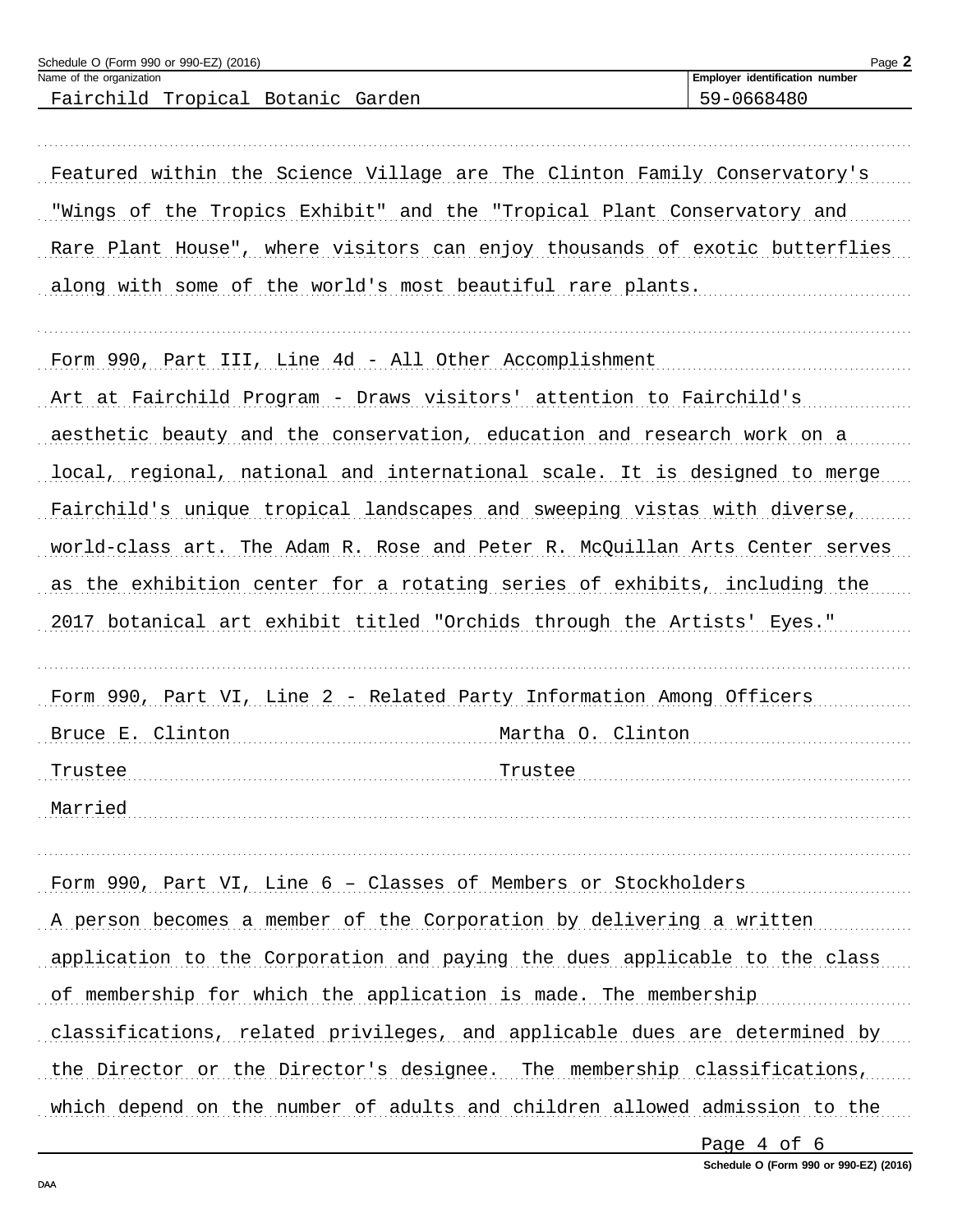| Schedule O (Form 990 or 990-EZ) (2016)<br>Name of the organization                                                                                                                                                         | Page 2                                       |
|----------------------------------------------------------------------------------------------------------------------------------------------------------------------------------------------------------------------------|----------------------------------------------|
| Fairchild Tropical Botanic Garden                                                                                                                                                                                          | Employer identification number<br>59-0668480 |
| Garden, types of privileges and corresponding dues, include: Individual;<br>Dual; Family; Grandparents; Family and Friends; Sustaining; Signature;<br>Fellow; Silver Fellow; Gold Fellow; Platinum Fellow and Life Member. |                                              |
| Form 990, Part VI, Line 7a - Election of Members and Their Rights<br>At every meeting of members, each member in good standing is entitled to<br>vote in person, or by proxy, on the matters noticed for the meeting. Such |                                              |
| matters may include election of members of the governing body or issues                                                                                                                                                    |                                              |
| other than election of members of the governing body. Procedures for                                                                                                                                                       |                                              |
| obtaining and using proxies are provided in the By-Laws. Each Member of the                                                                                                                                                |                                              |
| Corporation is entitled to one (1) vote. All elections and all issues are                                                                                                                                                  |                                              |
| decided by a majority vote of the persons present in person or by proxy.                                                                                                                                                   |                                              |
| Form 990, Part VI, Line 11b - Organization's Process to Review Form 990                                                                                                                                                    |                                              |
| Fairchild's independent certified public accountant prepares a draft of                                                                                                                                                    |                                              |
| Form 990, working with Fairchild's Chief Financial Officer (CFO). The draft                                                                                                                                                |                                              |
| is reviewed in detail by the CFO. After any changes, the CFO meets with the                                                                                                                                                |                                              |
| Treasurer of the Board of Trustees to review and comment on the draft.                                                                                                                                                     |                                              |
| After any changes are made based on the process described above, the CFO                                                                                                                                                   |                                              |
| provides a copy of the draft of the Form 990 to the members of the Board of                                                                                                                                                |                                              |
| Trustees of the organization for their review and comments prior to filing.                                                                                                                                                |                                              |
| After any changes are made based on the review by the Board of Trustees,                                                                                                                                                   |                                              |
| the Form 990 is then finalized and signed by the Tresurer of the Board of                                                                                                                                                  |                                              |
| Trustees or the CFO.                                                                                                                                                                                                       |                                              |

Form 990, Part VI, Line 12c - Enforcement of Conflicts Policy Policy is reviewed and discussed by Board members and employees at meetings

Page 5 of 6